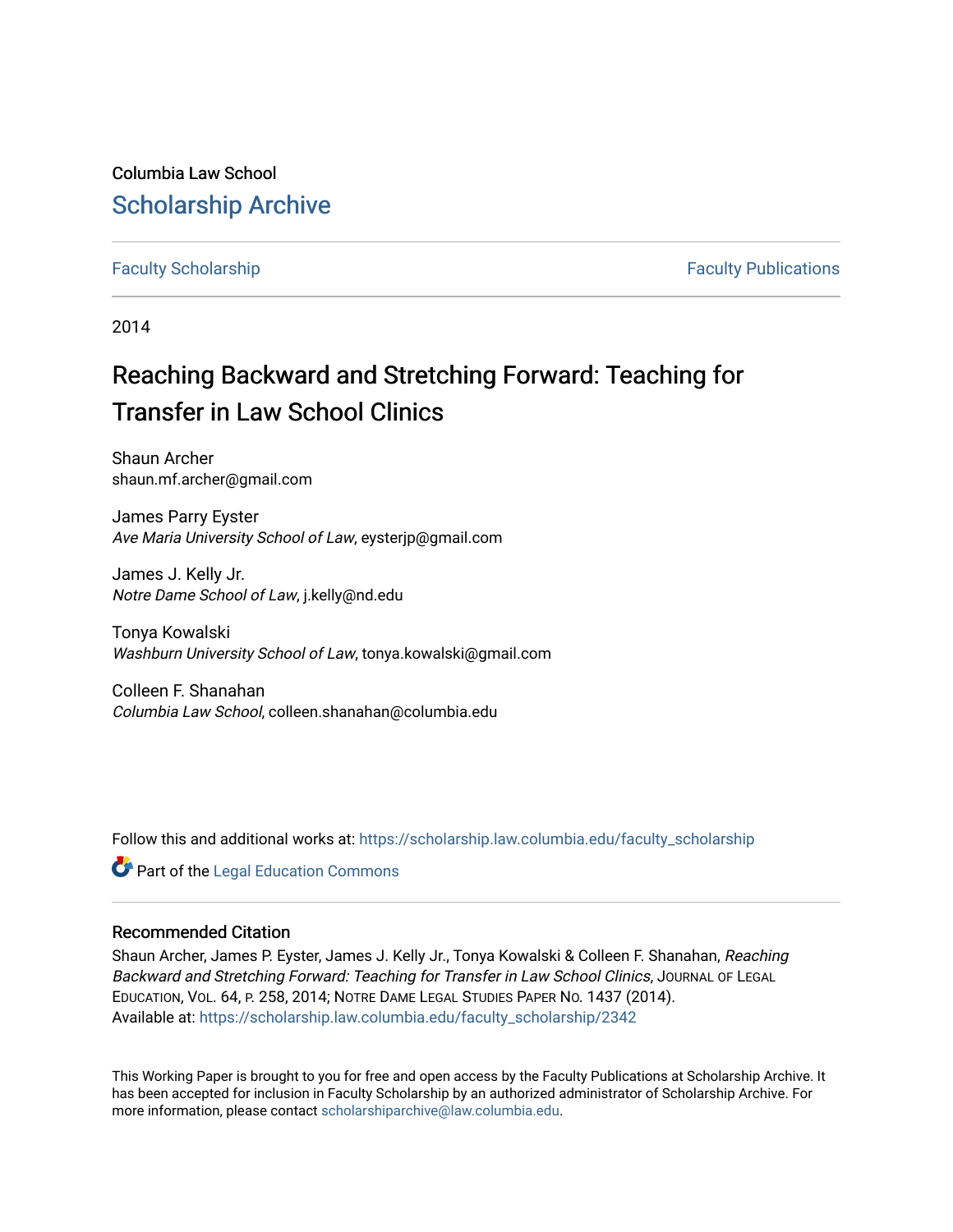# Reaching Backward and Stretching Forward: Teaching for Transfer in Law School Clinics

Shaun Archer, James P. Eyster, James J. Kelly, Jr., Tonya Kowalski, and Colleen F. Shanahan

#### **Introduction**

In thinking about education, teachers may spend more time considering what to teach than how to teach. Unfortunately, traditional teaching techniques have limited effectiveness in their ability to help students retain and apply the knowledge either in later classes or in their professional work.

What, then, is the value of our teaching efforts if students are unable to transfer the ideas and skills they have learned to later situations? Teaching for transfer is important to the authors of this article, four clinical professors and one psychologist. The purpose of this article is to provide an introduction to some of the techniques that can improve the transfer of teaching's lessons. While this article focuses on applications in the law clinic, the procedures can be profitably used in doctrinal classes as well.

You have likely experienced the thrill of teaching a class when you were in a zone—enthusiastic, charismatic, focused. Even though your students understood what you said, did they absorb the material so that they could later use the knowledge in the actual practice of law? It is not enough to teach so that students will understand, nor that they will remember. Instead,

**Shaun Archer** is a Seattle-based behavioral and social psychologist.

**James P. Eyster** is an Associate Professor of Law and Director of the Immigrant Rights and Civil Advocacy Clinic at Thomas M. Cooley Law School, Ann Arbor, Michigan.

**James J. Kelly, Jr**., is a Clinical Professor of Law at Notre Dame Law School, where he teaches the Community Development Clinic, Land Use Planning and Real Estate Transactions.

**Tonya Kowalski i**s a Professor of Law at Washburn University in Topeka, Kansas. Professor Kowalski teaches legal writing and indigenous-themed courses, and began her academic career as both staff and visitor in the Indian Legal Clinic at Sandra Day O'Connor College of Law, Arizona State University.

**Colleen F. Shanahan** is a Visiting Associate Professor of Law and Director of The Community Justice Project at Georgetown University Law Center.

The authors acknowledge the generous insights and feedback on earlier presentation of this work offered by attendees at the American Association of Law Schools' Clinical Conference in Seattle, Washington (May 2011).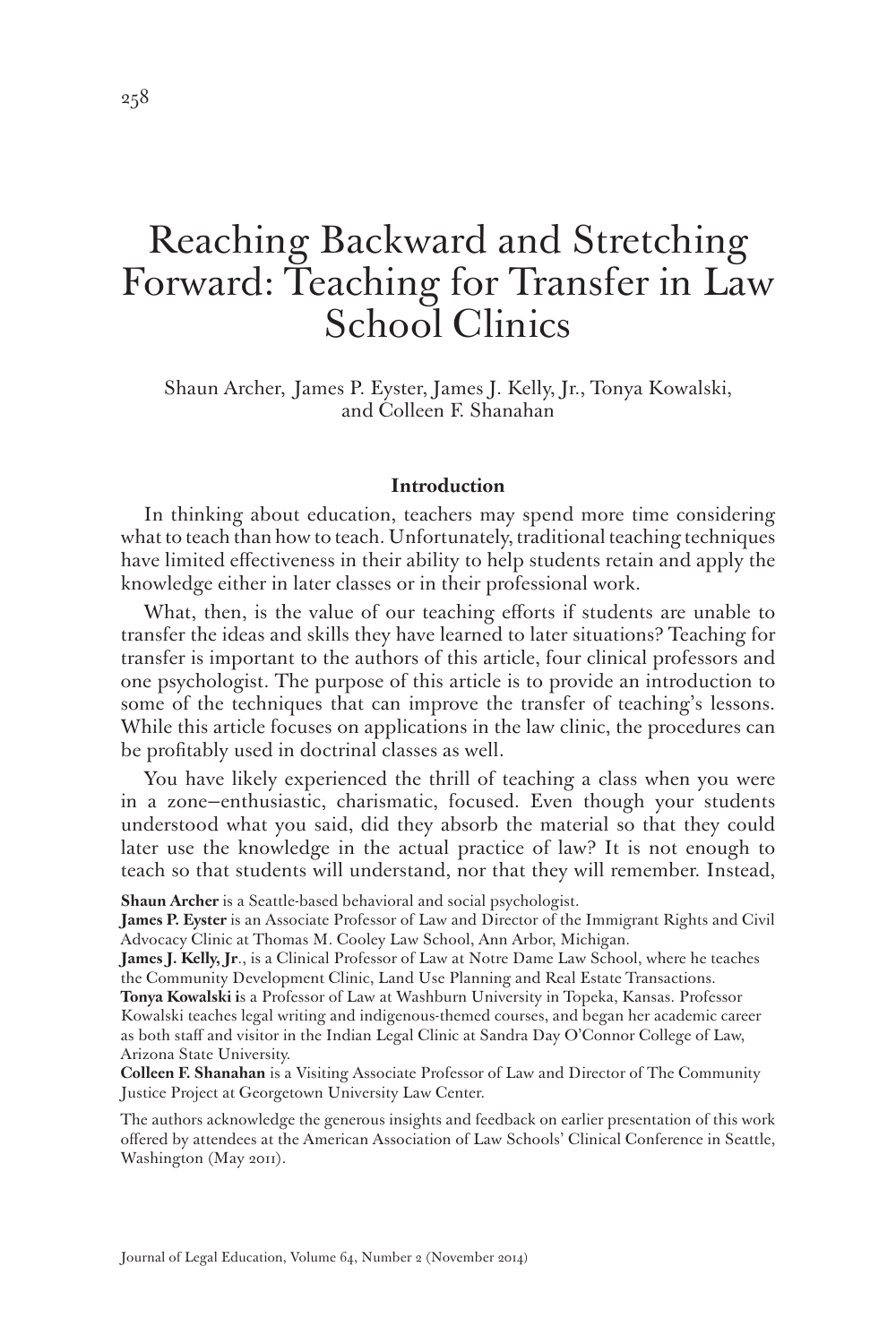to be valuable, your teaching must be usable by your students outside the classroom. For example, you can teach that an asylum applicant's fear must be both *subjectively* and *objectively* reasonable to satisfy the required element of fear of persecution.<sup>1</sup> Your students may understand the dual nature of the fear requirement, but will they remember it? Even if they remember it, will they be able to make use of it, helping an actual asylum applicant? Can they stretch their mastery of the concept of dual definitions to use it in a dissimilar situation involving a different legal concept, such as due process?<sup>2</sup>

It is the goal of the authors of this article to help you improve your teaching so that your students will understand, remember, and be able to later use what you teach them. While this may appear overly ambitious, we are not selling snake oil. Rather, we are relying on established tenets of psychology and pedagogy that have proved successful in other areas of learning.

In the first section, psychologist Shaun Archer will summarize the latest research results on memory and how to best teach so that students can retain and use information. Before transferring information or ideas from a class to a new situation, one must first anchor the concept in the mind. To do this, the student must attach the new information to the existing scaffolding in the student's memory. Attached to the wrong structure, the new information cannot easily be used in a later application. For example, if you are told that both a successful asylum application<sup>3</sup> and chlorophyll<sup>4</sup> contain five elements, you might be momentarily chagrined since the word "elements" is used in two very different contexts. Your mind must travel down various discrete neural pathways to make correct sense of the use of the word in each phrase. This insight from psychology is the core of teaching for transfer.

Tanya Kowalski will then introduce the principles of teaching for transfer, emphasizing "reaching backward" and "stretching forward" techniques. She will then suggest applications of these procedures in clinical teaching. In reaching backward, a student thinks back to past experiences or concepts to find existing mental scaffolding that can be used to "bear the weight" and provide an accessible resting place for the new material that is being taught. In stretching forward, a student consciously envisions potential future applications of the material being learned. Colleen Shanahan will demonstrate backward-reaching transfer techniques for teaching students skills and knowledge, using the examples of initial client interviews, soliciting facts from witnesses, researching eviction procedures, and developing an effective oral advocacy style. Jim Kelly will provide specific examples of stretching-

- 2. Substantive and procedural due process, for example.
- 3. Unable or unwilling to return to country of nationality, based on persecution or wellfounded fear of persecution, on account of one of five statutory bases, filed within one year of entry to the country.  $8 \text{ U.S.C. } \$$  1101(a)(42) (2012).
- 4. C55H72MgO5N4; Ian Fleming, Absolute Configuration and the Structure of Chlorophyll. 216 Nature 151, 151-52 (1967).

<sup>1.</sup> *See* 8 U.S.C. § 1158 (2012)(b) (describing the burden of proof on an applicant to establish that his race, religion or another named factor "was or will be" a reason for persecution).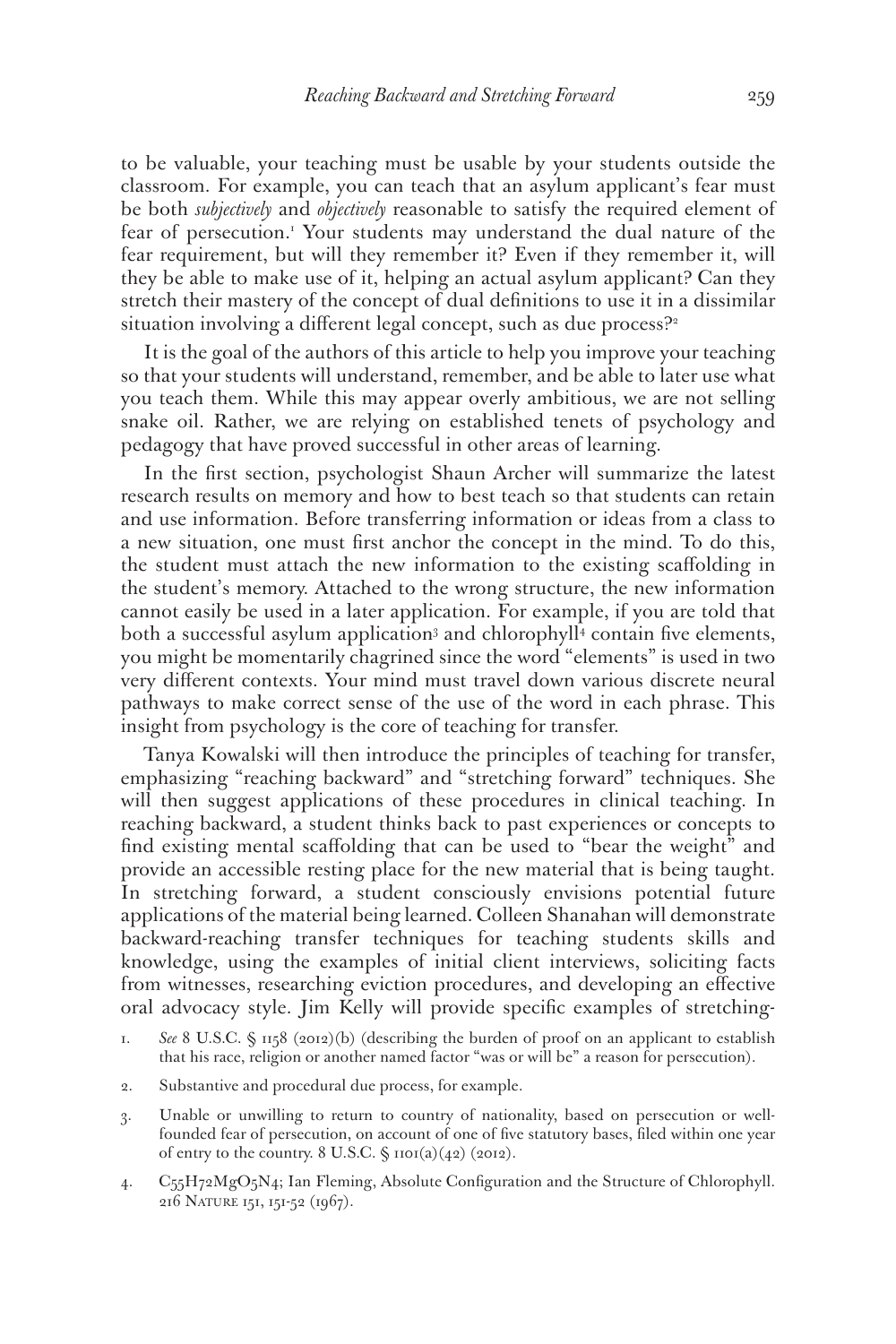forward transfer techniques. These range from "hugging," identifying very similar future applications, such as the business record litany, to "bridging," preparing students to be able to use new foundational skills or knowledge in complex and extremely varied situations.

Throughout this article, we will encourage you to transfer the skills presented here to your work as law professors, for we would be poor teachers if we did not concentrate on teaching you to transfer the knowledge imparted here to your own activities. Whenever we're doing this, we will place the instructions in italics to alert you that this is a call for metacognition.<sup>5</sup>

*So, dear reader, before reading the rest of this article, take a few moments to think back to an article or a book you have read in the past that deeply influenced your teaching. What was in the work that affected you? Did it answer a question that had been gnawing at you? Did it link a sophisticated, narrow subject to a major existential issue?* <sup>6</sup>  *What, if anything, did you do that imprinted the teaching on you? Did you take notes or underline passages? Did you share the instruction with a colleague? Did you try it out in the next class?*

*As you go forward with your reading here, please think about a subject you are preparing to teach in the near future. What experience may the students have had with this topic? How might they use it later in your class, in another class, or out in practice? How will you encourage them to consider these issues while teaching the material?* <sup>7</sup>

## **I. Learning and Memory: A "Behind-the-Scenes" Overview of Memory Formation as it Pertains to Curriculum Design**

Before engaging in a detailed conversation regarding the practical applications of teaching for transfer, an interdisciplinary investigation of how the brain learns, stores, and recalls information—which, when combined, is commonly referred to as memory—is warranted. This section provides an overview of contemporary understanding of memory with a concentration on

- 5. Metacognition refers to what "people know about cognition in general, and about their own cognitive and memory processes, in particular, and how they put that knowledge to use in regulating their information processing and behavior." Asher Koriat, *Metacognition and Consciousness*, in CAMBRIDGE HANDBOOK OF CONSCIOUSNESS 289, 290 (Philip David Zelazo, Morris Moscovich, and Evan Thompson eds. 2007).
- 6. Some of the finest writing allows a reader: "To see a World in a Grain of Sand, And a Heaven in a Wild Flower, Hold Infinity in the palm of your hand, And Eternity in an hour." William Blake, *Auguries of Innocence*, in The Portable Blake 150, 150 (Viking Press 1968).
- 7. In introducing motion practice for bond redetermination for a detained immigrant, you might begin the class by asking students whether they have had to deposit funds to insure later performance, for example, a security deposit for an apartment. Have any of them depended on a family member to provide the funds or serve as guarantor? When considering the importance of community ties in a judge's evaluation about the bond amount, you may wish to ask students about their own current ties and what would make it difficult (or easy) for them to suddenly "leave town."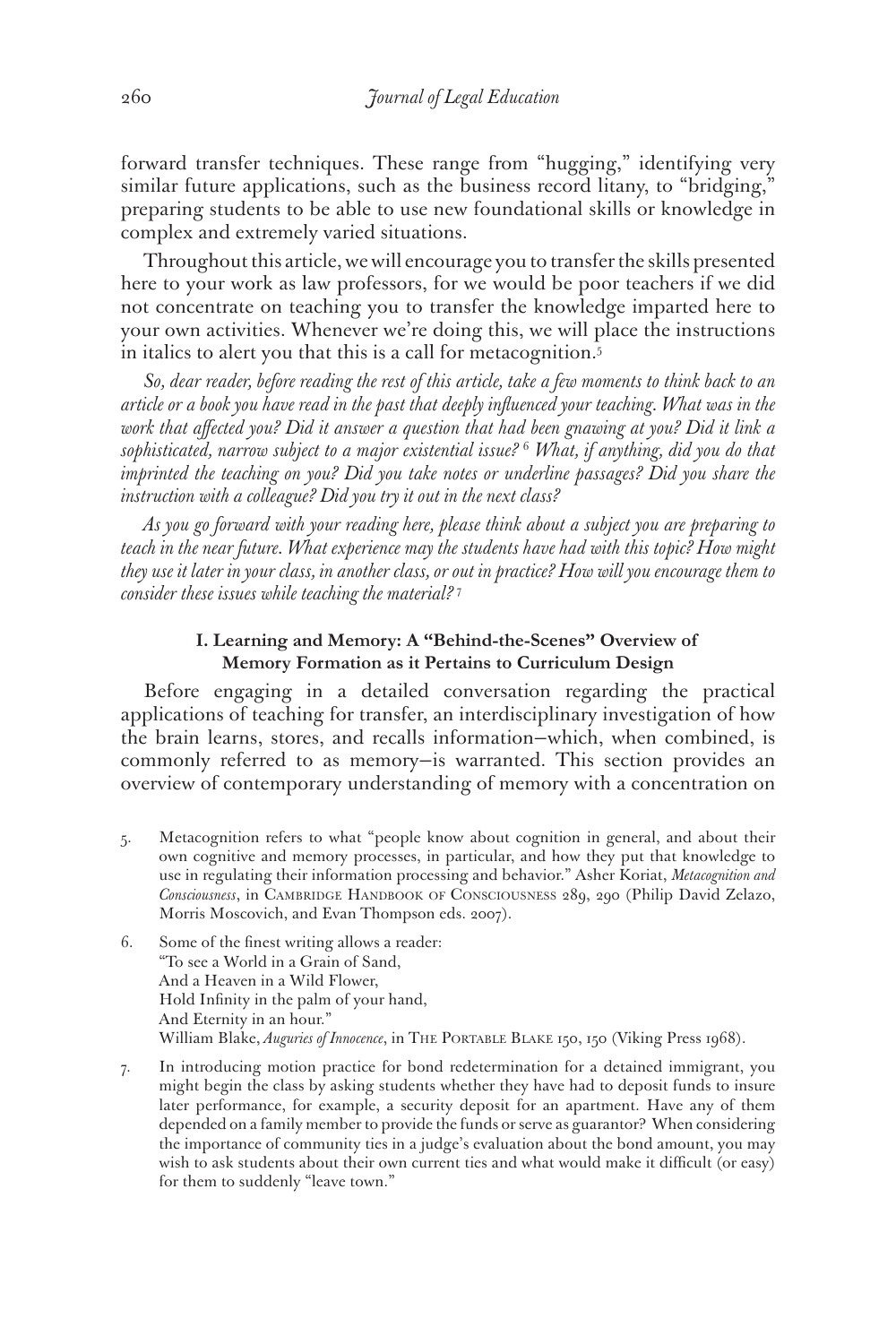how memories are both created and recalled, with a practical emphasis on education and curriculum design.

In support of this goal, this section will briefly describe different germane lenses through which memory can be studied; provide an overview as to how long-term memories are created; and discuss how to facilitate the accurate recall of information—even in adversarial conditions.

## *Memory: Popular Misconceptions*

Perhaps even more pernicious than the myth that people only use 10 percent of their brain are the myths that memory "works like a video camera," and that "memories are immutable once they are formed".8 In contrast to that opinion, research has thoroughly documented that, unlike computers, human brains cannot store discrete and immutable pieces of information in localized areas of the brain.9

While the idea that memory is both plastic and decentralized may offer some initial discomfort, an improved, tactical understanding of the neurological mechanisms behind memory formation is readily attainable, and can be utilized to design curricula with greater transferability.

#### *A Mechanical Understanding of Memory Creation*

Much like intelligence,<sup>10</sup> memory is most accurately categorized into multiple discrete subcategories. Among these, the ability to remember facts and events, a subset of memory known as "declarative memory," is often how most people define "memory." However, other forms of memory observably exist. In direct contrast, non-declarative memory—also known as procedural memory—encompasses skills and unconscious knowledge. To illustrate: Remembering the mechanics of how to submit a motion is declarative memory; remembering when it would be tactically advantageous to submit a motion is procedural memory.

Beyond the differences between declarative and procedural memory, additional paradigmatic lenses have been used to describe memory, some of which lend themselves particularly well to the practical goal of teaching for transfer. Foremost among these is the difference between short-term and longterm memory.

Short-term memory encompasses our ability to temporarily store and interact with information that has not yet been, nor may ever be, encoded into long-term memory. For example, remembering a person's name long enough

- 8. *See, e.g.*, Daniel J. Simons & Christopher F. Chabris, *What People Believe about How Memory Works: A Representative Survey of the US Population*, 6 Plos One 1, 1 (2011), http://www.plosone.org/ article/fetchObject.action?uri=info%3Adoi%2F10.1371%2Fjournal.pone.0022757&represent ation=PDF.
- 9. *See, e.g.*, Eric Kandel et al., Principles of Neural Science (4th ed. 2000).
- 10. *See, e.g.*, Howard Gardner, Frames of Mind: The Theory of Multiple Intelligences  $(1983)$ .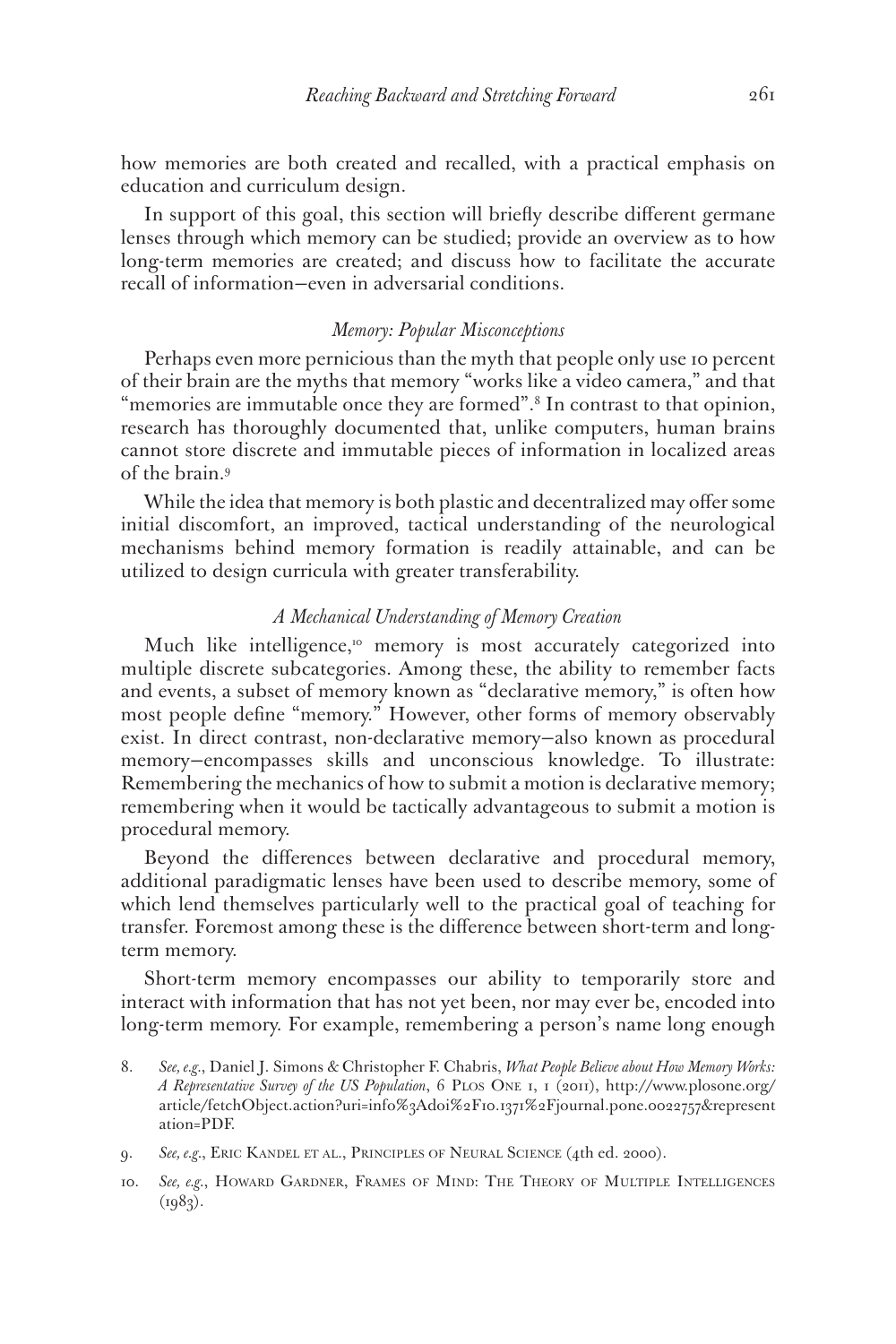to repeat it back—but not long enough to introduce that person to a friend five minutes later—would be a classic example of failing to encode short-term memory into long-term memory.

At the same time, failures to encode short-term memories into long-term memories are wholly understandable. The amount of information that can be held in short-term memory is acutely finite, making it relatively easy to forget one piece of information out of a need to actively engage more pressing information. One of organizational psychology's most famous studies explored this phenomenon, finding that people are generally able to store between five and nine distinct items in short-term memory.<sup>11</sup> Contemporary research suggests that this  $7\pm 2$  estimate may be an overestimation, and that most people can reasonably expect to be able to actively engage no more than four discrete pieces of information.12 The specifics of the quantity of information that may be actively engaged is far less important than understanding that people, including people who are actively trying to remember information, are able to actively keep only a finite amount of information in mind at any single point in time.

While the ability to create short-term memories is essential to learning, the ability to create long-term memories is practically the definition of effective instruction. Unlike short-term memory, long-term memory describes the practically limitless capability of the human brain to store vast amounts of information for a functionally indefinite period of time; to decentralize information throughout the brain; and to remove the necessity that information be held in conscious thought in order for it to be remembered.

Once information has been successfully encoded into long-term memory, that information is available for long periods of time without conscious maintenance. Looking back to the example of recalling names, the names of one's friends and family can be ignored for years, yet still be accessed with relative facility.

While most of the specific mechanics on the creation of long-term memories are of negligible practical use when designing legal curricula, a few concepts seem particularly useful in promoting the effective transfer of information.

## *Long-Term Memory Creation: How to Create Memories that Transcend the Classroom, And are Available throughout an Attorney's Career*

We are constantly immersed in an ocean of stimuli that can be recalled using short-term memory, from reading the content of traffic signs through engaging new arguments put forth in an academic debate. However, most of these data are rapidly purged from memory. In order for information to transition from short-term memory to long-term memory—a process known as consolidation—

- 11. George A. Miller, *The Magical Number Seven, Plus or Minus Two: Some Limits on Our Capacity for*  Processing Information, 63 PSYCHOL. REV. 81, 92 (1956).
- 12. *See, e.g.*, Nelson Cowan, *The Magical Number 4 in Short-Term Memory: A Reconsideration of Mental*  Storage Capacity, 24 BEHAV. & BRAIN SCI. 87, 87 (2001).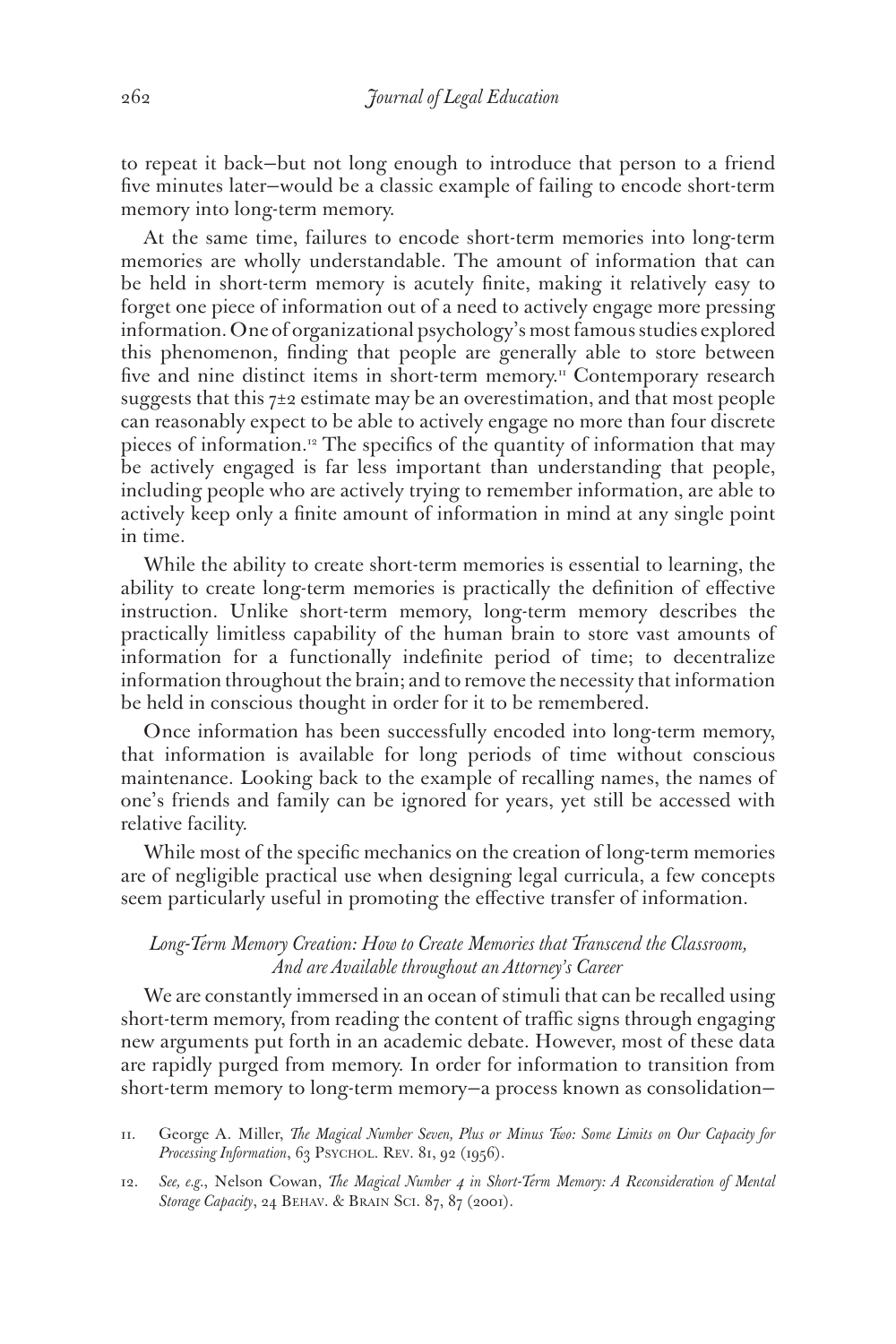both time and effort are required. Furthermore, in order to truly understand this phenomenon, it is essential to understand that the creation of long-term memory requires mechanical changes in the brain.<sup>13</sup>

Investigations into the mechanics of memory date back at least as far as Aristotle. However, our current understanding of physical memory formation was most profoundly influenced by William James. In *The Principles of Psychology*, arguably the work that defined contemporary psychology as an independent science, William James proposed, "When two elementary brain-processes have been active together or in immediate succession, one of them, on reoccurring, tends to propagate its excitement into the other."14 In short, James theorized that when thoughts co-occur, having any one of those thoughts would make it easier for the others to reoccur.

Perhaps surprisingly, James's theoretical model of memory formation has been repeatedly upheld by modern neurology, initially being quantified by the neurologist Donald Hebb.<sup>15</sup> According to Hebb's research, which added evidence to James' hypothesis, long-term memories are consolidated by repeatedly activating areas in the brain associated with those memories. In Hebb's own words:

Let us assume that the persistence or repetition of a reverberatory activity (or "trace") tends to induce lasting cellular changes that add to its stability. . . . When an axon of cell A is near enough to excite a cell B and repeatedly or persistently takes part in firing it, . . . [a physical change] takes place in one or both cells such that A's efficiency, as one of the cells firing B, is increased.<sup>16</sup>

In other words, repeatedly activating associated synapses strengthens their connections, analogous to the result of exercising a muscle on that muscle's functional strength. Effectively, both effort and repeated brain activity is required to create and maintain memories. Neurologists pithily though memorably—describe this with the rhyming mnemonic "nerves that fire together, wire together." Conversely, neglecting to activate these neuronal connections can cause attenuation. Or similarly pithily, "out of sync, lose your link."<sup>17</sup>

Given an understanding of the relationship between memory formation and successful instruction, and an academic understanding of some key mechanisms of long-term memory, it may be useful to examine a set of practical examples showing how an understanding of memory can be used to improve the successful transfer of information beyond the classroom.

- 14. *See* 1 William James, The Principles of Psychology 566 (1890).
- 15. *See* Donald Hebb, The Organization of Behavior (1949).

<sup>13.</sup> *See, e.g.*, Mauro Costa-Mattioli & Nahum Sonenberg, *Translational Control of Gene Expression: A Molecular Switch for Memory Storage*, 169 Progress Brain Res. 81, 95 (2008).

<sup>16.</sup> *Id.* at 62.

<sup>17.</sup> *See, e.g.*, Carla J. Shatz, *The Developing Brain.* Sci. Am., Sept. 1992, at 60.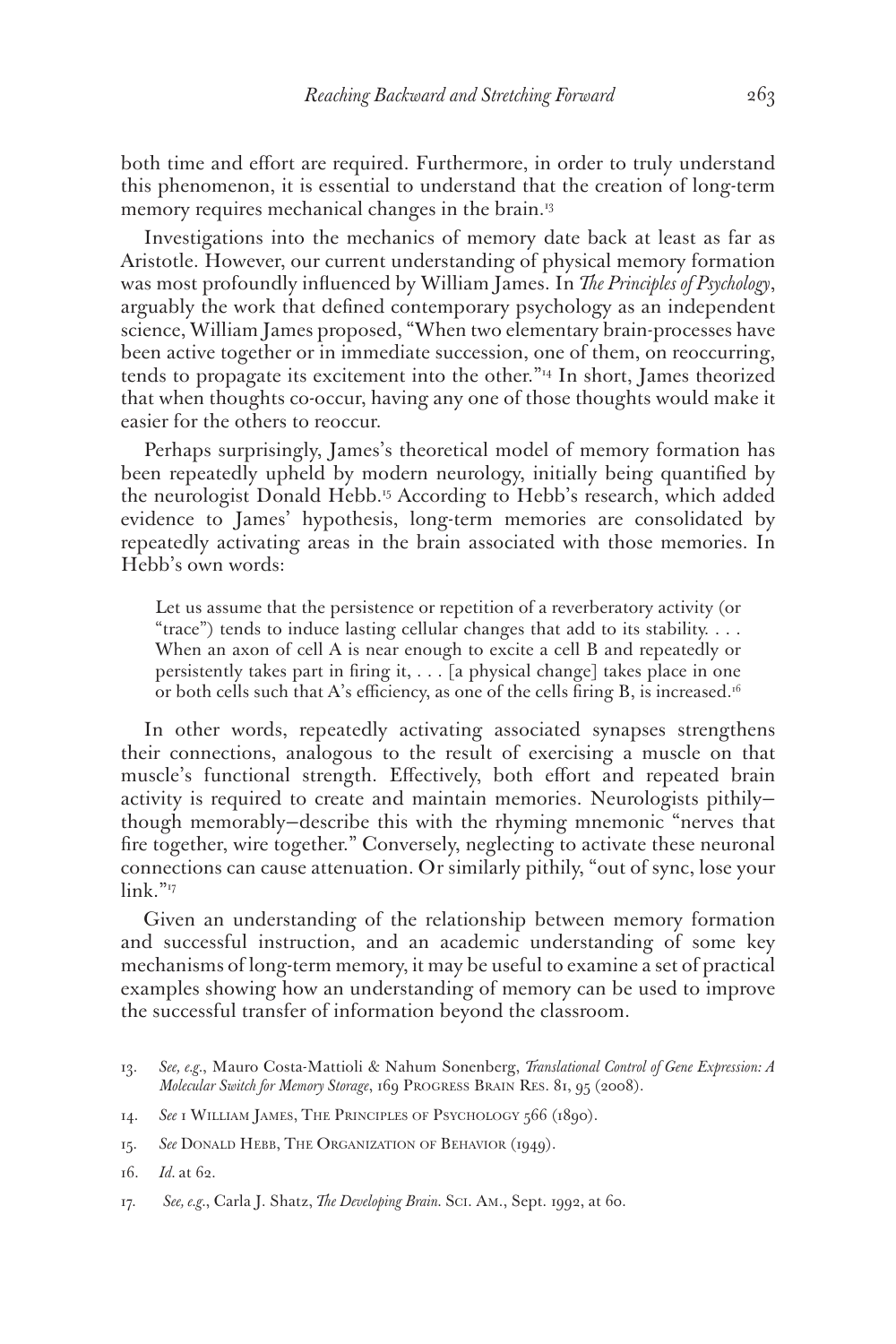#### *Spaced Study: Learning Everything Now ≠ Learning Everything Forever*

It has long been observed that spaced learning is a more effective means of remembering bodies of information than massed learning (i.e., "cramming").<sup>18</sup> The findings in this area are quite robust, and have been extrapolated to multiple areas of learning and memory—including areas directly applicable to legal curricula.

While multiple explanations of this effect may be offered, recall that creating and strengthening physical connections between neurons requires the creation of new proteins. Just as it takes time to grow fingernails or heal a broken bone, it takes time for a brain to make the physical connections that result in longterm memories. Correspondingly, short and intense learning sessions—be they caused by student procrastination or by ambitiously designed course work may ultimately be counterproductive to the successful long-term transferal of information to students.

#### *Testing: The Benefits of Forced Recall and Exposed Ignorance*

Careers' worth of research has been dedicated to the topic of improving long-term memory formation and recall. However, despite the breadth of approaches available, a few lines of research stand out as "low-hanging fruit" to improve effective transfer of legal curricula. Key among these is the intentional use of academic testing to facilitate long-term recall.

Testing has repeatedly been shown to improve academic performance in students. Specifically, the combination of traditional study with tests is significantly more effective in improving academic performance than spending the same amount of time studying without testing.<sup>19</sup> Furthermore, a combination of testing and studying has been shown to slow the rate at which material is forgotten.<sup>20</sup> Unfortunately, college students often don't employ self-testing in their study processes. Most claim to study solely by rereading course books, lecture notes, etc.<sup>21</sup> Accordingly, the inclusion of more frequent testing into a legal curriculum, be it through formally quizzing students in a classroom environment or through encouraging self-testing and metacognition surrounding the studying process, should be considered as an effective way to improve both successful transfer of information and the inhibition of knowledge attrition.

- 18. *See, e.g.*, Hermann Ebbinghaus, Memory: A Contribution to Experimental Psychology (Dover Publications, 1964) (1885) (in particular, Chapter 8 discusses retention as a function of repeated learning); *see also*, Daniel T. Willingham, *How We Learn: Ask the Cognitive Scientist*, 26 Am. Educator 37 (2002), available at http://www.aft.org/newspubs/periodicals/ae/ summer2002/willingham.cfm.
- 19. *See* Mark A. McDaniel et al., *Generalizing Test-Enhanced Learning from the Laboratory to the Classroom.* 14 Psychonomic Bull. & Rev. 200, 200 (2007).
- 20. *See* Henry L. Roediger & Jeffrey D. Karpicke, *Test-Enhanced Learning: Taking Memory Tests Improves Long-Term Retention*. 17 Psych. Science 249, 249 (2006).
- 21. Jeffrey D. Karpicke et al., *Metacognitive Strategies in Student Learning: Do Students Practice Retrieval When They Study on Their Own?*, 17 MEMORY 471, 472 (2009).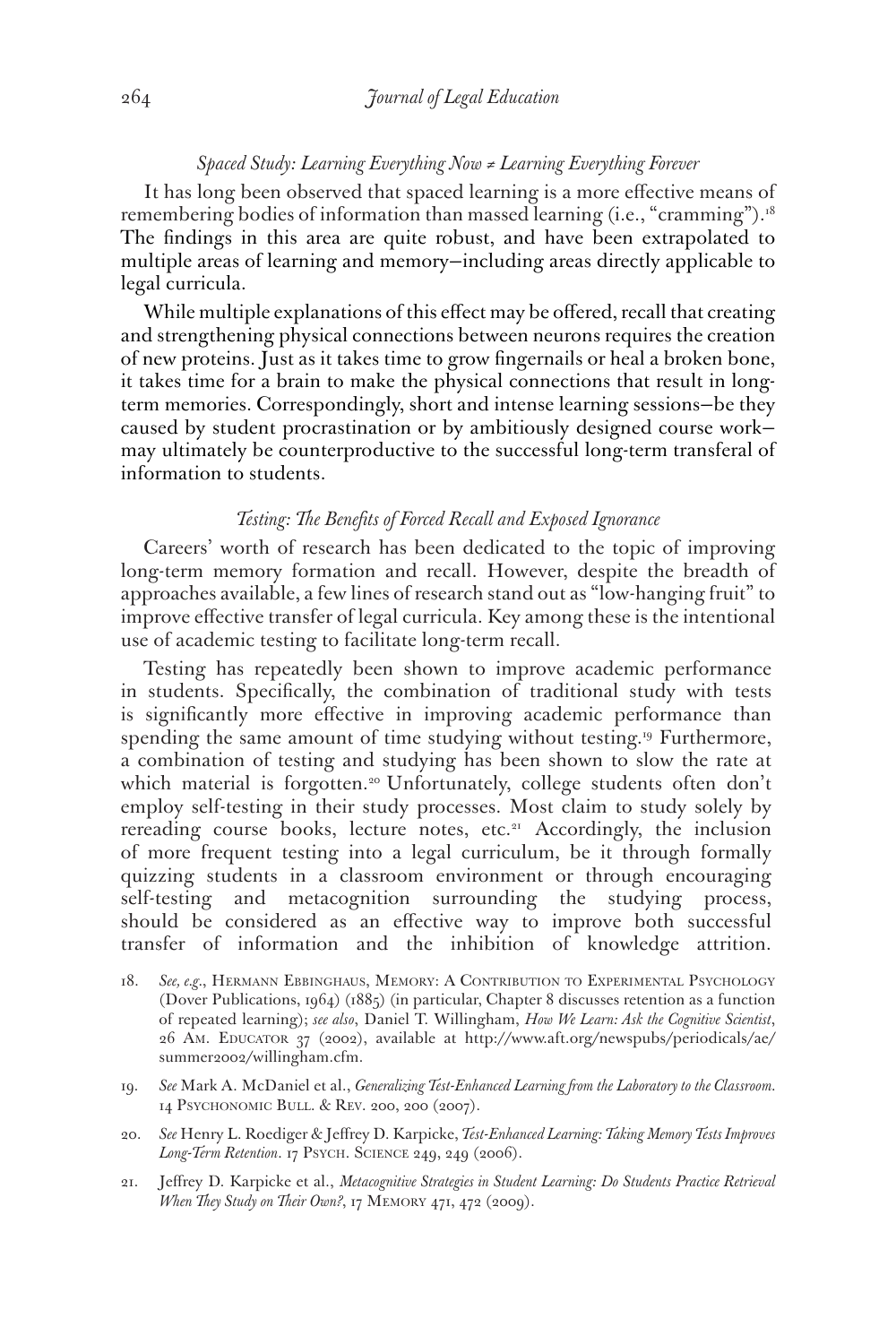*What activities do you use in your teaching that force the students to recall information? Are these activities in class? Outside of class? How might you use a variety of recall mechanisms in a future course?*

## *Scaffolded Memories:*

## *Utilizing Existing Memory Frameworks to Enhance Long-Term Memory Creation*

As the mechanical underpinnings of long-term memory formation are deeply based on connecting pre-existing neural pathways in new ways, the existence of evidence bolstering the idea of "associative memory" may not be surprising. While multiple lines of investigation have been used to describe and investigate associative memory, one of the most useful and accessible approaches is the idea of "scaffolding".<sup>22</sup>

At its most essential, psychological scaffolding is the idea that people integrate new information into existing frameworks of knowledge. As an example, intentional scaffolding can be observed when an instructor builds on an understanding of arithmetic in order to teach algebra.<sup>23</sup>

At its most practical level, scaffolding has been proactively used to assist the encoding of information into long-term memory. For example, students learn foreign words more effectively when an effort is made to place these words into an existing framework.<sup>24</sup> For example, Pyc and Rawson have shown that students trying to learn that the Swahili word *wingu* means cloud learn more effectively if that word is placed into a pre-existing framework. Specifically, *wingu* is easier to recall when students make the association: "Birds have wings. Birds fly in the clouds," than if they try to remember the definition with no framework to assist them.

*Dear reader, can you recall a rule or legal premise that you recently introduced in your class? If so, can you determine where this new material fits in your own mental scaffolding? Can you recall how and when you made the connection yourself? Does knowing how you have previously connected new information make it easier for you to comprehend how your students might be aided in absorbing legal principles that are new to them?*

While conscious scaffolding can profoundly benefit students, a conscious effort to scaffold information is not a prerequisite to taking advantage of building information into existing frameworks. As an example, unconscious scaffolding can be observed in a phenomenon called interleaving, where study is performed on multiple related topics (e.g., math and physics) for shorter periods of time. This process allows for greater "cross-pollination" between topics and allows students to unconsciously create their own scaffolded frameworks. Ultimately, the use of interleaving by students during study,

<sup>22.</sup> *See, e.g.*, George Lakoff & Mark Johnson, Metaphors We Live By (1980).

<sup>23.</sup> *See* Lev S. Vygotsky, Thought and Language (Eugenia Hanfmann & Gertrude Vakar, trans., 1962).

<sup>24.</sup> *See* Mary A. Pyc & Katherine A. Rawson, *Why Testing Improves Memory: Mediator Effectiveness Hypothesis,* 330 Sci. 335, 335 (2010).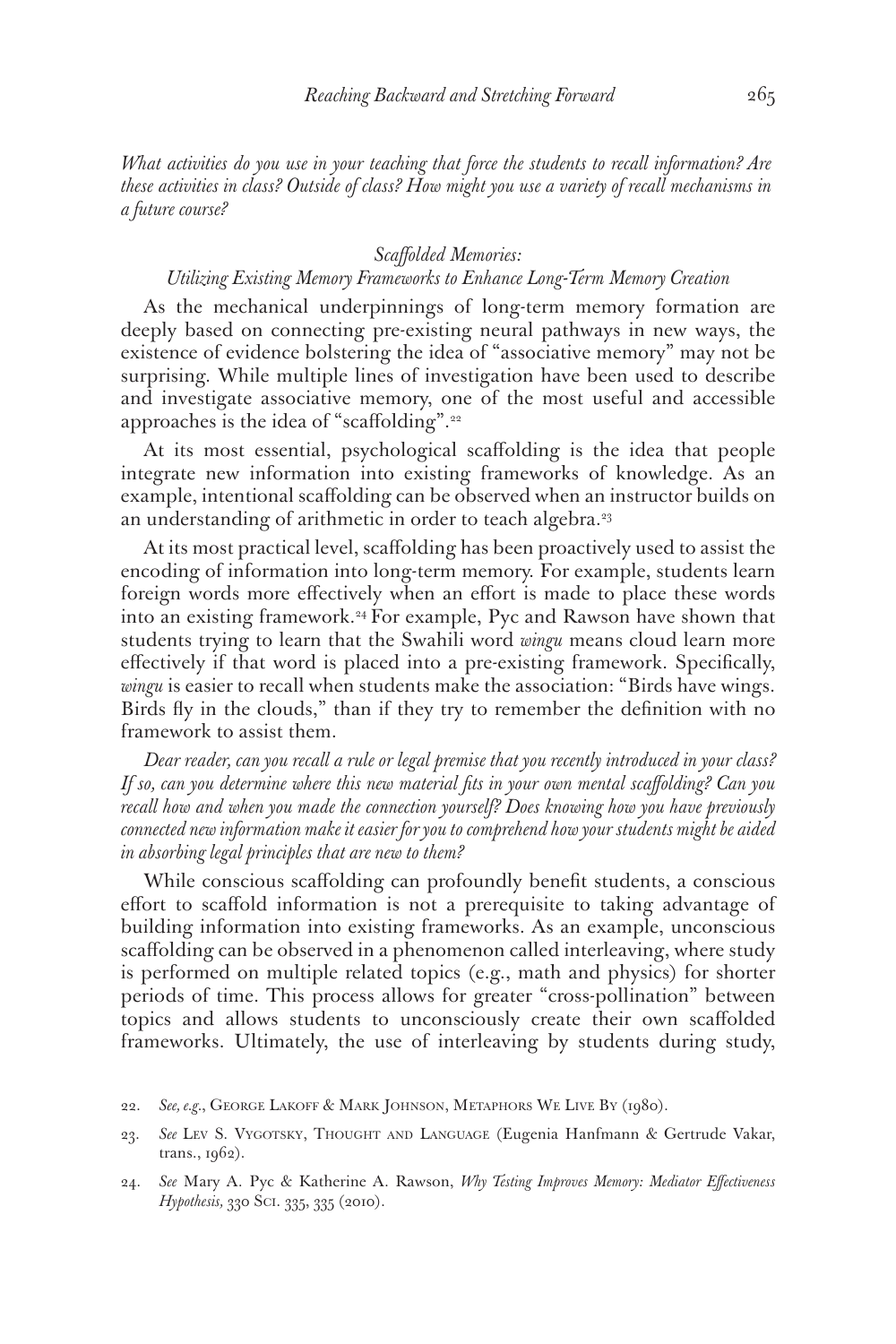or the use of interleaving by faculty during course design may provide clear benefits to both near and far positive transfer.<sup>25</sup>

Though students report a belief that blocked study (i.e., cramming) is more effective than spaced, mixed study, students assigned to an interleaving condition show a significantly greater ability to recall studied information.<sup>26</sup> Accordingly, not only is a diverse course of study prudent to ensure attorneysin-training are able to intelligently engage a wide variety of legal topics, but evidence also indicates course diversity increases a student's ability to effectively learn—*and apply*—each discrete topic studied.

We can further understand the merits of scaffolding by examining what happens to information when the frameworks in which that information is stored are removed. An example of this can be seen in a type of information retrieval failure known as cue-dependent forgetting: the inability to recall information not because a memory has been lost, but rather because of missing cues, contexts, or stimuli that were present when the memory was encoded.<sup>27</sup> Ultimately, compartmentalizing memories by failing to adequately connect new information to existing frameworks is detrimental to the ability to retrieve information.

#### *Fight or Flight: Skill Failure Mechanisms and Interventions*

While the creation of memory is so essential to instruction as to be functionally definitional, creation of memory is only half of the story. If knowledge cannot be accurately and easily retrieved, the utility of that knowledge is dramatically diminished. In an academic environment, a particular concern is the assumption that students' ability to retrieve information in a classroom is an indication of their ability to accurately retrieve the same information either outside of an academic context or under stress. Unfortunately, this is often not the case. Multiple—seemingly contradictory—factors exist that can cause both experts and novices to "choke under pressure." Fortunately, multiple effective methods exist that can improve the ability to accurately recall information even in adversarial conditions.

#### *Excessive Distraction and Attention: Barriers to Performance*

The first of these seemingly contradictory phenomena fall under the rubric of Distraction Theories. Distraction Theories propose that high-pressure situations cause performers to divide their attention between the performance of a task, metacognitive awareness of task performance, and an awareness of situational aspects that add to task difficulty. As a result of these confounding

<sup>25.</sup> *See, e.g.*, Lindsey E. Richland et al., *Linking Cognitive Science to Education: Generation and Interleaving Effects,* 27th Ann. Conf. Cognitive Sci. Soc'y 1850, 1850 (2005).

<sup>26.</sup> *See* Nate Kornell & Robert A. Bjork, *Learning Concepts and Categories: Is Spacing the "Enemy of Induction"?*, 19 PSYCHOL. SCI. 585, 585 (2008).

<sup>27.</sup> *See* Endel Tulving, *Cue-Dependent Forgetting*, 62 Am. Sci. 74 (1974).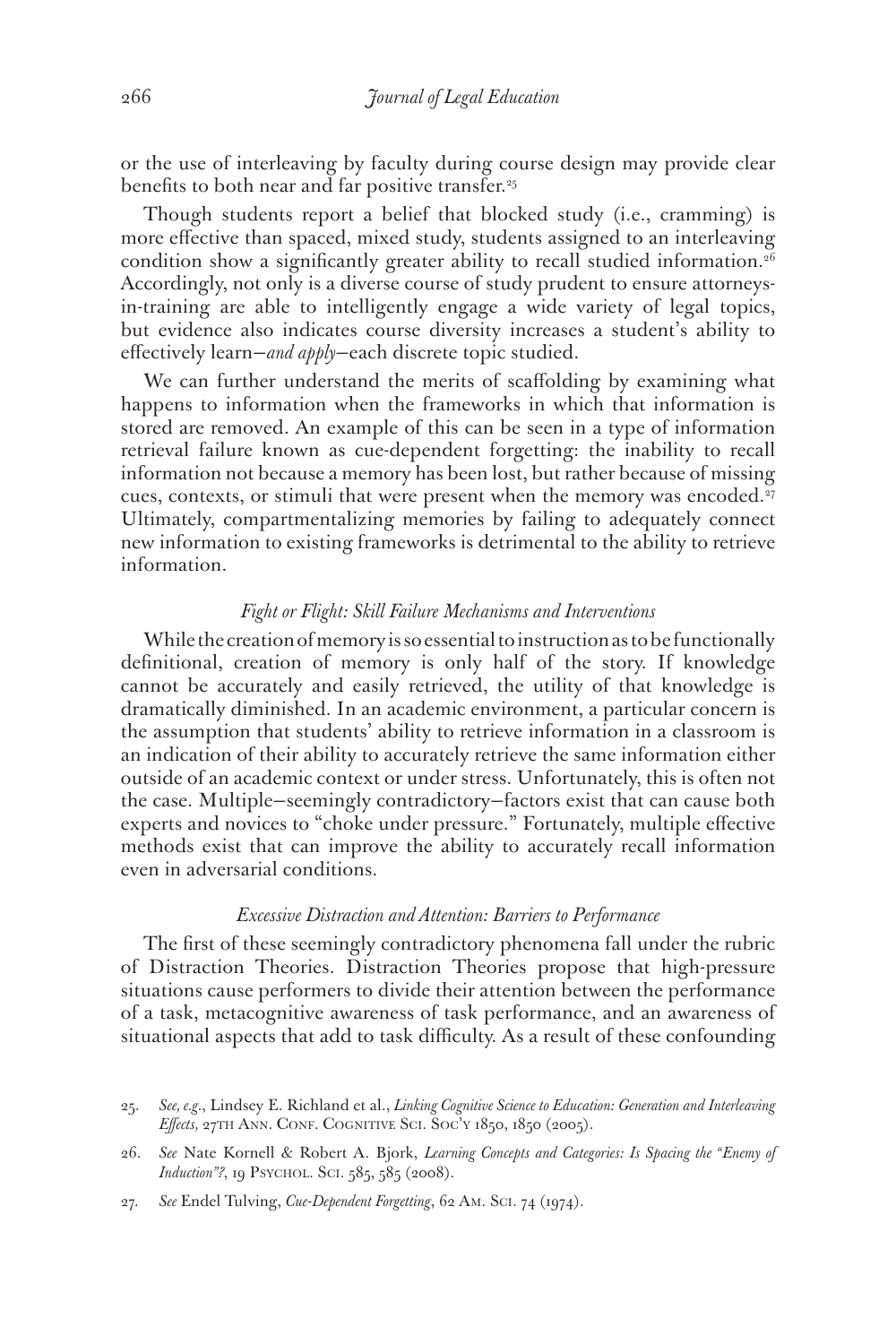factors, performers are unable to apply their mental abilities to a specific task, resulting in task underperformance.<sup>28</sup>

In contrast, Explicit Monitoring Theories describe situations in which increased self-consciousness about performance actually damages that performance. In other words, an excess of attention to task performance damages expertise among experts.29

Despite the seeming contradiction of the causes of "choking" being both too little and too much attention, gaps between these theories can be bridged, and effective, teachable interventions that minimize impact on performance can be taught.<sup>30</sup> However, in order to better understand both the cause of Distraction and Explicit Monitoring failures and the mechanism by which interventions prevent these modes of failure, a different type of memory, working memory, must be examined.

## *Working Memory: How Taxing Working Memory Leads to Skill Failure, and Example Methods by which this can be Avoided*

At face value, working memory and short-term memory may seem functionally identical. However, there are key differences between these two types of memory that must be understood in order to deliberately avoid the pitfalls of overtaxing working-memory systems. While short-term memory is the ability to recall a discrete amount of facts, working memory describes the ability to actively use and engage, i.e., "work with," those facts. Remembering a phone number is an example of short-term memory; remembering that same phone number because you want to call someone is an example of working memory.

In bridging both modalities of skill inhibition discussed above—Distraction and Explicit Monitoring—it can be understood that diminishing available working memory appears to be the underlying cause of both methods of skill failure. In the Excessive Distraction condition, working memory is being used to attend to the distraction. In the Excessive Concentration condition, the metacognitive act of concentrating on a skill's performance, and the environment in which that skill is being performed, leaves less working memory available for the performance of that skill.

Fortunately, therapeutic interventions that decrease demands on working memory have been repeatedly validated and are widely utilized outside a classroom setting. Perhaps the best-studied—and applied—of these examples

- 28. *See, e.g.*, Claude M. Steele, *A Threat in the Air: How Stereotypes Shape Intellectual Identity and Performance*. 52 Am. Psychologist 613 (1997) (describing how racial and gender stereotypes can cause women and minorities to underperform academically).
- 29. *See, e.g.*, Sian L. Beilock & Thomas H. Carr, *On the Fragility of Skilled Performance: What Governs Choking Under Pressure?*, 130 J. Experimental Psychol. Gen. 701 (2001) (examining the concept of "choking under pressure" and experimenting different ways to ameliorate it).
- 30. *See, e.g.*, Sian Beilock, Choke: What the Secrets of the Brain Reveal about Getting IT RIGHT WHEN YOU HAVE TO (2010); see also Marci S. DeCaro et al., *Choking Under Pressure: Multiple Routes to Skill Failure*, 140 J. Experimental Psychol. 390 (2011).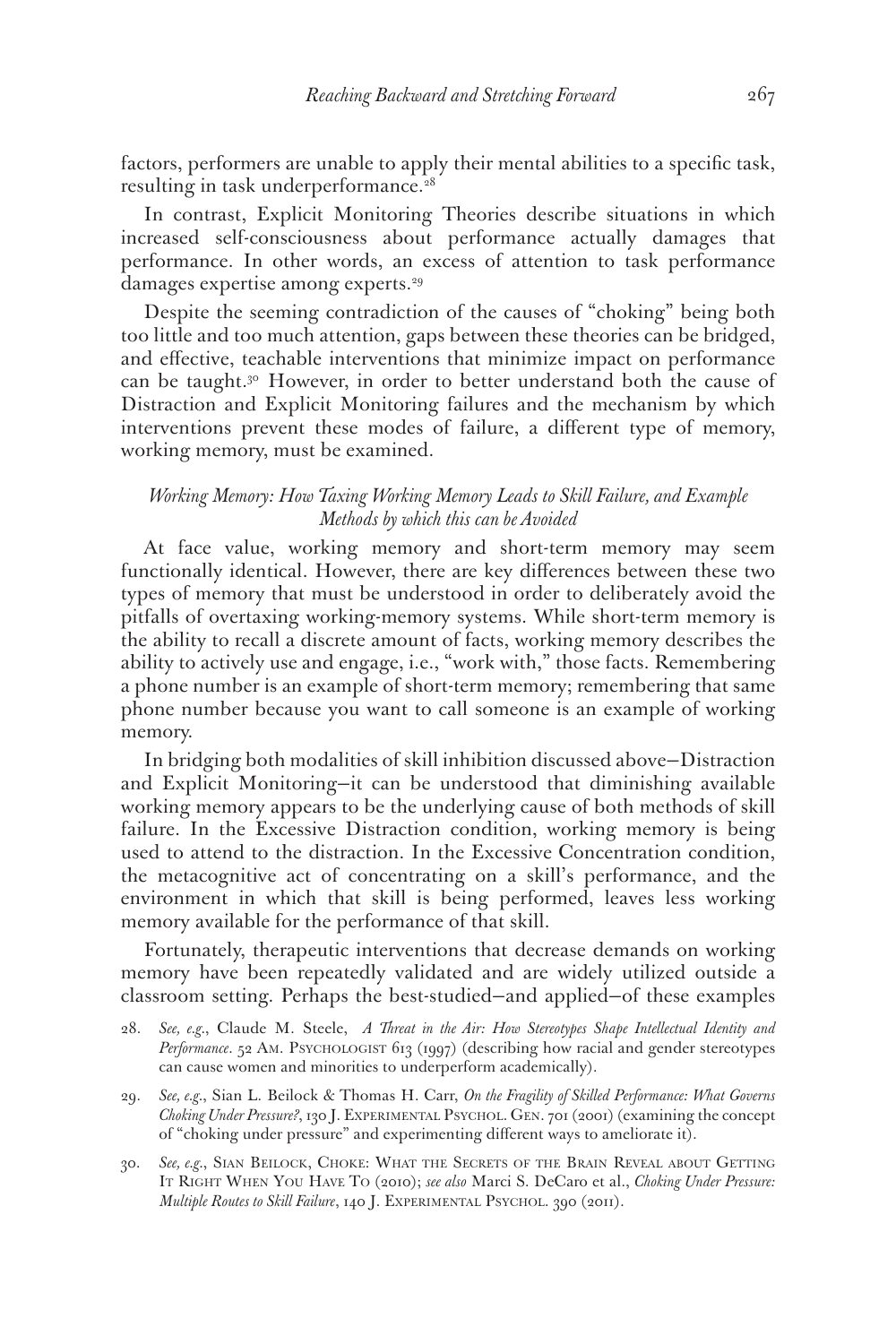are techniques that find ways to obviate the need for constant attention on either a task or an environment, and correspondingly tax working memory.

As a "near transfer" example for improving academic performance, the simple act of having freshmen write about their thoughts and concerns about transitioning from a pre-collegiate to a college environment has a significant beneficial effect on academic performance. The hypothesis behind this is that working memory is taxed by both the constant presence of and attention to the stress of matriculation. In this case, the act of recording thoughts allowed students to reduce the amount of mental attention being spent on these worries, and correspondingly reduced the demands on working memory.<sup>31</sup>

Furthermore, the "diary condition" was not only shown to increase working memory in student participants, but a strong correlation was also discovered between increased working memory and increased GPA. Ultimately, a clear relationship can be observed between the availability of working memory and academic performance.

Professionals outside of the academic world have used similar interventions to increase productivity. As example, one of the key pillars behind the popular Getting Things Done (GTD) productivity method is designed around the benefits of recording a list of upcoming tasks so that the mind is free to concentrate on the execution of tasks at hand—rather than making sure no essential task is forgotten.<sup>32</sup> While it is unclear whether this specific set of procedures is the normative approach to productivity-improvement, it is telling that the straightforward approach of minimizing the need to tax working memory has been so widely adopted in the professional world.

#### *The Practical Application of Psychological Science in Teaching for Transfer in the Law Clinic*

While the demands in legal clinical instruction are more extreme than the demands of learning algebra or memorizing Swahili vocabulary, the underlying requirements align with instructional needs across disciplines. It is essential to effectively utilize existing knowledge both to develop skills (e.g., learning new skills which have prerequisite knowledge) and to facilitate recall through improved association (e.g., using frames of reference as access cues).

In subsequent sections, clinicians will provide an overview of transfer in relation to clinical pedagogy, provide a series of concrete examples of effective transfer in a clinical environment, and provide a prescriptive outline to facilitate transfer in clinical pedagogy.

32. *See* David Allen, Getting Things Done: The Art of Stress-Free Productivity (2001).

<sup>31.</sup> *See* Kitty Klein & Adriel Boals, *Expressive Writing Can Increase Working Memory Capacity*, 130 J. EXPERIMENTAL PSYCHOL. 520 (2001).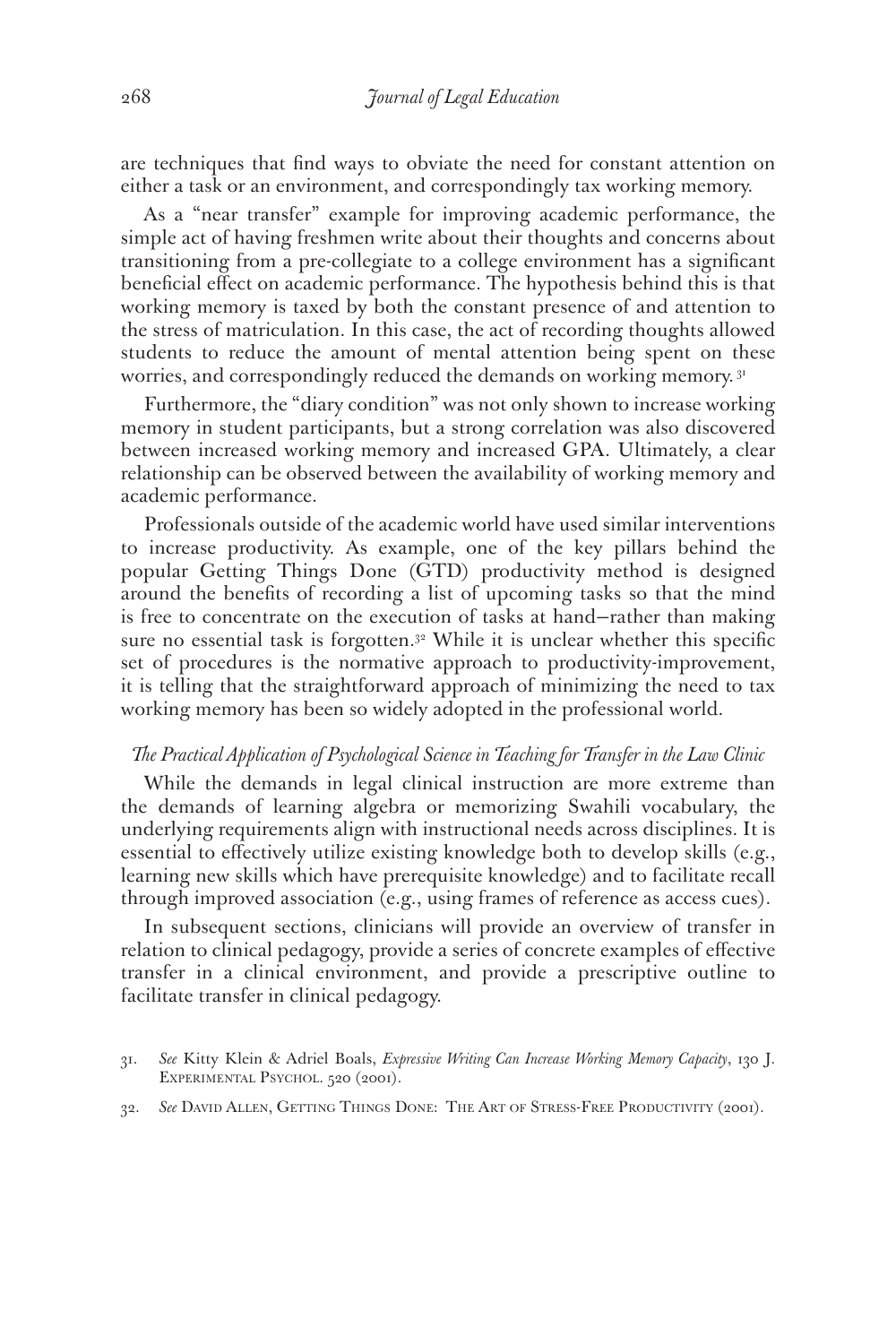#### **II. Transfer of Learning Theory for Clinical Pedagogy**

Transfer of learning is the ultimate goal of education: We aim to teach doctrine, skills, and critical reasoning and expect that students will readily apply them in the workplace.33 But, unfortunately, the paradox of transfer shows that students struggle mightily to do just that. Examples from the law clinic abound. Despite receiving rigorous training in doctrinal law, formal analysis, writing, and oral presentation in their first three semesters of law school, clinic students often struggle to "transfer" much of that learning to their clinic work:

*When* assigned to produce a research memorandum, some will produce a few paragraphs of bare legal conclusions, sprinkled with one or two case citations.

*When* asked to summarize the facts in a supervisory meeting or memo, few will think to use the elements of the legal test or claim as part of the factselection process.

*When* assigned to conduct a hearing or interview for the first time, few students will see, without considerable coaching, how their training in analysis, persuasion, and oral presentation can be adapted to the new setting. The task feels disconnected to any previous experience.

Every time clinic students struggle to apply their most fundamental training, fewer resources are available for exploring the finer clinical skills, such as narrative persuasion, case theory, professional identity formation, and so on. Even more troubling, these experiences suggest that students may also fail to recall and apply many of their clinical skills in their future work.

The same transfer problem is found in every field of study, workplace, and clinical teaching program. For example, the educational literature contains numerous studies attempting to ameliorate transfer problems within teaching

33. According to the authors of one popular set of transfer teaching strategies, before discussing specific teaching strategies, we should set goals for what we want our students to transfer, and to which destination contexts. As to the "what" of transfer, clinical programs can set their own curricular goals, but some obvious candidates would be (1) broad legal concepts and themes; (2) particular doctrinal knowledge and principles; (3) a broad range of legal skills; and professional ethics, attitudes, and work habits.

 As for which contexts clinics will target for transfer, clear needs arise in at least these three areas: (1) among varied assignments within the clinic; (2) into other coursework; and (3) into internships, externships, clerkships, and law practice. *See generally* Robin Fogarty ET AL., HOW TO TEACH FOR TRANSFER  $(1992)$  (identifying the "somethings, somehows and somewheres" of transfer and explaining ten methods for the transfer of learning to be engaged in by both teachers and students). Finally, as to methods for encouraging transfer, clinicians may wish over time to develop a multifaceted approach, including the following curricular and course structures, some of which may require a long and challenging process of collaboration with the wider faculty.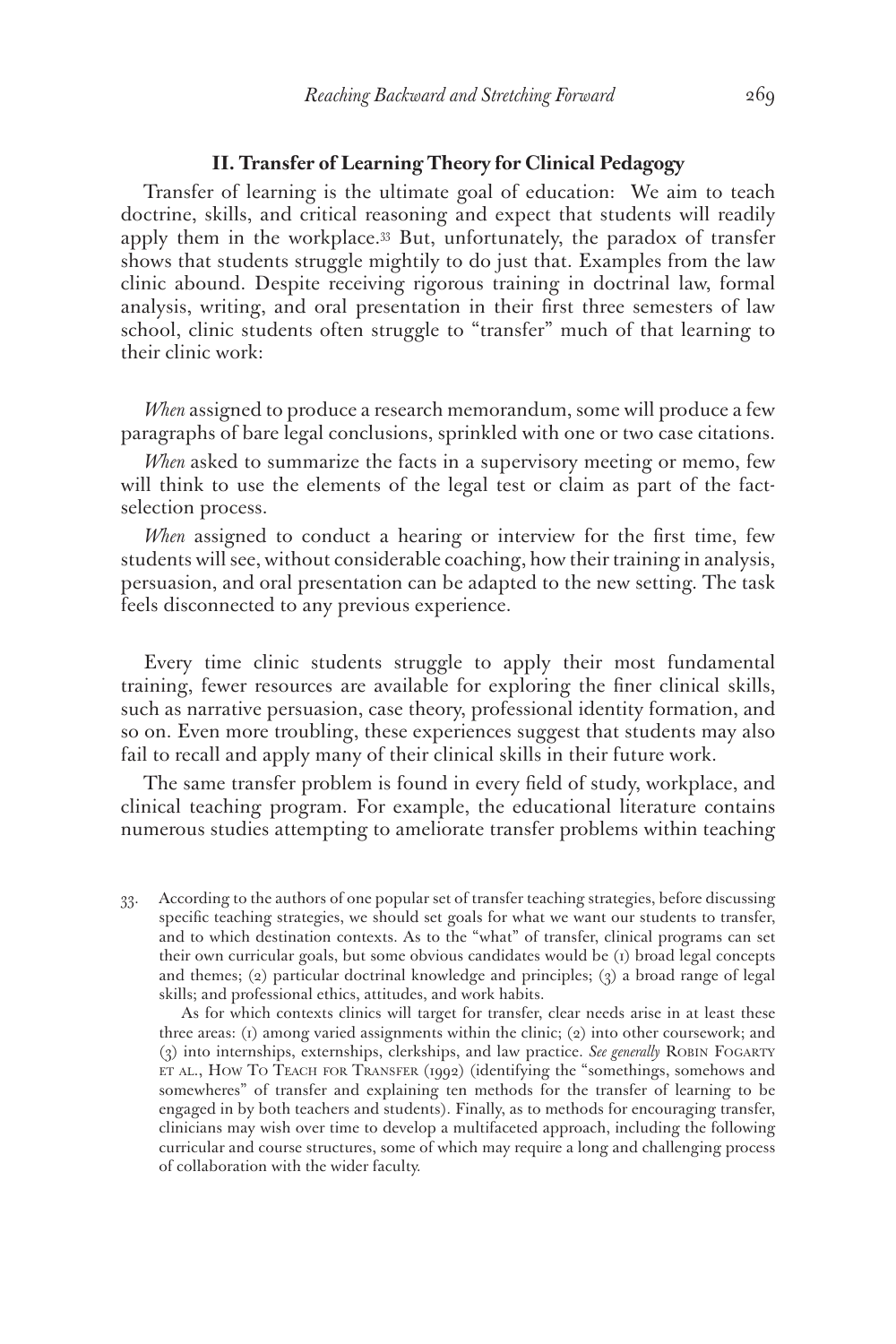clinics in social work, nursing, and medicine.34 Clinicians may find very familiar the following introduction from the medical school context:

The experience in numerous medical schools . . . is that information learned in the basic science years is not easily activated in clinical situations. This is a classical problem within medical education, for instance in anatomy teaching, where previously learned knowledge about healthy and normal body structures is supposed to transform into patho-physiological explanations later in medical studies.<sup>35</sup>

In fact, researchers estimate that only 10 percent of the billions of dollars we invest into education and training for usable knowledge, skills, and professional behaviors is measurably transferred by students to the workplace. $3<sup>6</sup>$ 

Before educators are exposed to the science behind the transfer problem, it is naturally very tempting to become frustrated with our students and even with their previous teachers, just as our medical school colleagues do: 37

Other teachers took students' knowledge for granted, knowing that they themselves had taken a course once, and said that they "should be able to assume" that the students know these things, but because of forgetfulness, or that they never learned it properly, or that the anatomy course perhaps never stressed the aspects that are important in [the clinician's] particular specialty, [the clinician] repeated or "went over" the subject matter again, so that students would re-learn, learn or remember.38

- 34. Because transfer has to do with human psychology and learning and not any particular doctrinal field, the same problems exist in every clinical teaching environment, including social work and nursing. *See, e.g.*, Vivienne Cree & Cathlin Macaulay, *Teaching for Transfer: Transfer of Learning in Social Work Education*, 7 Soc. Work Eur. 18 (1999); William Lauder et al., *A Case Study of Transfer of Learning in a Family Health Nursing Course for Students in Remote and Rural Areas*, 4 Nurse Educ. Prac. 39 (2004).
- 35. Klara Bolander Laksov et al., *How Do Medical Teachers Address the Problem of Transfer?* 13 ADVANCES HEALTH SCI. EDUC. 345, 345 (2008).
- 36. Sharan B. Merriam & Brendan Leahy, *Learning Transfer: A Review of the Research in Adult Education and Training*, 14 Paace J. Lifelong Learning 1, 1 (2005) (citing Enoch A. Awoniyi et al., Person-Environment Fit and Transfer of Training, 6 INT'L J. TRAINING & DEV. 25 (2002)).
- 37. Because transfer has to do with human psychology and learning and not any particular doctrinal field, the same problems exist in every clinical teaching environment, including social work and nursing. *See, e.g.*, Cree & Macaulay, *supra* note 34; Lauder et al., *supra* note 34.
- 38. Laksov et al., *supra* note 35 at 354. In the same study, the medical clinicians were prompted for their thoughts for how to "link" the material to past and future instruction. *Id.* at 354. Some had already noticed the problem, but many had not been exposed to the transfer and had the common reaction described in the quote above. *Id.* at 353-54. The medical professors also identified many of the same problems we see in the traditional law curriculum: Although some schools are moving to problem-based instruction, the traditional medical curriculum is segregated into the "silos" problem seen in the law curriculum. *Id.* at 355. Furthermore, the medical clinicians usually did not investigate what material was currently covered in doctrinal courses in their own institutions—even those related to their own clinical field and instead relied on their own experiences of taking similar courses as students. *Id.* at 355. By the same token, the doctrinal professors did not mindfully anticipate and learn what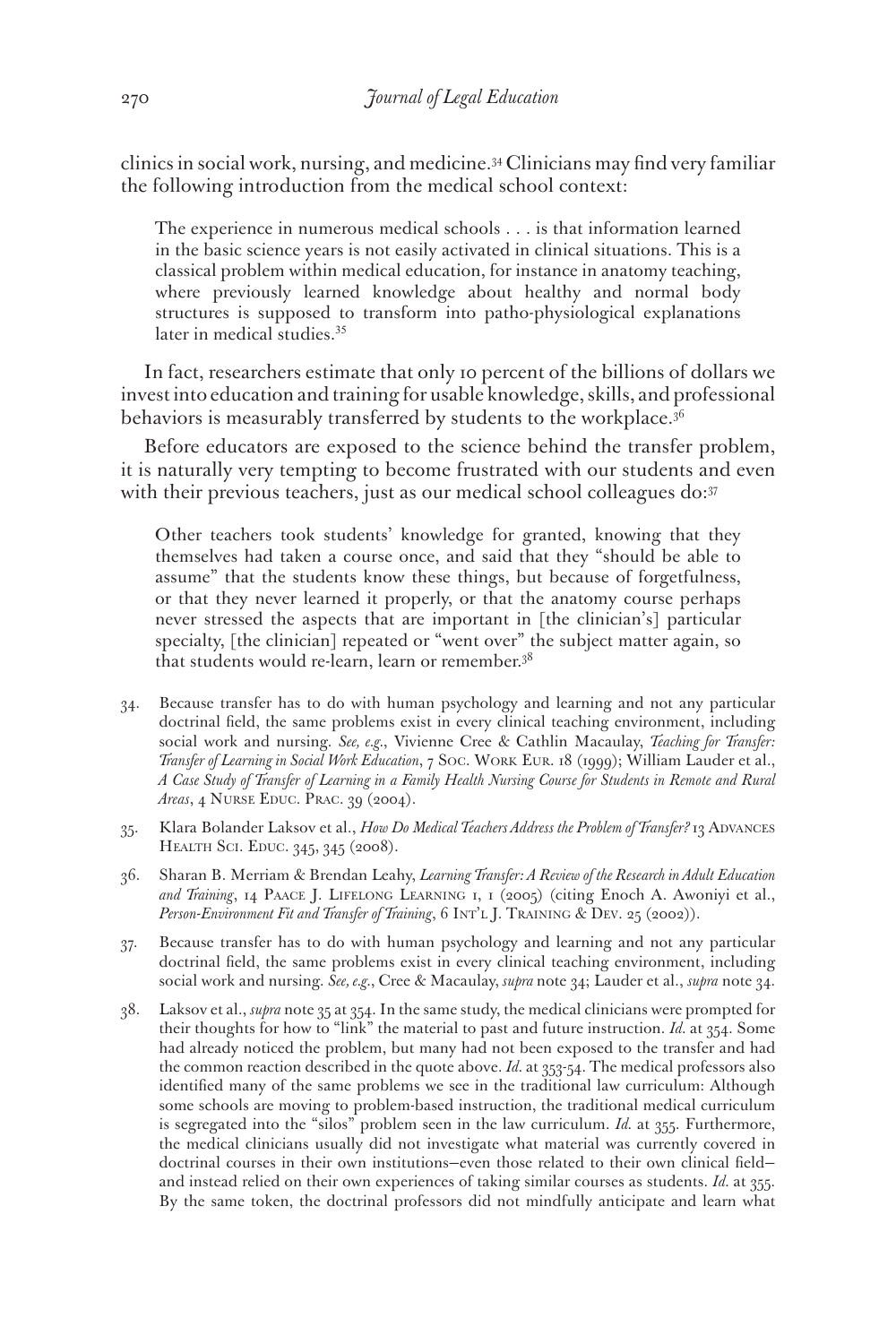Although we still do not fully understand how transfer works, experts have developed a variety of models to explain why adult learners experience transfer problems and how their teachers can intervene.39 According to the prevailing literature, the interventions lie in a number of places, including teaching students to be self-regulated learners,<sup>40</sup> providing more opportunities for practical application in doctrinal courses,<sup>41</sup> designing a more integrated curriculum,42 and designing course materials to form concrete links among the past, present, and future. Each prescription is a weighty topic in its own right. This article addresses the "linking" strategies that clinicians can use to capitalize on past training and better equip students for future law practice. Because we aim to link past, present, and future learning, it can help to categorize these linking strategies into "backward-reaching" and "forwardreaching" transfer:

| <b>Backward-Reaching Transfer</b><br>(Retrieval)                                                     | <b>Forward-Reaching Transfer</b><br>(Anticipation)                                    |
|------------------------------------------------------------------------------------------------------|---------------------------------------------------------------------------------------|
| its context.                                                                                         | Generalize the problem to broaden   Identify opportunities for future<br>application. |
| Engage in metacognitive reflection<br>to find relevant past experiences                              | Generalize and abstract rules and con-<br>cepts for future application.               |
| and contexts.                                                                                        | Practice repeatedly.                                                                  |
| Create opportunities for practice<br>over the longer term (i.e.,<br>throughout course and across the | Practice under varied contexts and cir-<br>cumstances.                                |
| curriculum).<br>Make direct references to past                                                       | Tailor the lesson to the desired<br>outcome.                                          |
| training.<br>Create metaphors and analogies to                                                       | Set clear expectations for the desired<br>outcome.                                    |
| past experiences.                                                                                    | Model/simulate the desired approach<br>and outcome.                                   |
| Plan for negative (improper)<br>transfer of previous knowledge to<br>the unfamiliar new context.     |                                                                                       |

knowledge might be needed in the students' future clinical instruction, again relying on their own, often outmoded training. *Id.* at 355.

<sup>39.</sup> See Joanne Lobato, *Alternative Perspectives on the Transfer of Learning: History, Issues, and Challenges for Future Research*, 15 J. Learning Sci. 431 (2006).

<sup>40.</sup> *See* Michael Hunter Schwartz et al., Teaching Law by Design: Engaging Students FROM THE SYLLABUS TO THE FINAL EXAM 9-12, 98-104 (2009).

<sup>41.</sup> *See id.* at 115-31.

<sup>42.</sup> Robin Lightner et al., *Faculty and Student Attitudes about Transfer of Learning*, 3 Insight: J. SCHOLARLY TEACHING 58, 64 (2008).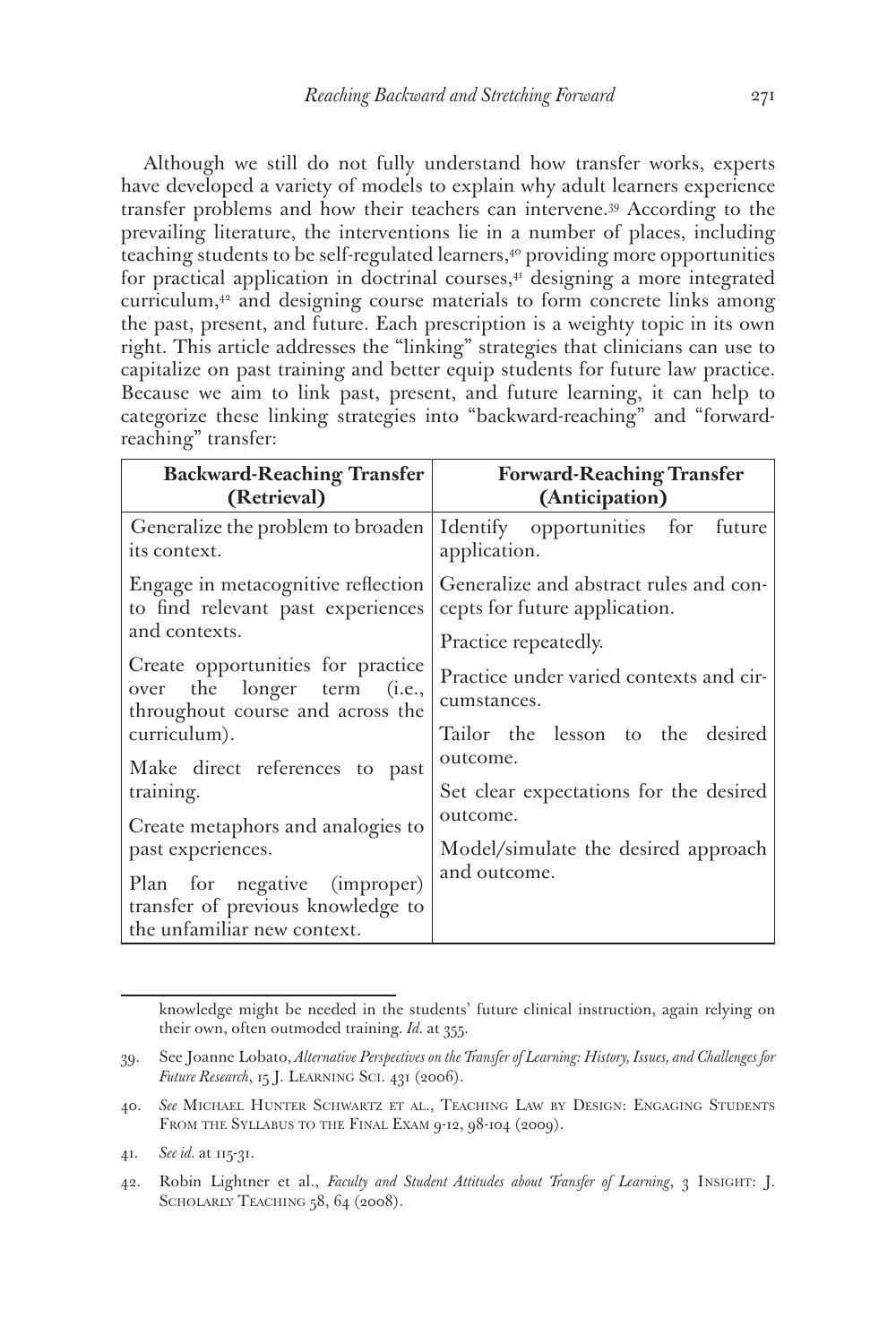For busy clinicians, it will be good to hear that implementing these strategies is not always terribly complicated or time-consuming. In fact, they tend to flow naturally from a decision to make the transfer problem a very conscious influence on how we design materials, plan for meetings, and even just converse with students about their assignments. For example, the first backward-reaching strategy is to generalize the problem at hand so that its context becomes larger.

Thus, when assigning a student to write an advice letter to the client, the supervising attorney can remind her student that in addition to other considerations like tone, audience, and recordkeeping, the letter calls for the student generally to adapt the same IRAC structure in the paragraphs presenting legal advice as he would in a memo, or a brief. When giving those instructions, the professor is mindfully recognizing the transfer problem and cueing the student to "reach back" to prior learning. Naturally, the student will still struggle with the appropriate adaptation, but presumably will not overlook the basic analytical structure in the first draft. Furthermore, over time, this cueing process should create an internal understanding for the student that analytical structures apply almost universally in legal work. At that point, we would say that the context is so broad that retrieval has become almost automatic, even if the new applications are not.

The following short primer<sup>43</sup> on transfer theory<sup>44</sup> will help lay a foundation for discussing additional applications from the chart.

## **Transfer of learning is the ability to adapt previous learning to a new context. Because learning is encoded very precisely in context, even small changes in context create a sense of inapplicability.**

At its very core, the problem of transfer is one of changing contexts. As discussed in the preceding section on memory and learning, new learning is

- 43. In the last couple of decades, the research has seen a great increase in the number of overlapping and often conflicting models for transfer. *See generally* Merriam & Leahy, *supra* note 36; N. Sanjay Rebello, *Consolidating Traditional and Contemporary Perspectives of Transfer of Learning: A Framework and Implications,* Proc. NARST Ann. Meeting 1 (2007), *available at* http:// web.phys.ksu.edu/papers/2007/rebello-narst.pdf; Bhawani Shankar Subedi, *Emerging Trends of Research on Transfer of Learning, 5 INT'L EDUC. J. 591 (2004).* "NARST" is the National Association for Research and Science Teaching. *See* NARST, http://www.narst.org (last visited Aug. 1, 2014).
- 44. A deeper treatment can be found in Tonya Kowalski, *Toward a Pedagogy for Teaching Legal Writing in Law School Clinics*, 17 Clinical L. Rev. 285 (2010); Tonya Kowalski, *True North: Navigating for*  the Transfer of Learning in Legal Education, 34 SEATTLE U. L. REV. 51 (2010) [hereinafter Kowalski, *True North*] and sources cited therein. This section will instead try to build upon that work by drawing from transfer of learning literature from clinical programs across the disciplines, and by delving into more of the recent, underlying research in education and psychology.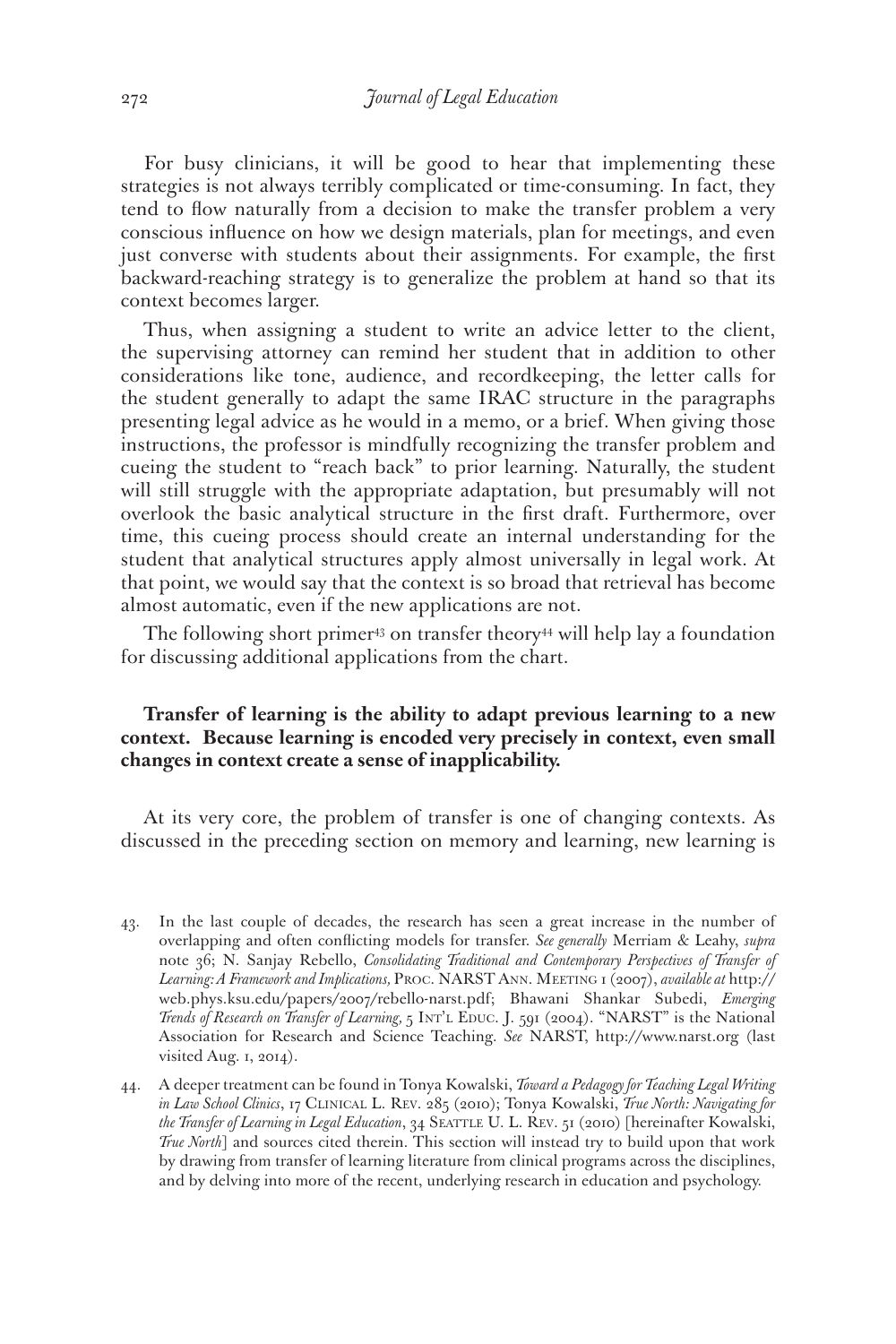"encoded" (stored) according to the context in which it was acquired.45 That context does not embody just the problem being studied—it can also include the student's physical environment and emotional state.<sup>46</sup> According to our developing understanding of how memory is retrieved, "cues" are the catalysts for memory search and retrieval:

In long-term memory, the limiting factor is not storage capacity, but rather the ability to find what you need when you need it. Long-term memory is rather like having a vast amount of closet space—it is easy to store many items, but it is difficult to retrieve the needed item in a timely fashion. Cues solve the retrieval quandary by triggering the information needed in a given situation. When we encode information, such as a name, we link it to other information that is present at the time—a face, a person's appearance, where we're standing when we are introduced. Provided with the right set of cues, we can retrieve that person's name. Without those cues, we are at a loss.47

Accordingly, without continued challenges to match that learning to increasingly varied contexts, it will tend to be ignored as germane only to its original, limited context.48 When the mind searches for relevant knowledge and skills to apply in a new situation, it will pass over the contextually limited knowledge unless the schema is broad enough and strong enough to signal that the information is relevant.49 For these reasons, novice learners typically do not sufficiently recall or apply prior learning in new situations, even when those situations appear to the instructor to be nearly identical to previous ones. 50 In the client-advice letter scenario, the instructor reminded the student that the legal explanation should usually contain basic IRAC components, adapted for the reader's sophistication level, and so on. The science behind the strategy is to help the student to see the broad applicability of analytical legal

- 45. David A. Sousa, How the Brain Learns 142-43 (3d ed. 2008).
- 46. Michelle D. Miller, *What College Teachers Should Know About Memory: A Perspective from Cognitive Psychology*, 59 C. Teaching 117, 119 (2011) ("When you take in information, you encode along with it a whole host of other things, such as your surroundings, your mood state, the time of day and so on. These "other things" then become cues to retrieval.").
- Id. at 119. In terms of emotional state, in a recent column in the Chronicle of Higher Education, Professor James Lang recounts anecdotally how he watched a particularly moving film once when sitting in a particular chair in his parents' home. James M. Lang, *Teaching and Human Memory, Part I*, Chron. Higher Educ. (Nov. 15, 2011), http://chronicle. com/article/TeachingHuman-Memory/129778/. To this day, sitting in that chair invokes memories of the experience. *Id.* The spatial dimension of encoding and recall is so important that students should even try to strengthen their schemata by making a practice of changing their study places and schedules. *See* Miller, *supra* note 46, at 119.
- 48. *See* Miller, *supra* note 46, at 119-20 (explaining that environmental factors at the time of learning, such as location and mood, are cues for retrieval, which is why studying in the same room where the exam will take place can actually encourage better recall).
- 49. *See* Sarah Leberman et al., The Transfer of Learning: Participants' Perspectives of ADULT EDUCATION AND TRAINING 1-8 (2006).
- 50. *See* David A. Sousa, How the Brain Learns, *supra* note 45, at 142. (3d ed. 2006).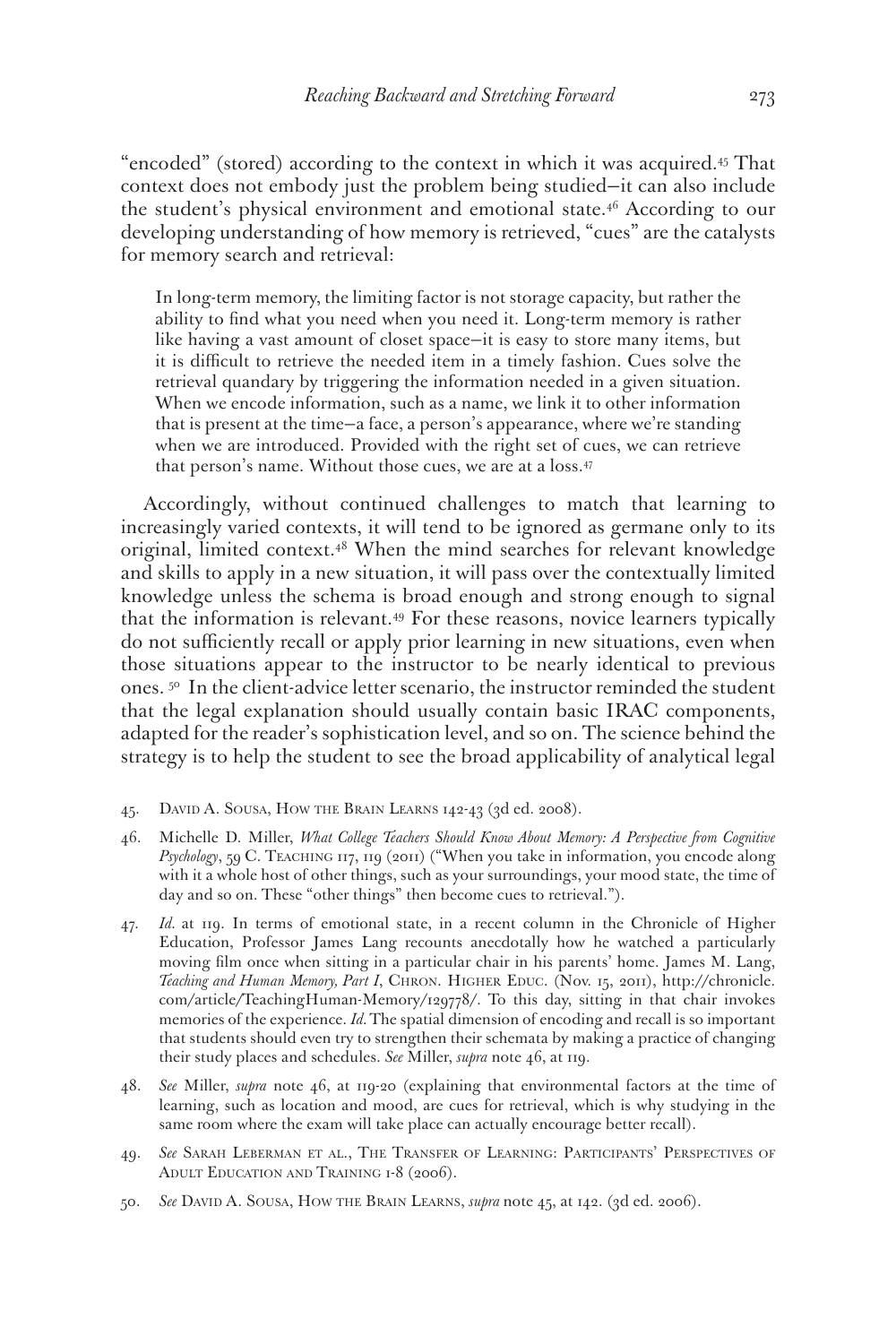frameworks—that they are not for just first-year memos but a whole host of situations—so that the schematic becomes much stronger and more inclusive, encouraging easy retrieval.

In another example, a clinic seminar simulation on client interviewing might cover a particular skill, such as framing questions to allow the client to tell her own story, rather than the story the lawyer wants to hear. A few weeks later, the student may or may not recall, without prompting, that proper framing is important, particularly if she is now working with a real client, in a different room or building, and with a different set of facts and legal problems. If she had the opportunity to practice the skills in class, and then to review and practice them before the live-client interview, the chances of her success would increase.51 For novices like most clinic students, the goal is not to transfer skills at the level of mastery, but to remember to "reach back" for previous learning and to continually enlarge one's schema for future applications.

According to one of the most popular and classic models for transfer, students more readily recognize applications for prior learning when the new context has similarities that "line up" to make it recognizable as more familiar or "near."<sup>52</sup> The more features of the original context are changed, the "farther" away it seems, and the less likely it is that recognition will occur.53 Not mentioned as frequently in the literature is the problem of "negative transfer," where a change in context triggers a student to cue the wrong knowledge, or to apply it in an incorrect manner.54 For example, a student might remember from first-year legal writing that the standard of review is an important component of a brief. He might therefore try to insert a statement of the appellate standard of review into a trial-level motion brief. Types of transfer can also be categorized somewhat similarly as "surface" and "deep" transfer.55 The key distinction in near/far and surface/deep transfer seems to be the degree to which differences in the new context require the student to generalize knowledge and skills in order to apply them to a new situation.56

As the study of learning transfer evolves, researchers have added many more layers of nuance to the models,<sup>57</sup> showing how the process can be helped or hindered by a range of factors. These include teacher and student

- 51. *See id.* at 86-88, 142-43*.*
- 52. *See* D.N. Perkins & Gavriel Salomon, *Teaching for Transfer*, 46 Educ. Leadership 22, 25 (1988).
- 53. S*ee id.* at 25.
- 54. Sousa, *supra* note 45, at 137.
- 55. Merriam & Leahy, *supra* note 36, at 4.
- 56. *See id.* (providing the example of a student driver adapting between two car dashboards, versus that of a car and an airplane).
- 57. Rebello, *supra* note 43, at 1 ("Contemporary models of transfer have gone beyond focusing solely on the cognitive aspects of transfer and have included several other mediating factors. . . . [t]hey take into account the socio-cultural factors that mediate transfer and view transfer from the students' point of view rather than the researcher's point of view. A common feature of all of these perspectives is that they consider transfer as an active dynamic process.").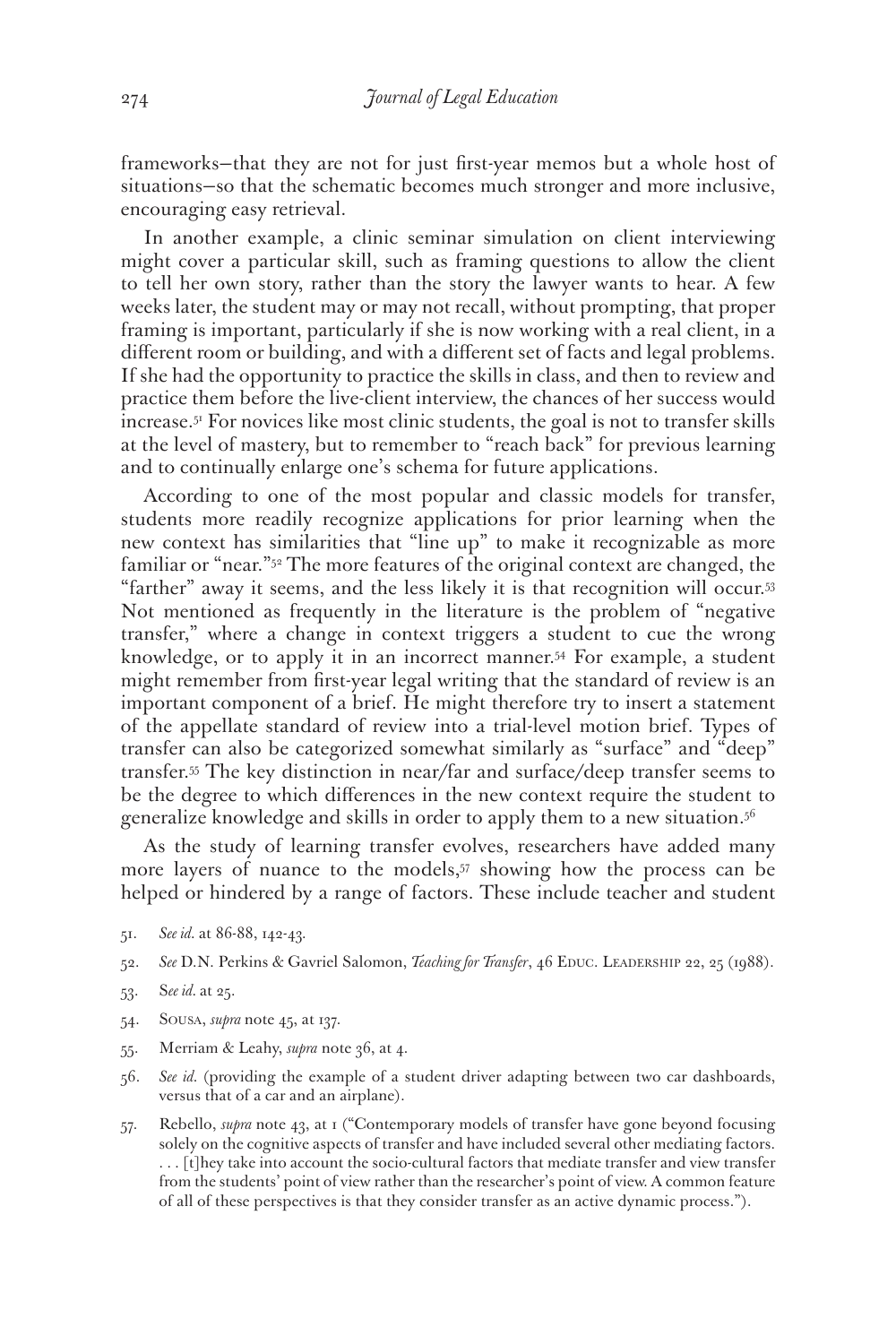attitudes toward learning and transfer, cultural values and conditioning, present emotional states, extrinsic and intrinsic motivations, the environment provided by future employers.<sup>58</sup> In the more recent literature, the trend seems to be in favor of interdisciplinary theories that blend cognitive and social science. For example, the "developmental transfer" model proposed by Konkola et al. suggests that a more accurate understanding of transfer may come from blending cognitive science with Vygotsky's model for how humans collectively create meaning, including collaborative work.59 The type of far or "deep" transfer mostly required of lawyers is, of course, the most difficult, and probably can never be forced to occur in a mechanistic fashion, no matter how well our courses and teaching are planned. Moreover, it would not be desirable to short-cut the often tortuous process that creates thoughtful work and builds good professional judgment. In a 2001 study of legal, medical, and social work professionals, the subjects did not tend to see their ability to transfer learning as a direct result of their education, but rather as "an integral part of the meaning-making process."60 In the client letter example, the student will learn a great deal from struggling to adapt IRAC to a new setting, but will gain experience and judgment, expanding her context for future work involving that skill. Because her professor cued her to use her previous IRAC training from an analogous setting, she can start the assignment at a higher level of training than if she had attempted the assignment as a "blank slate," and can direct her learning to higher-order skills rather than rudimentary processes.

In these developing transfer theories, Konkola and her colleagues draw not just from Vygotsky, but also from the literature supporting the idea that physical space is a profound influence on transfer in the sense that school, internships, and work represent rather non-porous "boundaries" in the minds of students, i.e., in their young, schematic understandings of their professional worlds. $61$ These researchers propose creating more spaces for "boundary crossing places" by encouraging clinicians, students, and practitioners to collaborate on projects in the end environment.<sup>62</sup> In the paper, Konkola et al. proposed that educators, students, practitioners, and clients cross those boundaries and unite those seemingly exclusive domains in a "learning studio."63 In their example, an occupational therapy student worked with a leading researcher

- 58. Subedi, *supra* note 43, at 592 (noting that transfer of training depends in part upon "the workplace environment including supervisory support," also known as "organisational environment and culture."). *See also* Merriam & Leahy, *supra* note 36, at 10.
- 59. See Rita Konkola et al., *Promoting Learning and Transfer Between School and Workplace*, 20 J. EDUC. & WORK 211, 211-12 (2007).
- 60. Merriam & Leahy, *supra* note 36, at 4 (citing Barbara J. Daley, *Learning and Professional Practice: A Study of Four Professions*, 52 ADULT EDUC. Q. 39, 50 (2001)).
- 61. Konkola et al., *supra* note 59, at 214.
- 62. *Id.* at 220.
- 63. *Id.* at 220.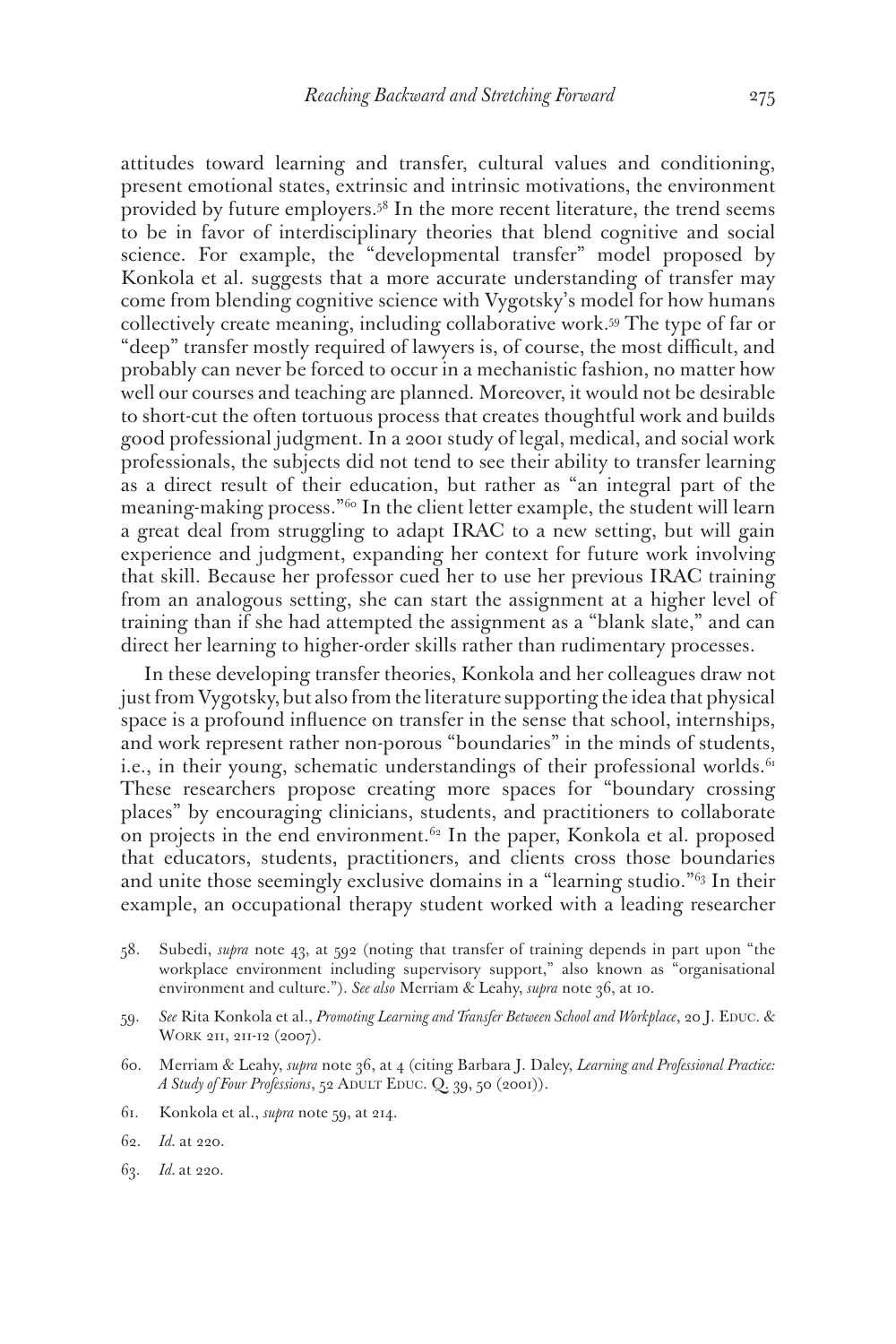on stroke therapies, practicing occupational therapists, her client, and her teachers to investigate the researcher's latest technique for increasing mobility by using mirrors to create a sense of symmetry in limb exercises.<sup>64</sup>

Clearly, clinical education and other ecological learning opportunities are among the most important places for profound transfer to occur. Based on the foregoing understanding of how transfer works, the remaining strategies for reaching forward and backward can be made more concrete.

## **Clinicians can aid transfer by expressly cueing their students' past and future learning.**

Over the years, researchers and educators have proposed a number of transfer-friendly strategies for teaching, course design, and curricular design.<sup>65</sup> A number of teaching strategies can help students not only to recognize the applicability of previous learning to a new context (backward-reaching transfer), but also the importance of building schematic locations for possible

- 64. Konkola et al., *supra* note 59, at 221-22. Finally, some researchers have already begun to propose a new ecological model that focuses not just upon memory and cognition, but also upon how students engage with their learning environments. *See* David P. Daniel & Debra A. Poole, *Learning for Life: An Ecological Approach to Pedagogical Research*, 4 PERSP. ON PSYCHOL. Sci. 91, 94-95 (2009). In that school of thought, legal educators should be concerned not just with teaching strategies, but also with how to encourage good study and work habits. *Id.* at 94. Their concerns grew from alarm that teaching strategies couched in even the most recent, presumably sound, cognitive science did not always result in positive outcomes in assessments. *Id*. at 94. Apparently, sometimes the culprits are not so much the techniques employed, but the students' own lack of motivation to read or their distraction by social media and the like. *Id*. at 94. Even more important, students often fail to self-test, taking a more passive approach to the material, despite evidence that self-testing greatly enhances retention and transfer. *See* Jeffrey D. Karpicke et al., *supra* note 21, at 471, 474-75, 477. Thus new directions for transfer research may need to include studying transfer in the context of students' physical, temporal, and emotional space. *But cf.* Daniel & Poole; *supra* note 64, at 94-95 (arguing that transfer should be studied within the environment in which it occurs). Presumably, other learning barriers such as stereotype threat and beliefs in fixed intelligence should also play a serious role in future models of transfer of learning. *See generally* C. M. Steele, & J. Aronson, *Stereotype threat and the intellectual test performance of African-Americans*, 69 J. PERSONALITY AND SOC. PSYCHOL. 797-811 (1995) (stereotype threat); C. M. Mueller & Carol S. Dweck, *Intelligence Praise Can Undermine Motivation and Performance*, 75 J. PERSONALITY AND SOC. PSYCHOL. 33-52 (1998) (fixed intelligence).
- 65. *See generally, e.g.*, Robert E. Haskell, Transfer of Learning: Cognition, Instruction and Reasoning (2001), *discussed in* Kowalski, *True North*, *supra* note 44, at 59-77; Fogarty, et al., *supra* note 33. Based on her assessment of the current literature on memory and cueing for recall, Professor Miller recommends (1) encouraging students to study in shorter sessions with breaks in between, and in a variety of physical and temporal contexts; (2) using study tasks and exercises that better match the form of assessment; (3) including "vivid" and emotionally "charged" materials in teaching; (4) helping students relate the materials to their personal histories; (5) encouraging students to imbue material with structure and meaning; (6) incorporating active learning in the classroom in order to encourage participatory, rather than vicarious, learning; and (7) favoring "frequent, low-stakes" testing over the more traditional, high-stakes cumulative final. Miller, *supra* note 46, at 119-20*.*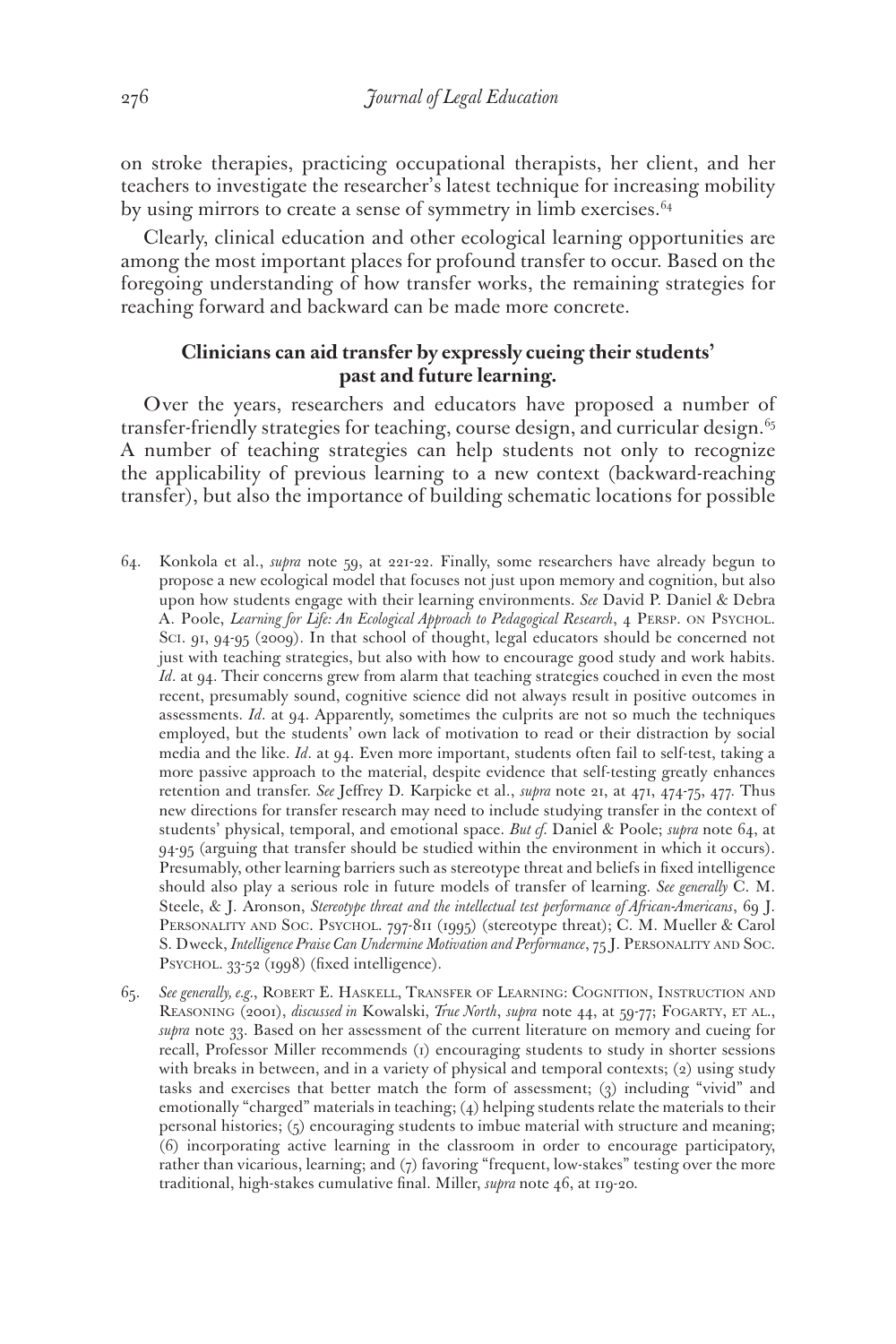future applications of current learning (forward-reaching transfer).<sup>66</sup> While the traditional model typically orders teaching techniques by near and far transfer, the same types of techniques can also be categorized by their usefulness for reaching forward and backward in time and context. $67$  Because this article focuses on how clinicians can help students to connect past and future learning to their clinic work, the forward/backward concept will be used here to organize these teaching strategies.

Many of these strategies call for very explicit instructions to students. Typically, the transfer-related cues have more to do with empowerment than with pervasive direction. The ideal approach is to reduce "extraneous" cognitive load that is not necessary for students' learning, and to allow students to wrestle instead with the "intrinsic" cognitive load that forms the essence of the problem.<sup>68</sup> Educators can use a staged approach to increasing the task's complexity (and thus the cognitive load) as the learner increases in expertise.<sup>69</sup> If the professor feels important learning can flow from making some "beginner's mistakes," then a mindful decision not to aid transfer may be appropriate. But many times, professors would like students to transfer earlier learning so that resources can be devoted to deepening skills. In short, transfer strategies help clinical students to access what they already know.

A well-known study illustrates what kind of learning is most amenable to transfer. In what has become known as the Eagle Challenge, Kay Burgess, Xiadong Lin, and Sean Brophy assigned fifth-graders, college students, and school principals without any training in wildlife management matters to devise strategies for increasing eagle populations.70 In the first study, both the grade school children and college students failed profoundly to devise

<sup>66.</sup> Perkins & Salomon, *supra* note 52, at 26-27.

<sup>67.</sup> *Id.*

<sup>68.</sup> Joroen J. G. Van Merriënboer et al., *Teaching Complex Rather Than Simple Tasks: Balancing Intrinsic and Germane Load to Enhance Transfer of Learning*, 20 APPLIED COGNITIVE PSYCHOL. 343, 347 (2006).

<sup>69.</sup> *Id.* at 347, 350. *See also* Peter Toll Hoffmann, *The Stages of the Clinical Supervisory Relationship*, 4 Antioch L. J. 301 (1986) (advocating that clinicians should allow their students to progress along a continuum from directive to nondirective supervision as experience and skill increases); Paula Lustbader, *Construction Sites, Building Types, and Bridging Gaps: A Cognitive Theory of the Learning Progression of Law Students* 33 Willamette L. Rev. 315 (1997) (describing a model for the progression of law students from novice ("technician") to expert ("creator") and its pedagogical implications).

<sup>70.</sup> *See, e.g.*, Daniel L. Schwartz et al., *Efficiency and Innovation in Transfer*, *in* Transfer of Learning from a Modern Multidisciplinary Perspective 1, 6-8 (Jose P. Mestre ed., 2005). The Burgess, Xiadong, and Brophy study appears to remain as yet unpublished, and thus can be directly cited only through the various and authorized recountings of Schwartz et al. *See* John D. Bransford & Daniel L. Schwartz, *Rethinking Transfer: A Simple Proposal with Multiple Implications*, in 24 REV. OF RES. EDUC. 61, 61 (A. Iran-Nejad & P. D. Pearson eds., 2001) (acknowledging aid and permission received from the study's authors).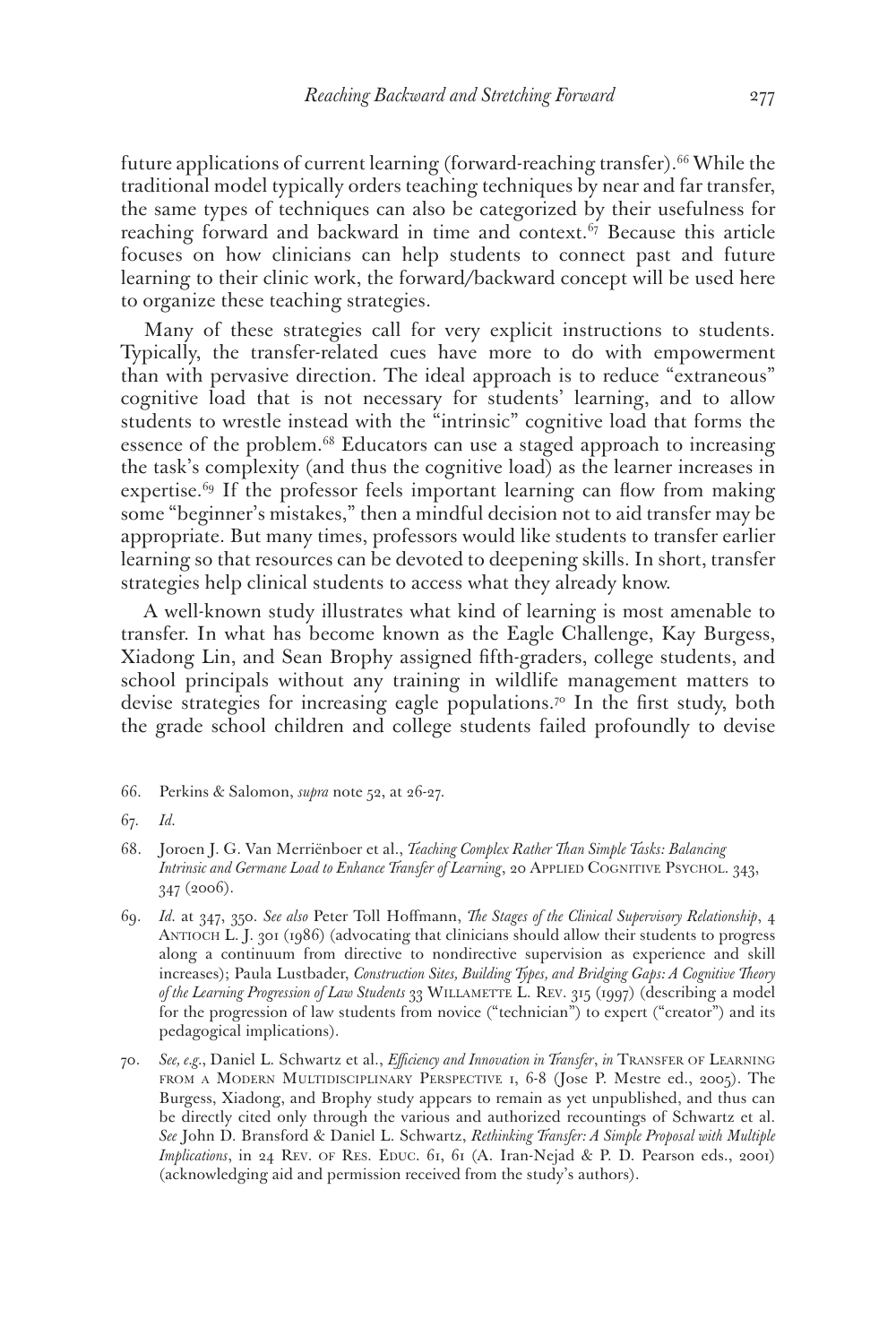workable solutions.71 The college students' resounding failures were particularly surprising because they were expected to have better problem-solving skills and general knowledge.<sup>72</sup> They simply lacked the content knowledge necessary to understand basic problems in eagle reproduction.73

In a later version, the study changed so that the groups were asked not to provide solutions, but instead to brainstorm the questions that would need to be researched in order to devise an appropriate solution.74 In that later, improved study, the college students and a new cohort, the school principals, produced increasingly sophisticated and appropriate research questions that included environmental hazards, relationships within the ecosystem, and so on.75 Schwartz, Bransford, and others cite the Eagle Challenge as evidence that transfer can be seen as a more successful endeavor when we view the goal of transfer as not merely to directly apply knowledge and skills with immediate accuracy in a "sequestered problem solving"—type setting, but to encourage good application through increased training in "preparation for future learning," i.e., the "abilit[y] to learn in knowledge-rich environments" where they more realistically have access to research materials, experienced colleagues, and so on.76 In other words, "[w]hen people do not have full-blown skills that they can apply directly to solve a problem, they need to learn, and their interpretations play a large role."77

Based on their observations about the role of "interpretive knowing," Professors Schwartz, Bransford, and Sears describe the problem in terms of students' attempts to "transfer in" previous learning and unique life experiences and perceptions, as well as to "transfer out" their learning in order to solve a particular problem.78 Under this theory, clinical law professors should not necessarily expect students immediately to apply previous learning at a highly proficient level, but should instead look for improved use of previous learning to *develop* problem-solving skills.

Taken together, the various transfer theories have much to offer clinical pedagogy. Based on both the more traditional, strictly cognitive theories and those that take the life experience, environment, culture, and other contexts into account, clinicians can encourage better transfer in and out of the clinic. These may include expressly discussing transfer barriers and skills with their students, generalizing problem-solving skills, and expressly pointing out opportunities for transfer in and out.

- 71. Schwartz et al., *supra* note 70, at 1, 6.
- 72. *Id*. at 6-7.
- 73. *Id*.
- 74. *Id*. at 7-8.
- 75. *Id*.
- 76. John D. Bransford & Daniel L. Schwartz, *supra* note 70, at 68.
- 77. Schwartz et al., *supra* note 70, at 11.
- 78. *Id*. at 11-12.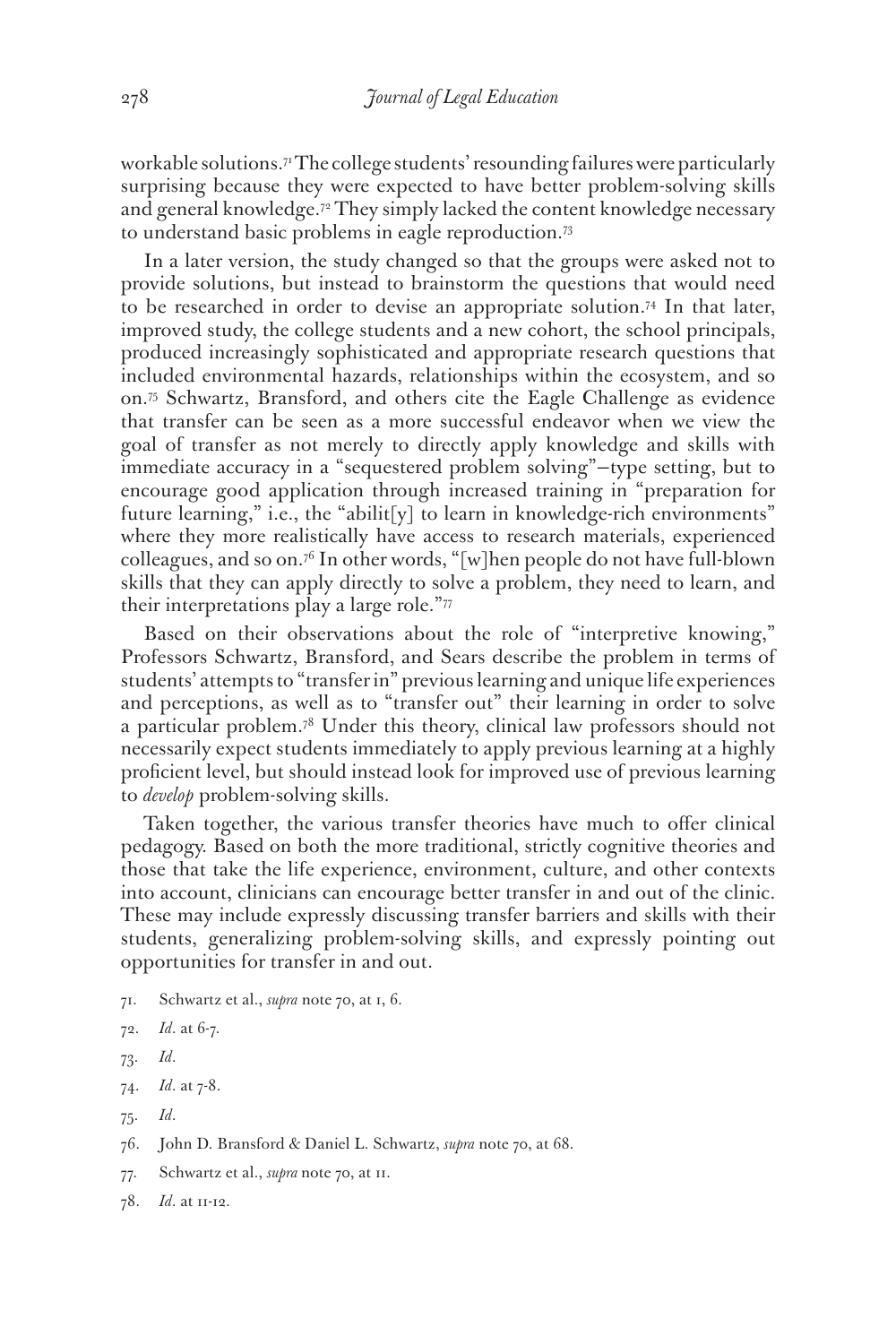For example, when students attempt to reach backward (transfer in learning), clinical educators should expect both some creative solutions and some "white noise" or interference from students' personal perceptions and learned behaviors from previous training and life experience. Seminar discussions, clinic manuals, and supervision meetings can include discussions about previous courses and even life lessons that contain solutions to current problems. Those discussions might sometimes include direct references to past training and analogies to similar situations. Further, training students to become more aware of their own learning (in other words, to employ metacognition) helps to cue past training. Last, as a difficult but worthwhile long-term goal, clinicians and other legal educators can join forces to create a more coherent and connected curriculum. Some specific examples include:

| <b>Backward-Reaching Strategy</b>                                                                                 | <b>Example</b>                                                                                                                                                                                                                                                                                                                                |
|-------------------------------------------------------------------------------------------------------------------|-----------------------------------------------------------------------------------------------------------------------------------------------------------------------------------------------------------------------------------------------------------------------------------------------------------------------------------------------|
| Generalize the problem to broaden<br>its context.                                                                 | When assigning a draft client letter,<br>point out that the portion dealing<br>with legal analysis typically will have<br>IRAC structure, much like memos<br>and briefs, but usually in a more<br>truncated form.                                                                                                                             |
| Engage in metacognitive reflection<br>to find relevant past experiences and<br>contexts.                          | Before a supervision meeting or<br>draft deadline, assign the student<br>some reflective questions to consider.<br>They could be as objective as asking<br>whether there are any regulations on<br>point, or as subjective as asking what<br>emotional response a certain fact is<br>likely to evoke in a judge, and how to<br>neutralize it. |
| Create opportunities for practice<br>over the longer term (i.e., throughout<br>course and across the curriculum). | To the extent practicable, allow a<br>single student to counsel more than<br>one client, or engage in multiple<br>simulations in addition to a single<br>live-client counseling opportunity.                                                                                                                                                  |
| Make direct references<br>past<br>to<br>training.                                                                 | When preparing for a motion hearing,<br>point out that many of the skills are<br>similar to the moot court training<br>received in the first year. This direct<br>cue can accompany other strategies,<br>as metacognitive reflection<br>such<br>about what made IL oral arguments<br>and observed arguments persuasive.                       |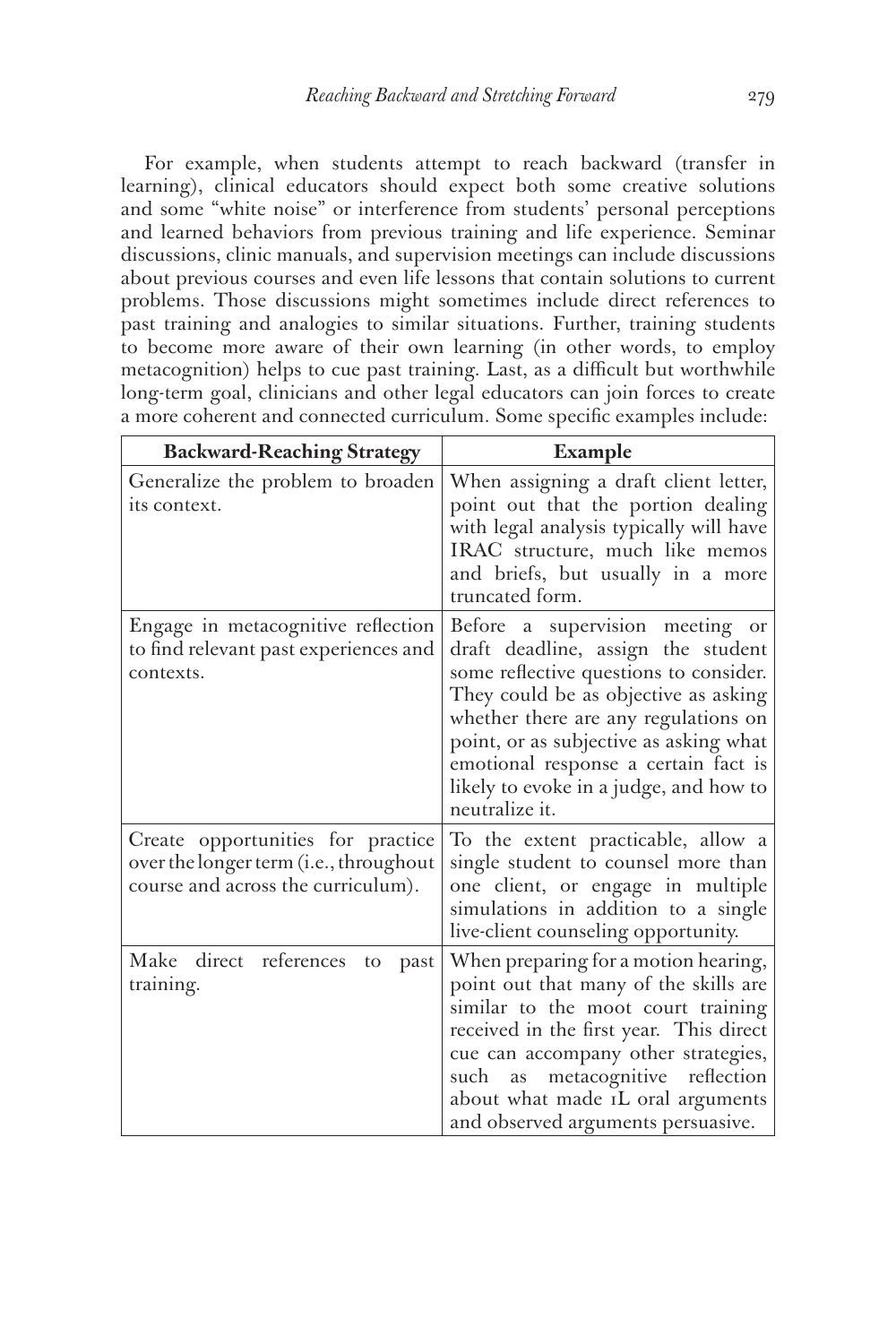| Create metaphors and analogies to<br>past experiences.           | In the client advice letter scenario,<br>professor generalized the<br>the<br>skill by identifying IRAC as the<br>underlying structure (the professor<br>also could have the student reach<br>the same conclusion through guided<br>reflection), but also analogized the<br>process to the first-year memo and<br>brief.                                                                                                                                                                                                  |
|------------------------------------------------------------------|--------------------------------------------------------------------------------------------------------------------------------------------------------------------------------------------------------------------------------------------------------------------------------------------------------------------------------------------------------------------------------------------------------------------------------------------------------------------------------------------------------------------------|
| transfer of previous knowledge to<br>the unfamiliar new context. | Plan for negative (improper) In the motion hearing scenario, discuss<br>the differences between appellate and<br>trial argument strategies (assuming<br>that the professor has determined the<br>student's first-year experience was a<br>simulated appeal); in the client advice<br>letter scenario, note that few clients<br>expect or want full rule explanation,<br>case citations, or really anything more<br>than a simple rule statement and<br>conclusory application in their advice<br>letter IRAC paragraphs. |

*Can you identify a teaching exercise similar to those discussed above that you used in a previous course? Can you imagine constructing a new exercise for a future class that will incorporate one of these backward-reaching strategies?*

In order to help students "transfer out" or reach forward to new clinic assignments and to law practice, clinicians can nurture professional identity through meetings that identify future uses for skills. For example, a student in the criminal defense clinic who wants to practice commercial litigation will tend to see those contexts as too "far" to warrant any applicability. Teachers can connect those schemata by showing how context-specific skills nevertheless overlap and strengthen into a broader skill set. When clinical professors expect particularly accurate and concrete transfer to an assignment, such as simulated deposition training from seminar to a live-witness deposition, the expectation to transfer should be made explicit, not assumed. The various aspects of the training that "match" the upcoming assignment should be described—or if the student is at a level where increased cognitive load would be conducive to growth, the student can be challenged to identify those aspects himself.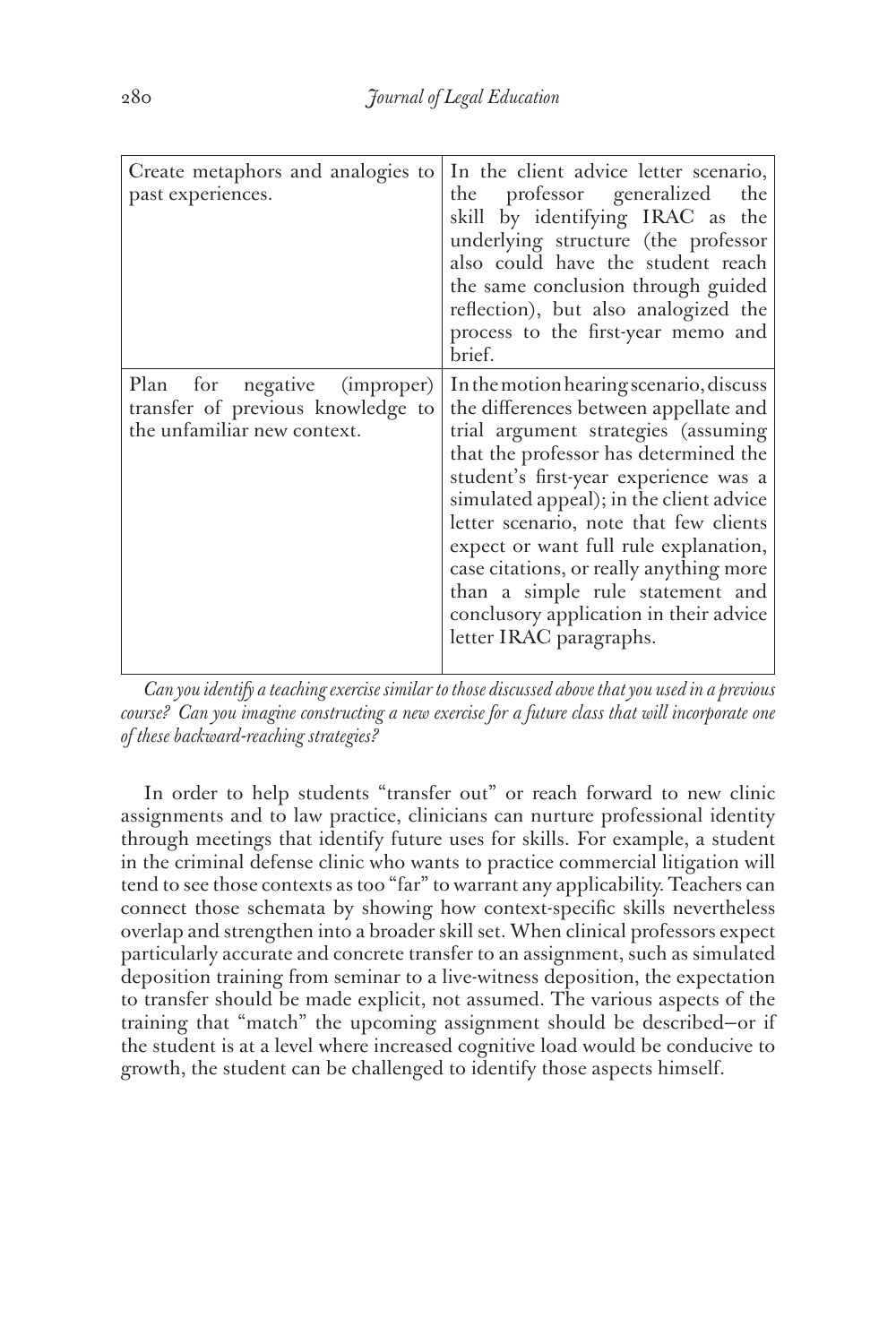| <b>Forward-Reaching Strategy</b>                                      | Example                                                                                                                                                                                                                                                                                                                                                                                                                                                                                             |
|-----------------------------------------------------------------------|-----------------------------------------------------------------------------------------------------------------------------------------------------------------------------------------------------------------------------------------------------------------------------------------------------------------------------------------------------------------------------------------------------------------------------------------------------------------------------------------------------|
| Identify opportunities for<br>future<br>application.                  | In the client advice scenario, make<br>the IRAC connection to a demand<br>letter the student is writing in<br>another case, or brainstorm other<br>types of documents the student will<br>encounter in practice (settlement<br>brochures, proposed orders, etc., and<br>how IRAC structure flexibly adapts<br>to those varied work products).                                                                                                                                                       |
| Generalize and abstract rules and<br>concepts for future application. | When triaging a cross-examination<br>after simulation or even<br>trial,<br>compare the effectiveness of open-<br>and closed-ended questions in order<br>to identify the working principle.                                                                                                                                                                                                                                                                                                          |
| Practice repeatedly.                                                  | Just as in the backward-reaching<br>strategies, as resources allow, repeat<br>applications in order to build a<br>stronger schema for recall months<br>and years into the future. Clinicians<br>already do this in the form of<br>mooting, but it can apply to written<br>work and research as well.                                                                                                                                                                                                |
| Practice under varied contexts and<br>circumstances.                  | opportunities to repeat<br>When<br>arise, try to offer early repetition in<br>very close contexts, and then more<br>For example, a<br>distant contexts.<br>student might moot the same cross-<br>repeatedly but<br>examination<br>1n<br>different rooms, then away from the<br>law school, and then with different<br>surprise conditions, then in the actual<br>hearing, and then afterwards when<br>helping the supervising attorney to<br>model cross-examination to students<br>in other cases. |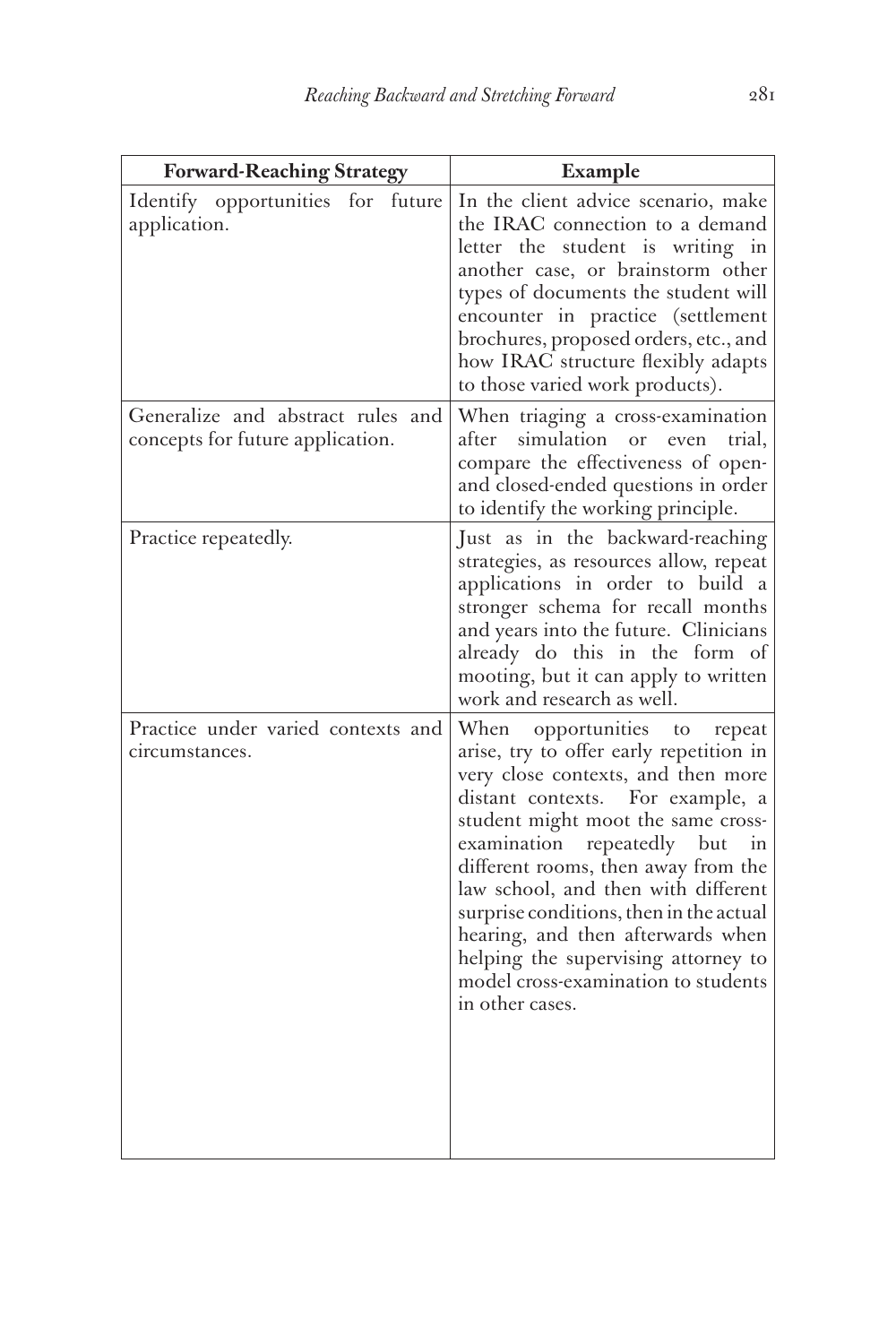| Tailor the lesson to the desired<br>outcome.        | Because clinical training is<br>SO <sub>1</sub><br>practical, this strategy often has<br>greater applicability in the classroom<br>setting,<br>and asks professors<br>to<br>consider avoiding canned exercises<br>that are not thematically related<br>desired work product.<br>For<br>to<br>example, in a contracts class where<br>the students are assigned to draft<br>liquidated damages clause, a<br>а<br>preparatory exercise that teaches<br>students to avoid legalese but does<br>not show them how to compile<br>whole sentences into a unified clause<br>will cause too great a context shift. |
|-----------------------------------------------------|-----------------------------------------------------------------------------------------------------------------------------------------------------------------------------------------------------------------------------------------------------------------------------------------------------------------------------------------------------------------------------------------------------------------------------------------------------------------------------------------------------------------------------------------------------------------------------------------------------------|
| Set clear expectations for the desired<br>outcome.  | When assigning a student to draft<br>a proposed order, give instructions<br>for the required sections, formatting,<br>and so on, or train the student to<br>know to ask those questions in<br>meeting (including viewing<br>the<br>textbooks and samples in advance,<br>talking to other students, etc.); when<br>assigning a "memo," clarify whether<br>a full research memo is desired<br>versus a truncated "e-memo" or<br>status memo.                                                                                                                                                                |
| Model/simulate the desired<br>approach and outcome. | Clinicians typically excel in this<br>strategy and demonstrate it every<br>time they moot a hearing, teach<br>by simulation, model a skill in the<br>classroom, respond professionally<br>to a challenging situation, or even<br>ask students to actively observe<br>while they engage in direct client<br>representation.                                                                                                                                                                                                                                                                                |

In the sections that follow, clinicians will discuss their own experiences and demonstrate how such supervisory sessions and seminar discussions might take place.

## **III. Backward-Reaching Transfer: A Clinical Case Study**

If facilitating backward-reaching transfer is a pedagogical goal in the clinic, how can clinicians achieve this goal? This section suggests techniques for the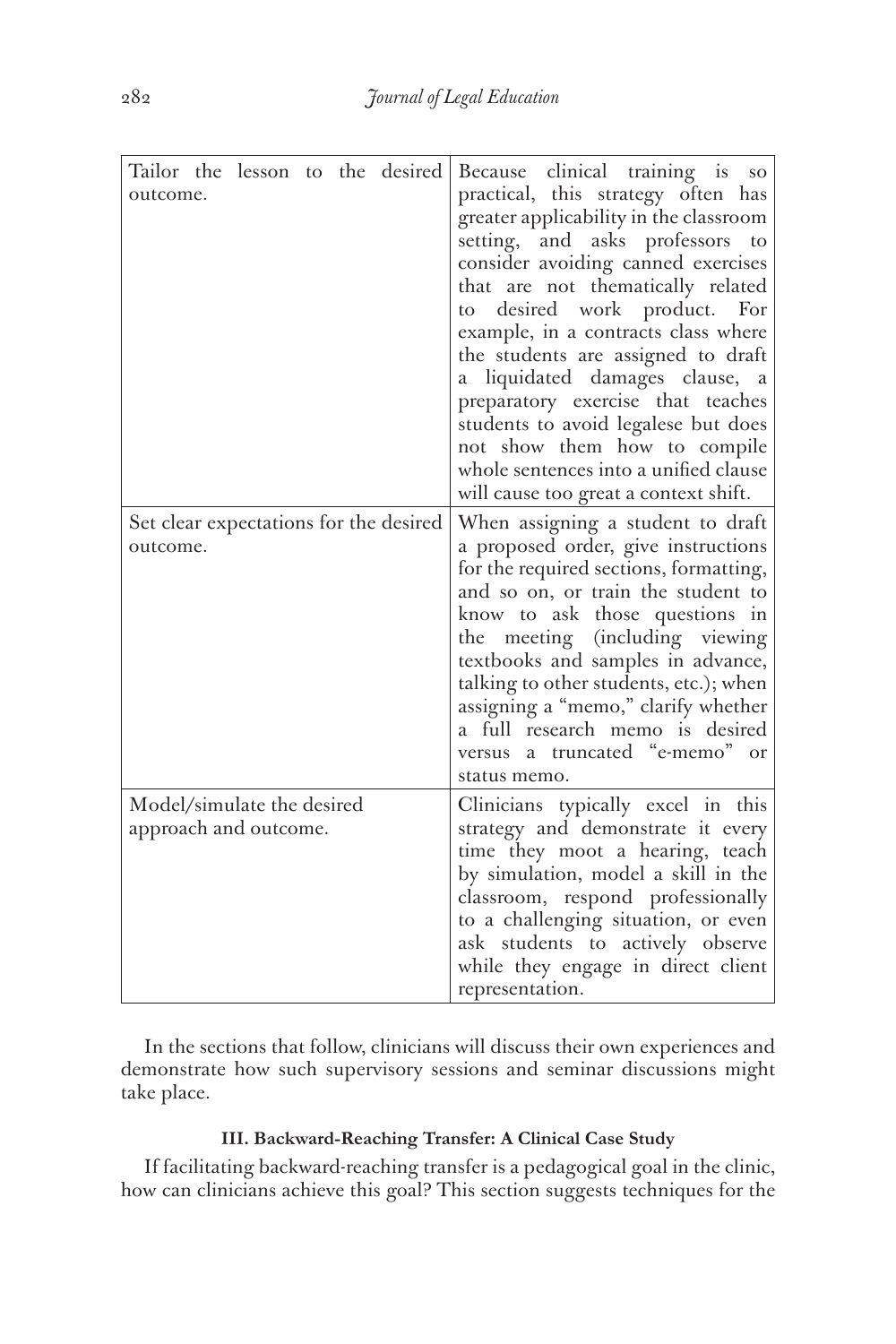clinical setting that enable students to draw on previous experiences to facilitate learning in the clinic. These techniques enable clinicians to implement the general strategies of explicitness, generalization, repetition, analogizing, and metacognition. Facilitating backward-reaching transfer can improve students' performance and learning in the clinic by helping them to connect their range of previous learning experiences to the clinic, solidifying the scaffolding of knowledge and skills those students will bring to the role of attorney.

There are four categories of techniques described here, embracing a range of strategies that many clinicians experience in teaching and supervision.79 The first, drawing on the psychological concept of intentional scaffolding, is explicitly identifying the relevance of previous experiences and suggesting students' use of these experiences to inform their current learning. The second is using leading or questioning techniques to encourage students to draw their own connections to previous experiences. This second category includes techniques that use reflection to increase working memory, such as asking students to reflect on analogous previous experiences or asking students to identify the reasons behind their choosing to perform a task or solve a problem in a particular way. The third category draws on the psychological theory of spaced study by designing metacognitive exercises that provide space for students to draw their own connections to previous experiences that can be sources of transferred learning. This type of exercise can include prompts that ask students to generalize the problem they are currently confronting to prompt transfer of learning. A fourth category is to communicate connection building and transfer of learning as a goal of the clinical experience and part of the clinic's design, and to affirm students' efforts to incorporate transfer into their own learning experience. This last category necessarily draws on the psychological concept of forced recall and includes creating opportunities for repetition, recall, and practice.

*Dear reader, can you recall consciously transferring previously learned information or methods to solve problems of your own? At this moment, can you identify a current issue in your teaching and think back to how you solved a similar problem in a different context in the past?*

To understand how to operationalize the techniques, this section will use a hypothetical general direct services clinic, where students serve multiple clients, conduct initial client interviews to determine the issues the client faces, and then pursue the appropriate solutions to these issues. In this clinic, the clients frequently require representation in connection with obtaining benefits such as unemployment benefits or social security, and also often have a landlord-tenant matter with which they require assistance. The clinic is designed to include weekly seminar sessions dedicated to interviewing, case theory, litigation skills such as direct and cross examination, and ethics. In addition to seminar sessions, the students have regular meetings with a supervisor to plan and debrief their client representation experiences. Each

<sup>79.</sup> *See, e.g.,* James H. Stark et al., *Directiveness in Clinical Supervision*, 3 B.U. Pub. Int. L. J. 35 (1993).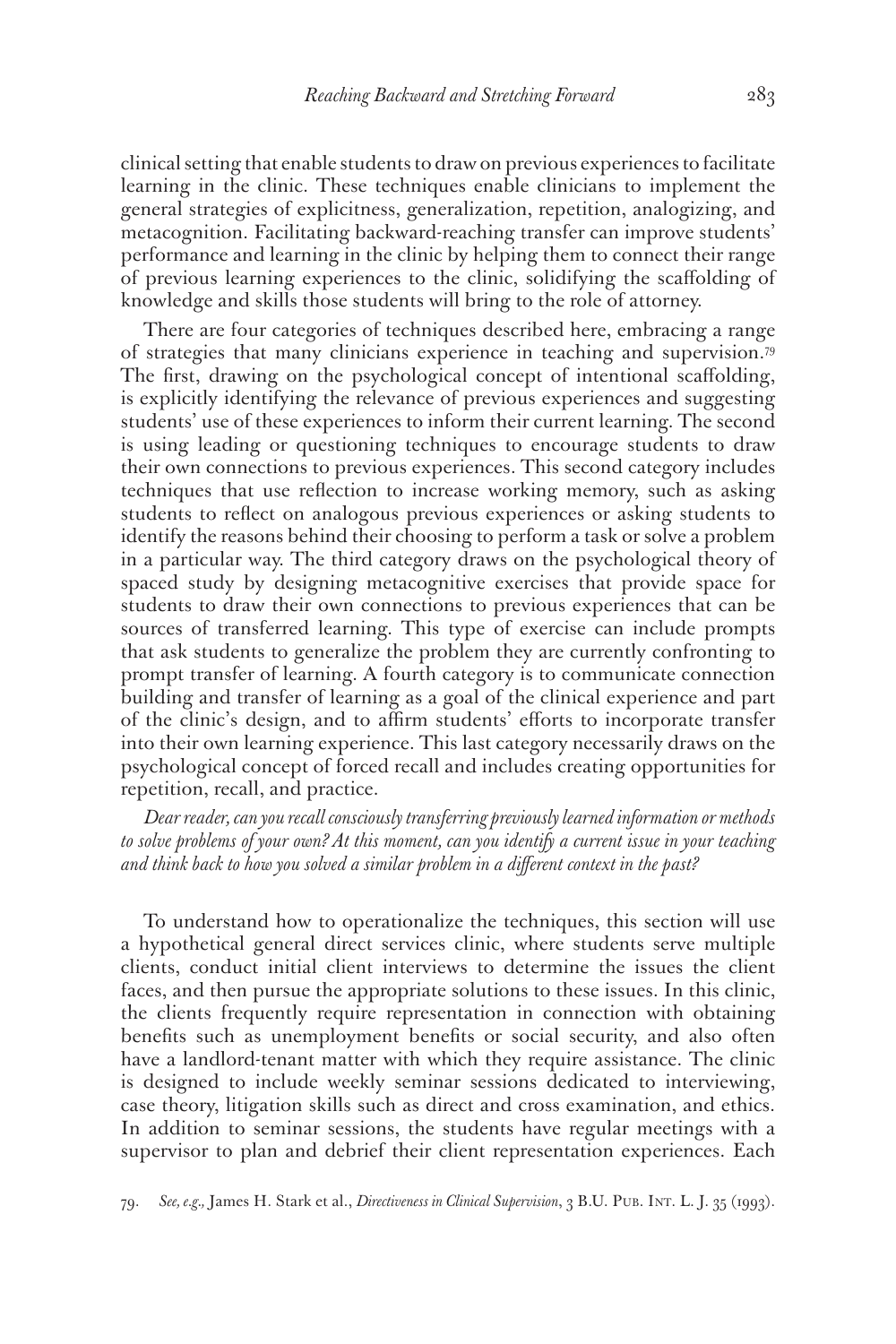of the examples described below is meant to represent a different point in the timeline of a student's experience in the clinic, and to encompass both classroom and supervision experiences. The goal of these techniques is to facilitate backward-reaching transfer techniques that draw on a recognition of both "far" and "near" applications, as discussed above in sections I and II of this article. For each technique, the example will describe potential entry points for the supervisor to facilitate transfer and will also anticipate the range of student responses to these techniques.

## *Building Rapport in the Initial Interview*

In this clinic, the initial client interview is the first major "performance" task of the students' clinic experience. The initial interview is the source of endless teaching and learning opportunities, including learning the professional skills of establishing rapport with a client and building that client's confidence in her representative.<sup>80</sup> Many students struggle with this initial rapport and confidence-building in their first client interactions, despite the logical assumption that students have a variety of earlier experiences that have asked them to build confidence and rapport.<sup>81</sup> Thus, in this example, backwardreaching transfer of learning involves establishing connections between those previous student experiences and the initial client interview.

One technique for facilitating transfer could occur in a seminar session that prepares students for interviewing. In this classroom setting, the teacher could ask students, either as part of their assignment or in an in-class exercise such as a "quick write" or "pair share" to answer questions such as:

> Think of a recent situation in which you met someone new. What did you do to begin to establish a connection with that person? What did that person do to begin to establish a connection with you?

> Think of the last time you were uncomfortable, nervous, worried, or upset. What made you feel better? Was it something someone else did? What about that experience alleviated your discomfort?

> Have you ever used the services of a professional (such as a doctor, nurse, lawyer, accountant, financial advisor, etc.)? Before meeting this person, how did you picture him or hope he would behave? How did reality contrast with your mental image? What did the person do to build your confidence in him as a professional? What did he do that diminished your confidence?

After individual student recollection and reflection prompted by these questions, the entire class can discuss connections between these experiences and the students' new clients. This technique falls in the category of leading

<sup>80.</sup> *See, e.g.,* Alex J. Hurder, *Negotiating the Lawyer-Client Relationship: A Search for Equality and Collaboration*, 44 BUFF. L. REV. 71 (1996).

<sup>81.</sup> *See* Stefan H. Krieger and Richard K. Neumann, Jr., Essential Lawyering Skills 82-87  $(2007)$ .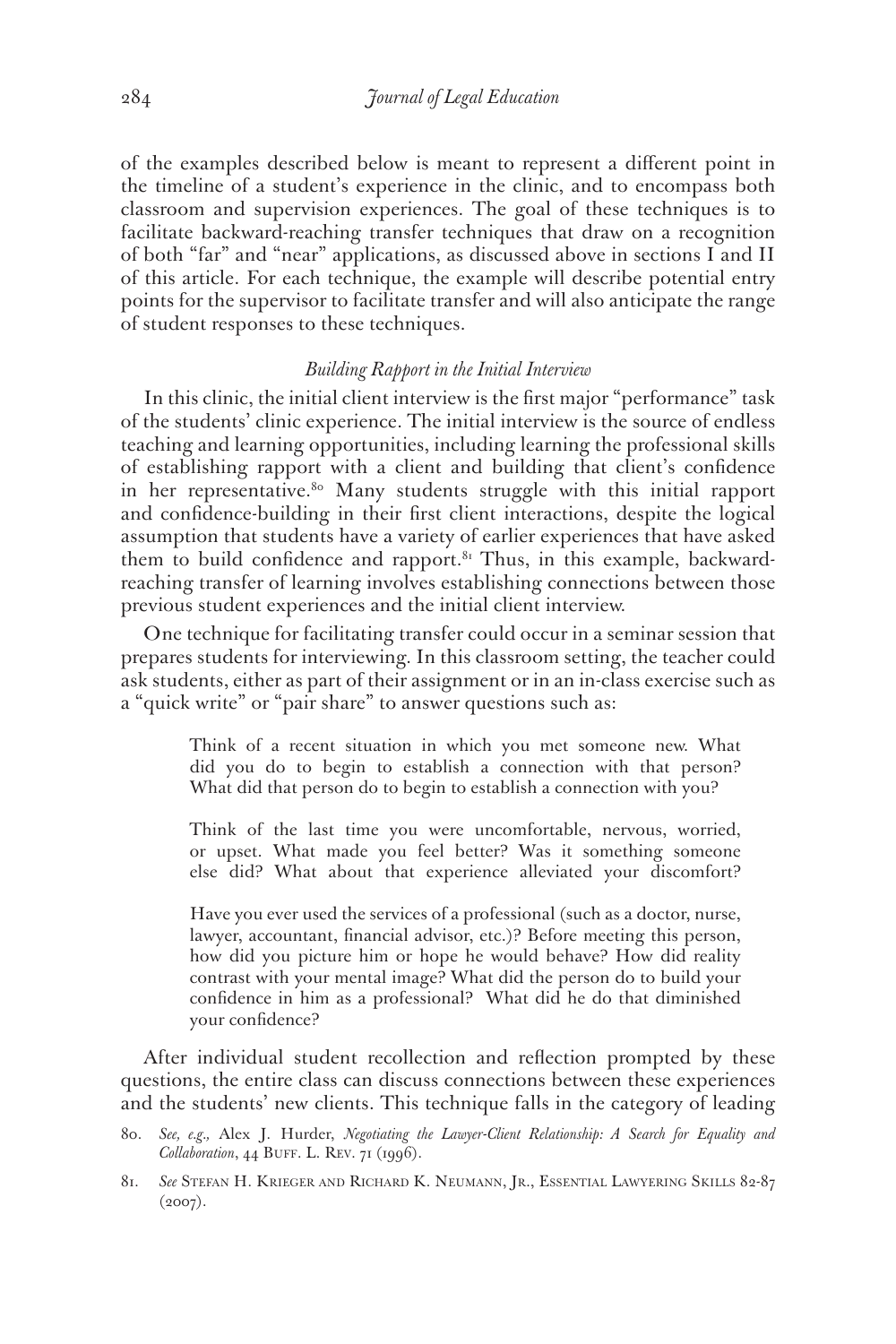students to identify connections and accomplishes several teaching goals related to transfer. First, students are asked to individually identify "far" experiences that transfer to the pending task of establishing rapport. Second, students hear other students' experiences that may inform their own learning. Third, the exercise models a path to transfer of learning—identifying potentially analogous experiences and drawing connections with the current task—that students can replicate for themselves. In addition, the clinician can use this classroom opportunity to identify backward-reaching transfer as a goal for the clinical experience.

Rapport-building in an initial interview can also be an opportunity for "near" transfer of learning. In this clinic, students will have more than one client, and thus more than one initial interview. Thus, the clinician can also focus on transfer of learning from a first clinic experience to a subsequent clinic experience. This may happen through metacognitive reflection exercises that are part of the design of the clinic. For example, after each representation ends, students are asked to write a case reflection memo and debrief their case with their supervisor. It may be that this structured reflection elicits student observations about building rapport with the client. Thus, developing this professional skill is already a priority and thus the focus of transfer of learning from the first client experience to the second. It may also be that the supervisor can prompt some transfer between clinic experiences in the preparation for the second client's interview. Questions that may facilitate this near transfer include:

In your first client's initial interview, what did you think went well?

Do you think your client connected with or responded to you? What did you observe? Why do you think that happened? Do you think choices you made or things you said or did created that opportunity?

Do you think your first client was uncomfortable in the initial interview? What did you observe? Why do you think that happened? Do you think choices you made or things you said or did created that opportunity?

In terms of connecting with your client or making her feel comfortable, what will you do the same in your second interview? What will you do differently?

Again, the clinician's questions help the student to draw connections between the experiences by focusing reflection on the potential sources of transfer of learning for this particular task.

#### *Eliciting Facts from a Client*

Another source of learning in the initial interview is gathering thorough and detailed facts from the client. Student attorneys often struggle with eliciting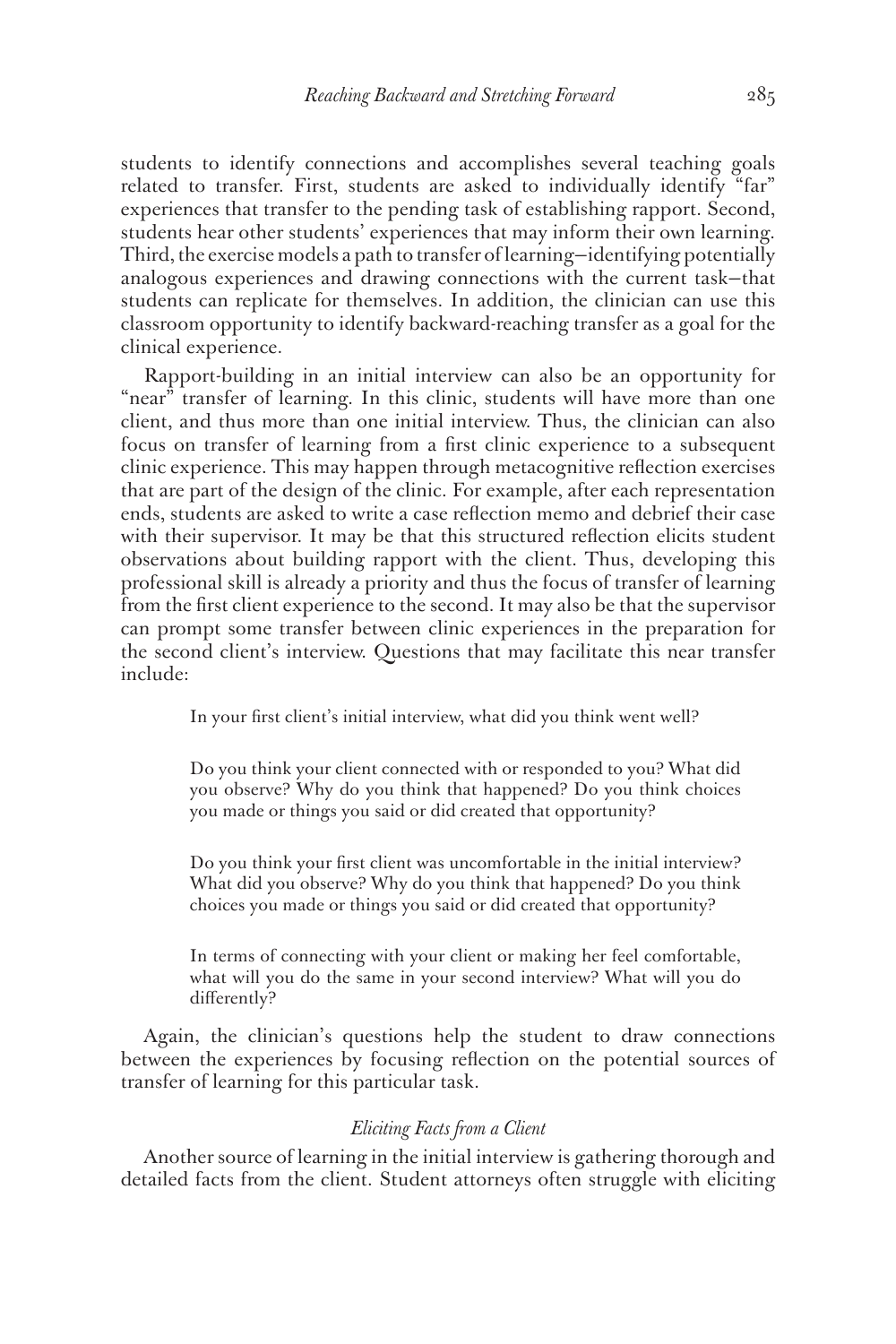facts from a client that give the student a complete picture of the relevant incident or issue.<sup>82</sup> For example, a student may ask a client if she was sick on a particular day. The client says that she had stomach pains. The student then moves on to the next day and asks if the client was sick. The client says no. By moving to the second day so quickly, the student does not ask follow-up questions about the first day, such as how the pain affected the client, whether the client sought medical assistance, whether the client took medication, or whether the client had experienced this kind of problem before. These followup questions, if asked, would have elicited that the client was in severe pain the morning of the first day and went to the emergency room, where they told her she needed to return for additional testing (which she did not, due to the cost) and gave her prescription medication.

The instinct to move to another topic or event before thoroughly inquiring as to the first one is a natural one, and the discipline of remaining with a topic and "drilling down" on the facts is a skill that students can develop in clinic. One way of enhancing this learning opportunity is to facilitate transfer of students' previous experiences with fact-gathering.

A classroom opportunity for facilitating transfer to the skill of factgathering is asking students to reflect on previous experiences that may lead to "far" backward transfer. For example, students could discuss the following questions in small groups in a classroom setting:

> Think of a situation you have been in which someone asks you for information. Examples of these might be a job interview or a medical examination. What questions did the other person ask you in this situation?

> Which of these questions solicited full or detailed information from you?

Which of these questions solicited a response from you that included only partial information?

What was the difference between the questions that solicited full information and the questions that solicited partial information?

These questions lead students to identify and reflect on experiences they have had with fact-gathering, but from a different perspective. This process triggers opportunities for "far" backward transfer, where a student's insight about a previous experience informs his client interviewing technique. In instances in which the students are not able to identify potentially analogous experiences, the clinician can explicitly name one, such as a doctor's appointment.

For example, a student has likely been at a doctor's appointment in which the doctor asks a series of standard, narrow questions (Are you short of breath? Are you fatigued? Do you have nausea?), but not an open question (Is there

<sup>82.</sup> *See* Laurie Shanks, *Whose Story Is It, Anyway?–Guiding Students to Client-Centered Interviewing Through Storytelling*, 14 Clinical L. Rev. 509 (2008); Krieger & Neumann, *supra* note 81, at 96-102; Linda F. Smith, *Client-Lawyer Talk: Lessons from Other Disciplines*, 13 CLINICAL L. REV. 505 (2005).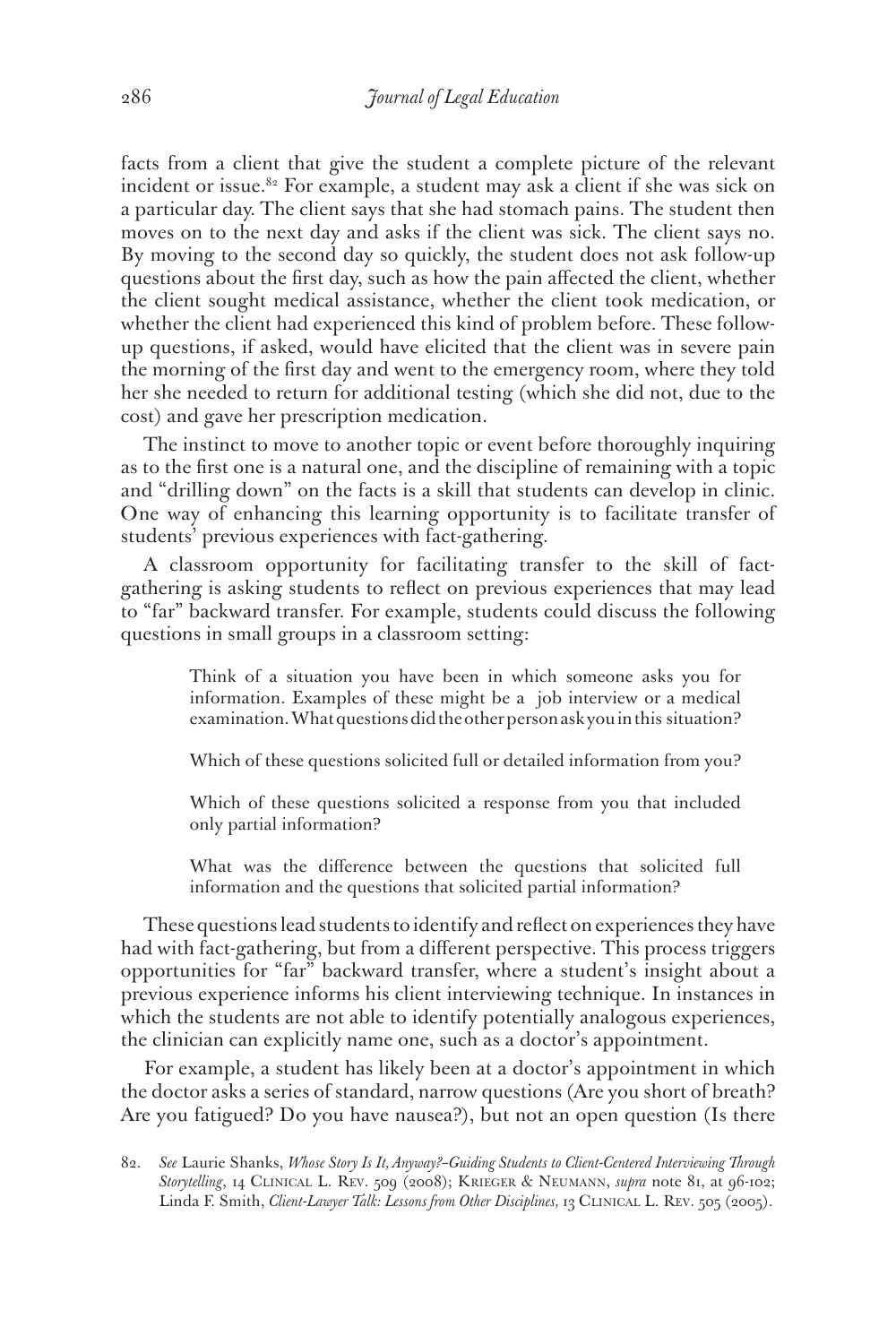anything else that doesn't feel right or is bothering you?). The student may not have thought of that experience as relevant to client interviewing, but the classroom exercise above leads the student to draw the connections to this experience and to transfer the insight that open questions can lead to more thorough information-gathering to client interviewing.

As with the preceding rapport-building example, there is also the opportunity for "near" transfer from a first client experience to a subsequent client experience. This may be from a previous internship or volunteer experience that has involved interviewing, or it may be from a first clinic case to a second one. Again, the clinician can facilitate transfer of learning by providing space for self-initiated reflection and also through supervision sessions where the student is asked to explicitly examine their previous information gathering approaches and success.

#### *Researching the Procedure for Eviction*

The first two techniques discussed were more classic "skills" elements of clinical learning, and both concerned interaction with clients. These learning opportunities are particularly suited for backward transfer techniques because students have a large pool of previous interactions with other people to draw on for backward transfer of learning. However, more "knowledge"-based elements of clinical learning are also suited for backward transfer.

Assume that a student has conducted an initial interview and learned that the client, who lives in Washington, D.C., received a letter from the landlord saying that he was going to be evicted for failure to pay his rent. The student now needs to learn the process for eviction in the District of Columbia so that she can advise the client and take possible action. This may seem like a straightforward task to the experienced practitioner, but to the clinic student who has not encountered landlord-tenant law before, the question of how to research a particular procedure can be mystifying. This is, in part, because doctrinal law school classes orient students toward case research over statutes, regulations, or court rules, and case research will rarely be the best path to learning a procedure. One supervision approach is to simply provide the relevant statute, regulation or rules to the student. But this is rarely the clinician's choice. Rather, the clinician can help the student learn how to solve this type of problem, and that supervision can include techniques to facilitate backward-reaching transfer.

One technique to encourage transfer in this situation is to use a supervision meeting to lead the student through analysis and reflection that will help her draw connections to previous experiences. For example, the clinician could ask the student to think of a previous instance in which she has had to learn how a process works. This might be how to dispute a credit card charge, how to ride the subway in a new city, or how to get advance tickets to a concert. The clinician can then ask the student to examine how she navigated this particular process with questions such as: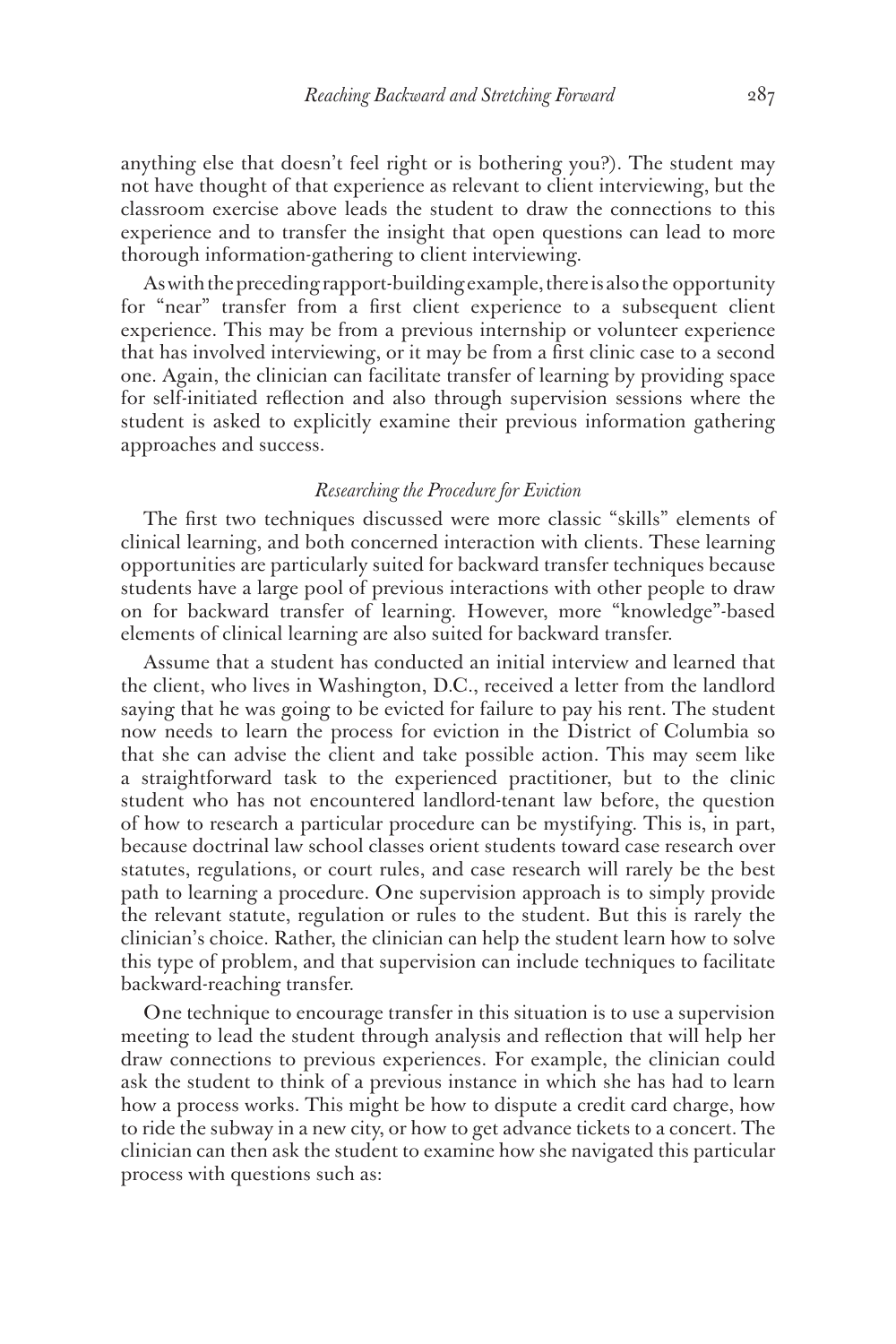Where did the student start to figure out the process?

How did she identify this first step? What were the sources of information?

Did she try some paths that did not work, and how did she figure out what else to try?

How did she know when she knew enough to navigate the process?

If the student's example is how to ride the subway, her responses may include that she looked online before her trip and found a travel guide that said you had to buy a ticket at a machine in the station. Then, when the student got to the station, the machine wasn't accepting bills. So the student read the instructions next to the machine, which said that the attendant could also sell tickets. When the student looked at the attendant's booth, it was closed. So she asked a person in the station for help and learned that there was an open booth at a different entrance to the station, so she went there and purchased a ticket.

To facilitate transfer, the clinician can then help the student draw the connections between her present task—determining the process for eviction and the experience of figuring out how to ride the subway. For example, the student's initial instinct was to look at a travel guide to learn about the subway. The clinician can affirm this instinct and ask the student to identify an analogous first step in landlord-tenant law, such as a guide to D.C. housing law or a treatise. The clinician can also ask the student to describe why just reading the travel guide was not enough. The resulting insight into the need for detail can transfer to the student planning how to obtain this next level of detail about landlord-tenant law. Just as there were instructions next to the subway ticket machine, there are "instructions" for landlord-tenant court: the relevant regulations and rules. Finally, the clinician can ask the student to describe the role played by the conversation with a local resident in her process of figuring out the subway, and then ask whether there is an analogy here, such as identifying an "expert" on landlord-tenant practice in D.C. to consult.

This process of facilitating transfer from the experience of figuring out how to ride the subway to figuring out eviction procedure is "far" transferthe previous experience with which the student is drawing connections is not an obvious source of insight for clinical practice. There are also more closely related analogies, or sources of "near" transfer. For example, the student's representation of the client will presumably involve preventing eviction, and many students will have no sense of how courts treat the remedy of eviction. So a source of "near" transfer may be doctrinal classes in other subject areas where a drastic remedy was the potential outcome. The clinician can ask the student to try to think of examples of drastic outcomes from doctrinal classes—giving up a child, being deported, forfeiting property—and then to describe the processes that were required before that outcome could occur.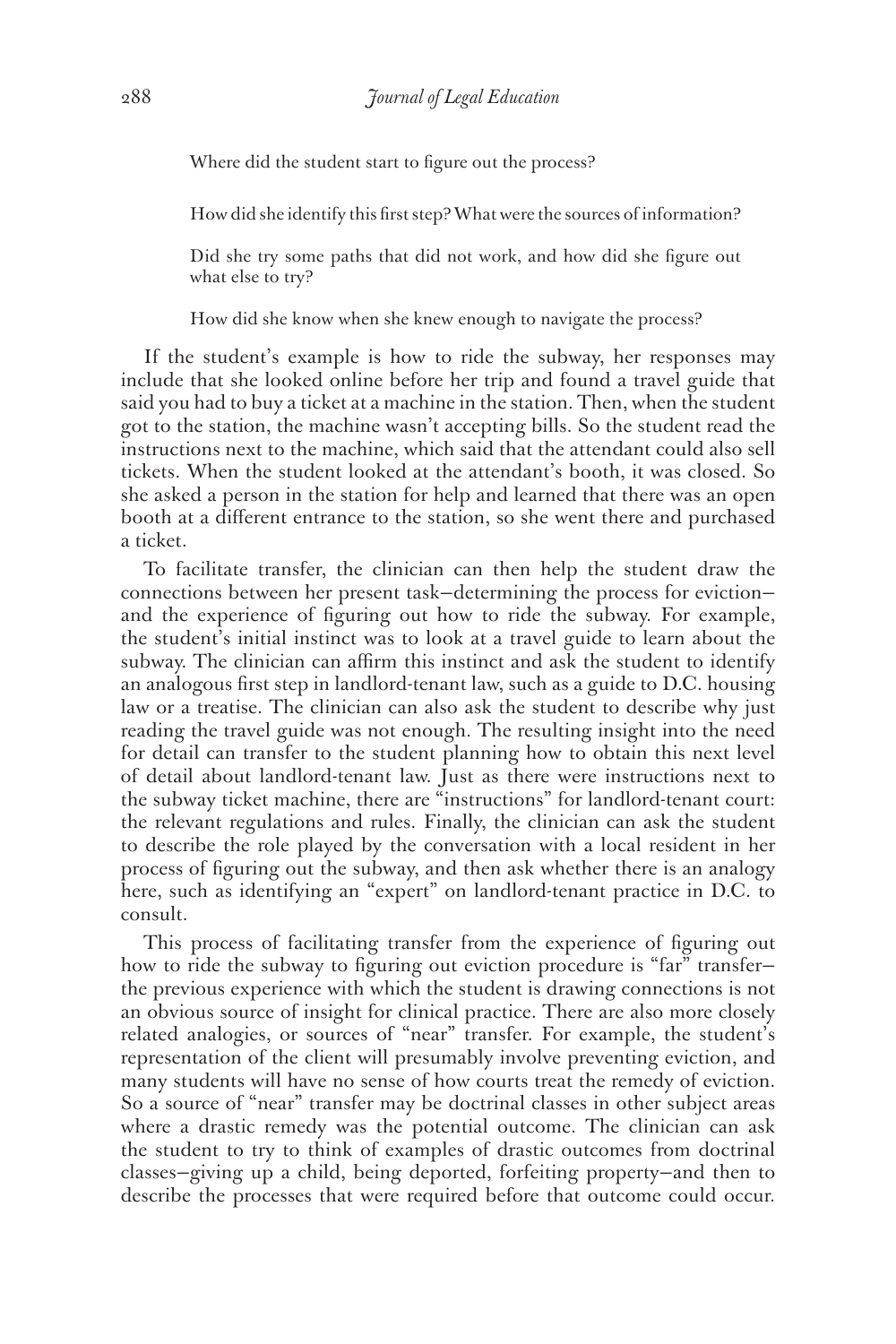The generalization of insights such as the notice protections that are required before drastic remedies are allowed helps transfer that knowledge to the student's analysis of eviction.

There may also be opportunities for "near" transfer within the clinic experience: If the student previously handled an unemployment case, the student likely encountered a statute, regulations, and court rules in that context. So the clinician can help the student examine whether those sources of procedural knowledge might exist in the landlord-tenant context, and how similar research methods might be helpful.

#### *Developing an Oral Advocacy Style*

Performance in court is often the central source of anxiety for clinical students, and it is a final example of a clinical learning opportunity in which the clinician can facilitate backward-reaching transfer.<sup>83</sup> This particular example is one in which student anxiety creates particularly strong obstacles to identifying previous experiences as sources of transferred learning. Thus, a clinician's choice to focus on this backward-reaching transfer may be particularly helpful. Using the narrow example of oral argument, the clinician can use several techniques to facilitate transfer.

A technique that translates across settings is student reflection about previous experiences speaking to authority figures or those with power, or experiences in which students have had to persuade someone to do something for them. The clinician could do this through a written reflection such as a journal or class assignment, through a classroom quick-write or small group exercise, or in a supervision session. This reflection might lead to examples such as trying to persuade a teacher to improve a grade, persuading a parent to let you borrow the car, getting out of a speeding ticket, or convincing a co-worker of a particular choice. The clinician can then use these examples to draw some generalizable insights such as:

What arguments were effective? What arguments were not?

Did you change your tone to speak to this audience? How? Why? Did it help your case?

Did you perceive reactions from your audience? What reactions? Why do you think your audience had those reactions?

Did you adjust what you were saying because of your audience's reactions? What about how you were saying it?

Did your audience share your goals? How do you know? If not, did

<sup>83.</sup> *See* Judith L. Ritter, *Growin' Up: An Assessment of Adult Self-Image in Clinical Law Students*, 44 Akron L. Rev. 137 (2011) (discussing experiences with student preparation for and performance in hearings); C.K. Gunsalus & J. Steven Beckett, *Playing Doctor, Playing Lawyer: Interdisciplinary*  Simulations, 14 CLINICAL L. REV. 439, 449 (2008) (discussing anxiety in trial simulations).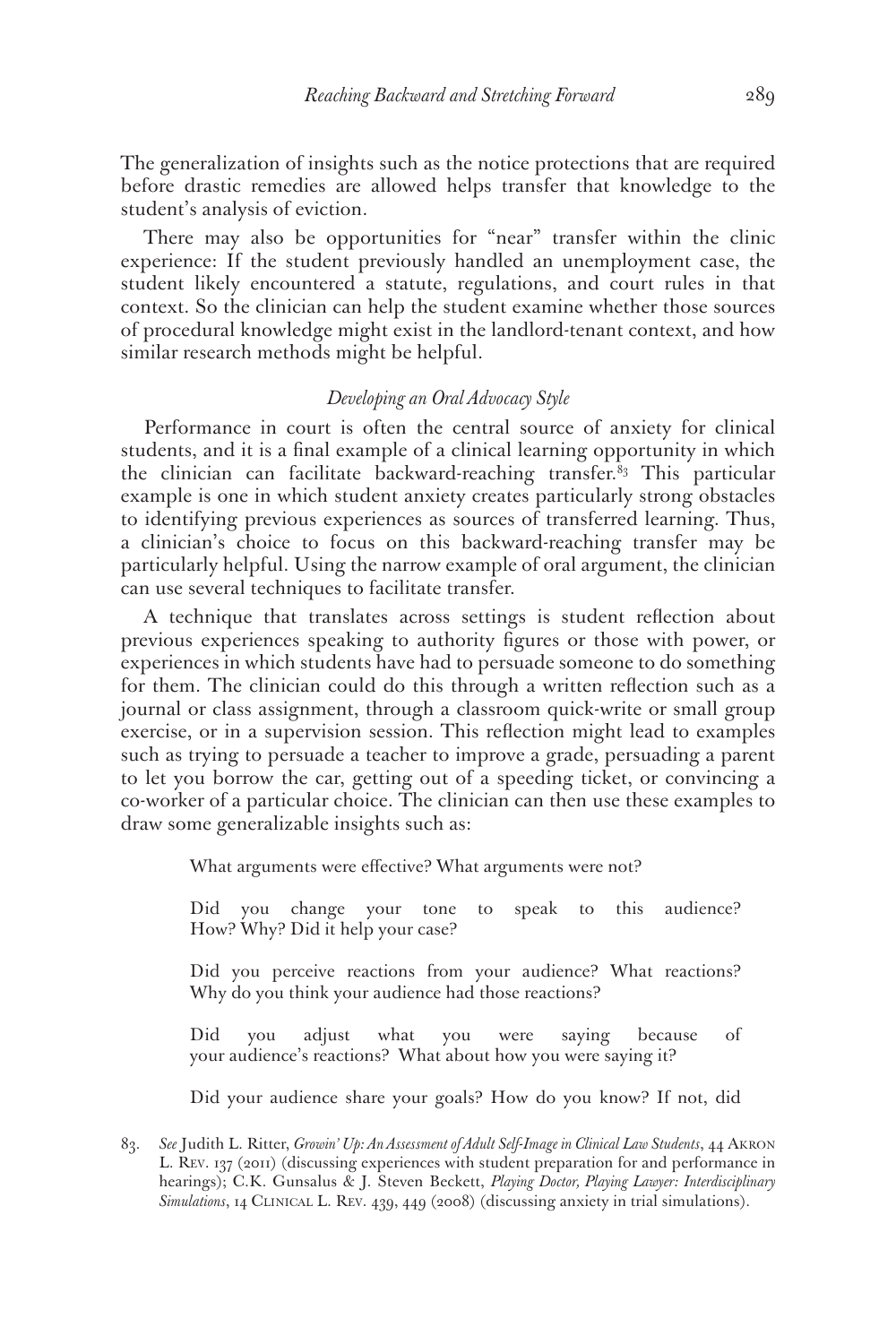you try to convince the audience of your goals? How did you do that? Did your audience understand what you wanted? How do you know that? If yes, how did you communicate that? If no, what was the source of confusion or ignorance?

How easy or hard was it for your audience to agree with you? Why? Did you try to make it easier for them? How?

Each of these questions is designed to elicit student reflection about effective oral advocacy techniques—whether it is reading the judge's reaction and adjusting accordingly, being clear about what your "ask" is, or creating "yesable" propositions.84 The clinician can then use these insights (in a classroom setting, perhaps collected on the board, or from written assignments, perhaps collected and distributed to the class) to help the student begin to plan her approach to oral advocacy. This example of "far" transfer is one that enables students to understand what they already know about effective oral communication, and to appreciate that the courtroom is not a wholly unique setting. This insight, allowing for transfer as to particular qualities of oral advocacy, is also a broader insight that can transfer to all areas of hearing preparation.

Finally, as in the previous examples, there are potential opportunities for "near" transfer from students' law school experiences. Most clinic students will have had a courtroom experience, though many may have been simulated experiences. Despite these common experiences, students may not reflect on insights from those experiences, and thus the clinician can ask the students to deconstruct their successes, discomforts, and observations from these interactions with "judges" to help students use "near" transfer to facilitate their clinic learning.

*Dear reader, can you pause for a moment and think of one backward-reaching strategy you have used in the past in your class, in addition to those described above? Are there other backwardreaching strategies you can incorporate to facilitate learning in your class?*

## **IV. From Classroom to Cases: Models of Forward Transfer Teaching, both Near and Far**

A clinician contends with instances of negative transfer—that is, applying a previously taught principle or skill incorrectly—as frequently as anyone in the legal academy or the world of legal practice. Clinical law teachers encounter developing lawyers just as they first straddle the law school and law office worlds. We clinicians struggle to comprehend why a student capable of answering one hypothetical after another, whether in a classroom or on an exam, fumbles in the dark when the fact pattern has two arms, two legs and the ability to speak. As shown by cognitive psychology research, however, the many seemingly superficial differences between sitting in a classroom and sitting across the table from a client hamper the practitioner's ability to put classroom knowledge into practice.

84. *See* Bryan A. Garner, The Winning Oral Argument (2009).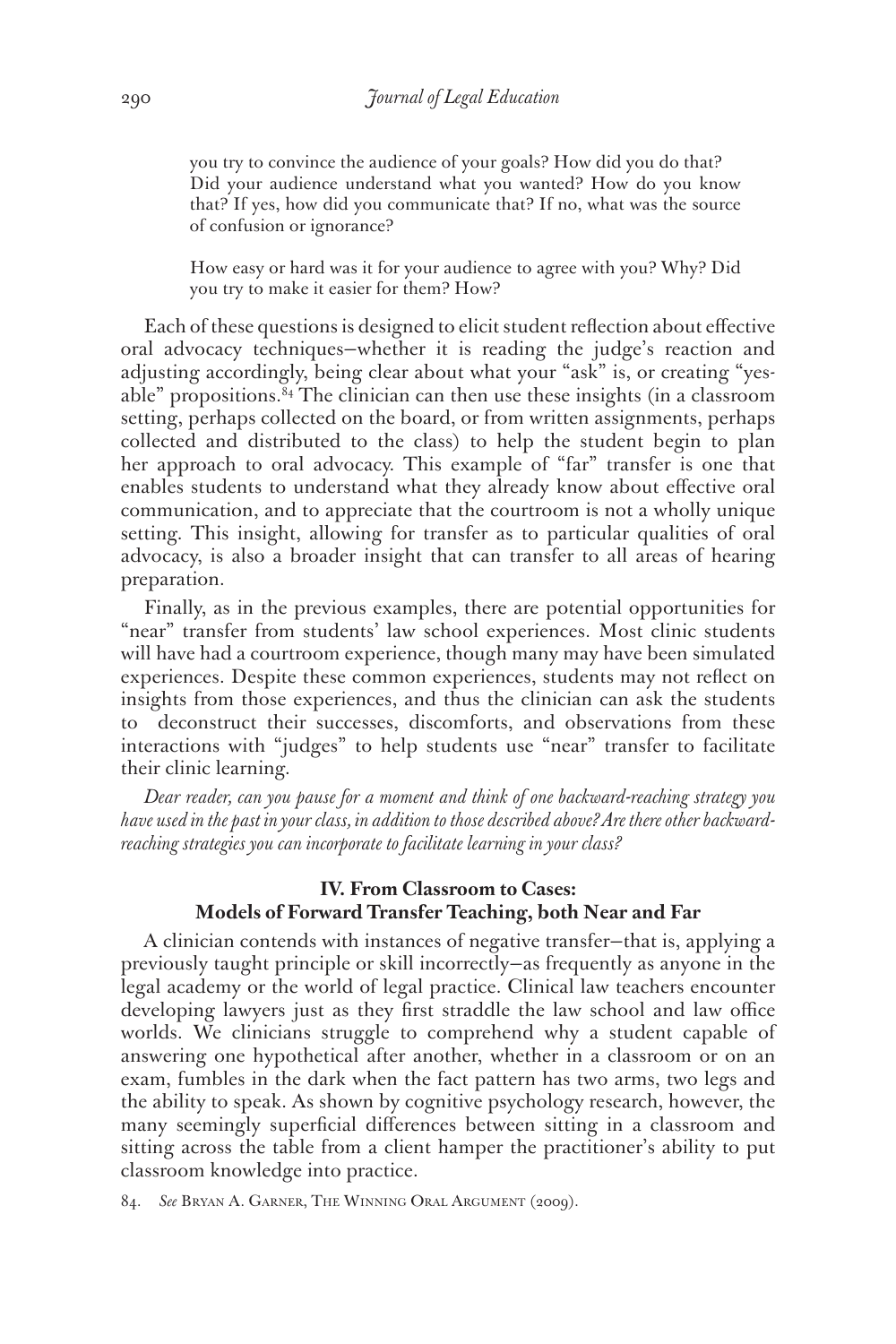A clinician helps unlock the advanced law student's capacity to draw upon learned principles and analytical skills; the clinical teacher facilitates this deep transfer largely through backward transfer. Clinicians accompany student lawyers as they frame and reframe the problems clinic clients bring to them. The previous section addressed backward transfer in the supervision and classroom teaching of clinic students. The current section surveys teaching techniques for forward-reaching transfer.

Apart from helping students engage their previously acquired issuespotting and critical thinking skills, clinicians also teach new skills and legal knowledge. Even as they prepare students for application of many months of book learning, they have the opportunity to teach for forward transfer. Because these new skills and principles are soon put into service through the clinic's client work, clinicians also have chances to assess the effectiveness of their own efforts to teach for forward-reaching transfer.

When introducing core lawyering skills and the law students will need to know to serve their clients, clinicians use a range of transfer-oriented teaching techniques. Skills and legal knowledge that can be put to use through near transfer are best taught by "hugging" strategies such as simulating and matching.<sup>85</sup> As demonstrated below, certain skills can be practiced in simulations that are similar to their real-world uses but well-structured enough to be repeated and adjusted. More profound lawyering skills and theoretical understanding of the law, on the other hand, call for more open-ended bridging strategies.<sup>86</sup> As the teacher moves to far transfer, she calls upon her students to sort out the relevant circumstances in wider-ranging simulations and to become more aware of their learning processes.

Returning to the second section's chart of strategies that support backwardreaching transfer and forward-reaching transfer, we can differentiate among those anticipation techniques that are relevant to near transfer, far transfer or both. For near transfer, repeated practice, with measured variation and regular assessment, allows students to encode a skill's practical elements. Certain lawyering skills, such as a basic explanation to a client of the protections supporting attorney-client secrecy, can be remarkably similar from one context to another. Repeated practice in simulation, as well as observations of others practicing, can create a familiarity that makes recall of that skill easier. Changing the simulation facts can challenge the student to adjust the basic approach to suit the new circumstances.

Both near and far transfer benefit from a teacher's attention to the learners' motivations and the teacher's articulated expectations. Performance in rote recitals and highly structured exercises can be incentivized by a familiar mix of feedback and grading. Expanded simulations can often take the shape

<sup>85.</sup> For a comprehensive look at "hugging" strategies and their importance to near transfer in law teaching, *see* Kowalski, *True North, supra* note 44, at 97-99.

<sup>86.</sup> For a thorough discussion of "bridging" strategies and far transfer in legal education, *see id.*  at 99-109.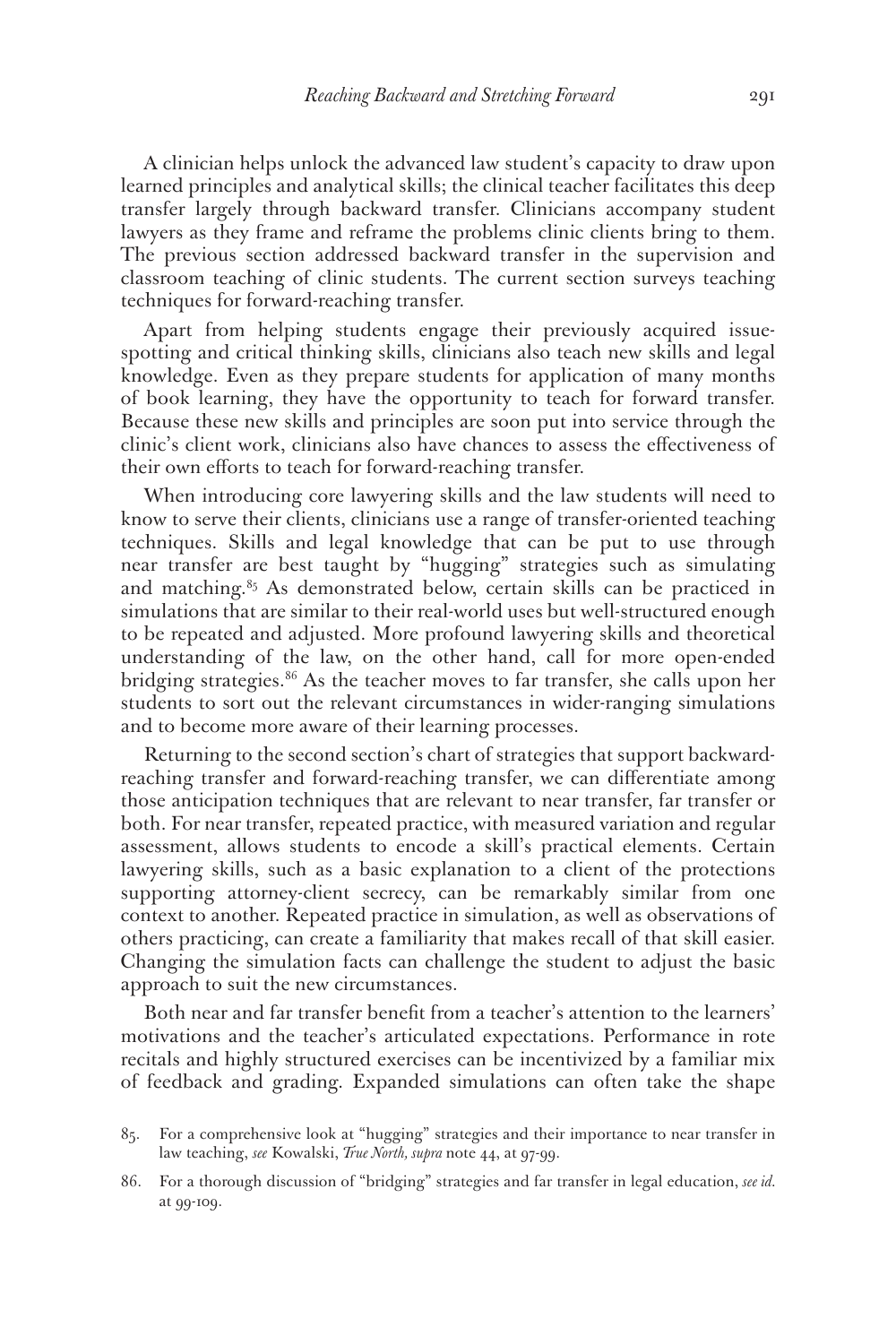of cooperative and/or competitive games and provide a means of pursuing winning and doing well. Negotiations or trial and argument moots, for instance, can still have declared victors but also offer participants opportunities to reflect on and discuss the quality of their performances.

Far, or deep, transfer is what is required to prepare students in the use of complex skills across vastly divergent contexts. Here, rote repetition yields to reflective practice that builds the learners' awareness of both the abstract principles informing the skill and the learning process itself. Planning out a representation strategy is a lawyering skill that cannot be introduced without implicitly or explicitly conveying one or more approaches to lawyering itself. Some of the most well-respected examples of clinical education literature illustrate how lawyers can respond to a need for legal advice in a clientcentered manner or collaborate with a client in framing a narrative of events that challenges limiting assumptions about the client.

This section examines teaching for forward transfer of four clinical skills. The first two instances represent varieties of learning for near transfer: laying an evidentiary foundation for a business record, and drafting a covenant in a contract. Each of the last two attempts the more fraught project of teaching for prospective far, or deep, transfer: creating opportunities for negotiated resolutions by analyzing the interests of the parties and planning a transactional representation.

#### *Business Record Litany*

Preparing and conducting a direct examination of a witness comprises several related skills. A properly prepared direct exam flows from the case narrative brought out by the lawyer working with his or her client. The lawyer also collaborates with the client and other supportive witnesses in going over the open-ended questions he or she will pose to help make their accounts convincing. But the direct exam also has more technical aspects. A trial attorney's ability to pose the four questions needed to lay a foundation for a written business record as admissible hearsay makes up only a small part of the overall direct-exam repertoire. $87$  To the uninitiated, however, a lawyer's recitation of these four questions, especially when sandwiched between questions designed to authenticate and to establish chain of custody for the

87. Following witness identification and recognition of the document, Mauet poses the central four questions this way:

> *Q*. Was that record made by a person with knowledge of, or made from information transmitted by a person with knowledge of, the acts and events appearing on it?  *A.* Yes.

 *Q.* Was the record made at or near the time of the acts and events appearing on it?  *A.* Yes.

 *Q.* Is it the regular practice of the XYZ Corporation to make such a record?  *A.* Yes.

 *Q.* Was that record kept in the course of a regularly conducted business activity?  *A.* Yes.

Thomas A. Mauet, Trial Techniques and Trials 322-24 (9th ed. 2013).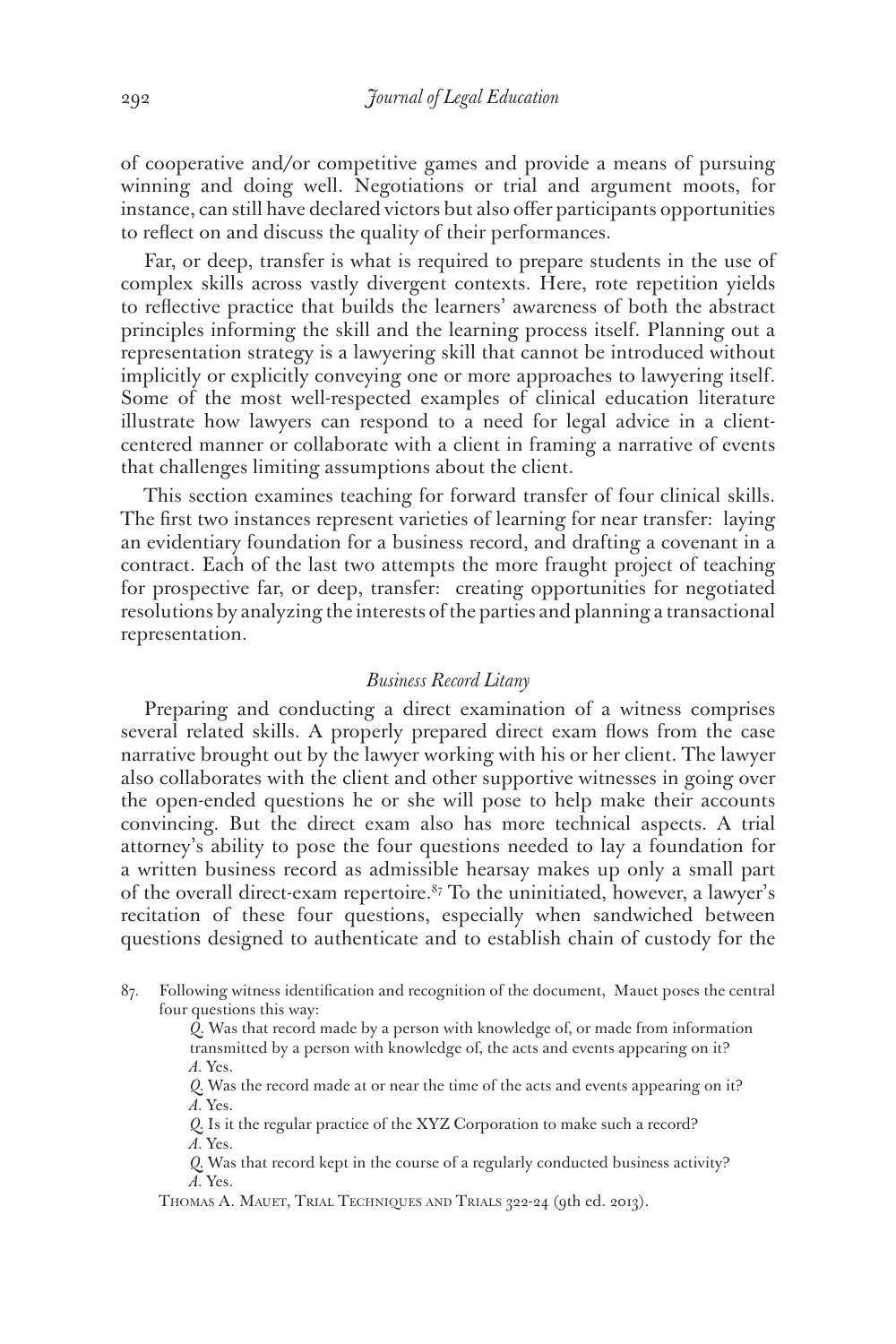document, may seem impressive and daunting. Near transfer is not always easy transfer. But even complex procedures can, through constant repetition and clear cues for use, be fully mastered.

Unlike the direct-exam skill of guiding a client through an extended narrative, the business record litany can be acquired through memorization. Committing the script to memory can begin with writing the questions from memory onto 4-by-6-inch index cards. Fluid recitation in real trial conditions will come with practice in a trial simulation as similar as possible to the actual event.

In-class transfer can be heightened through practice in artificially formal conditions that mirror a courtroom or law office. For example, it may be useful to the future skill transfer to require students to dress as attorneys and perform the litany in a school's moot courtroom. Students can also be encouraged to visualize the recitation of the litany before a judge they have met, or a Supreme Court justice whose photo they have seen, or in a courtroom they have previously visited. It may also be useful to repeat the visualization from various perspectives, such as first, second (as a witness), and even third person (as an observer in a courtroom).

Aside from the success in simulating the details of a courtroom setting, a mock trial performed for classmates, teachers and a distinguished visitor as presiding judge can also ratchet up a learning lawyer's motivation on a par with the actual day in court.

The nervous energy can also create barriers to transfer similar to those that a student lawyer might experience at trial. While this association between difficulties may not itself facilitate transfer, these challenges provide an occasion for overcoming obstacles in transferring memorized information. Even instances of teaching for near-forward transfer offer opportunities for students to be aware of their learning. When skills-teaching of this kind requires so much time for practice, however, clinicians must decide what, if any, time they wish to spend helping students see how the index cards, the constant repetition, and the performance anxiety contribute to their learning of the business-record litany and other highly structured skills.

#### *Drafting Contract Covenants*

The application of certain lawyering skills involves near transfer because those skills follow clear rules as to both when and how to use them. The young lawyer need only recognize the piece of evidence to be introduced as a business record to know that she should use the business-record litany to anticipate any hearsay objection. The questions she committed to memory, or index cards, to lay the evidentiary foundation are the same as those she would ask herself to identify a document as a business record: "Is it kept in the regular course of business?" etc. Most actions taken by a lawyer are not so strictly ruledefined. Many principles of good lawyering produce mandates or guidelines, but almost all of them require judgment for their proper application. Even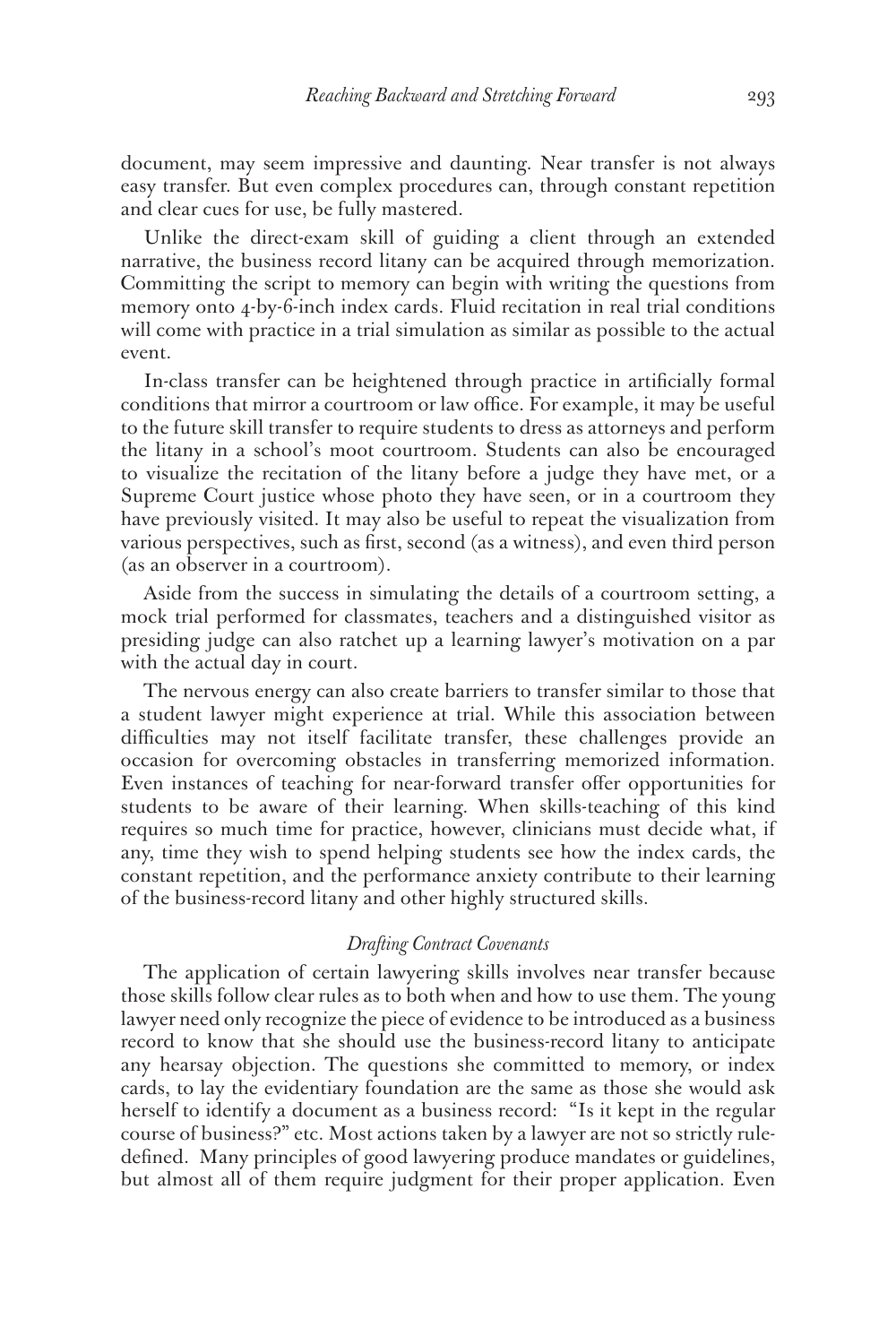a relatively straightforward task such as drafting a covenant provision in a contract can require a teacher to adjust the near-transfer approach to skills training.

To draft a contractual promise, the student must not only learn drafting conventions but also unlearn writing techniques that made his or her prose more engaging. When putting together words intended to have legal effect, the drafting attorney must be so precisely clear as to eliminate any ambiguity. "Say the same thing the same way" is how Tina Stark states the rule.88 In prose, the use of synonyms and pronouns makes repetition of references less monotonous. A contract drafter may be inclined to vary how he or she refers to one of the parties, the item being sold, or even the act of selling. Advocates, judges or other subsequent interpreters, however, may infer significance in the drafter's choice to use a different term even when no difference was intended. The precision and discipline of a draftsperson comes not only from following certain rules time and again but also from learning how and why those rules contradict other writing precepts.

To be able to recognize when a contract provision should be drafted as a promise, or covenant, as opposed to a condition, a representation or a grant of discretion, the student must become generally familiar with how the covenant provision type differs from the rest. The transactional clinician can assume safely that her advanced law students have had little or no previous training in this very practical sort of contract analysis. Clinic seminar time can focus on just the basics of identifying contract provision types, or the teacher can connect to the very important skill of recognizing contract concepts as a means of securing client objectives and then translating those concepts into provisions. Standard written out-of-class and in-class exercises, generically similar to those in high school grammar and composition courses, can help students become familiar with these important contract tools.

#### *Interest-Based Negotiations*

Even fundamental lawyering skills that have broad applicability can involve well-defined concepts, if not scripted steps. In *Getting to Yes*, the authors urge an interest-focused approach to negotiation.<sup>89</sup> All too often parties in disagreement all declare positions and try to pull the other parties toward them while resisting the others' similar efforts. The authors show how discussion of each party's interests and the limits on the ability to meet them without agreement can lead to a stable, mutually beneficial resolution. Even though their approach is designed to work for almost any type of bargaining, it involves definite prescriptions that follow from the authors' understanding of how people think and act in attempts to resolve conflict. Since it is possible to teach this approach to negotiation without giving the rationale for it, the

89. Roger Fisher et al., Getting to Yes: Negotiating Agreement Without Giving In 42-51  $(20II).$ 

<sup>88.</sup> Tina L. Stark, Drafting Contracts: How and Why Lawyers Do What They Do 252 (2007).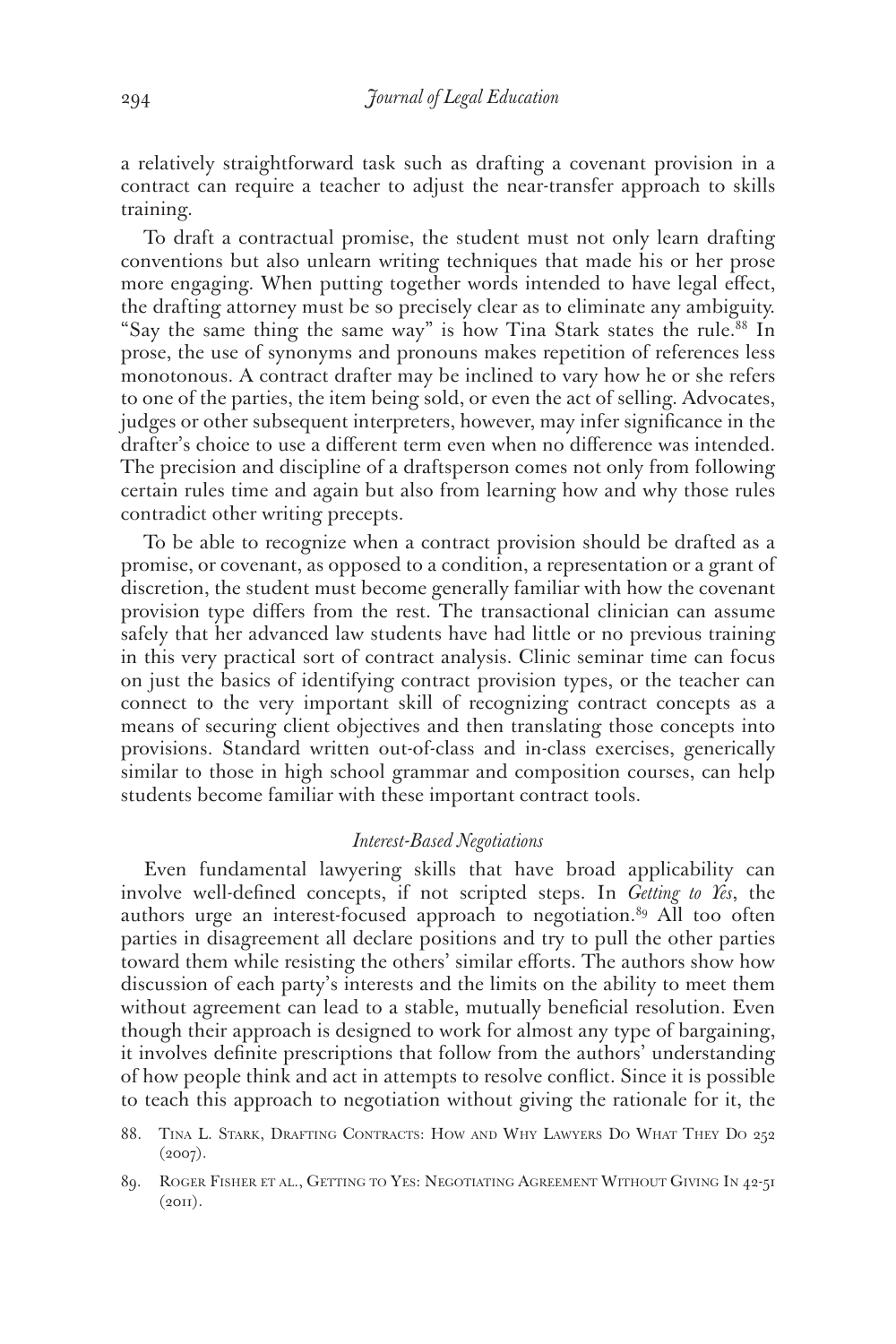question remains as to whether transfer of the skill would be furthered by teaching the technique only and skipping the explanation.

As with the contract drafting example above, the importance of exposing the student to the theory of the practice as well as the process sometimes lies with the need to unlearn previously acquired practice. Just as many students bring with them learned writing techniques that may interfere with good contract drafting, all have had some experience of bargaining. Many may have developed a reliance on positional negotiation. The teacher could simply endorse an interest-based approach without spending time on the critique, but the negotiation method is in many ways a response to positional bargaining rather than merely an alternative to it. The lawyer using principled negotiation has to be able to recognize positional bargaining both in the adversary and in him- or herself. The authors' underlying analysis serves the principled negotiator in the key skill of recognizing and responding to fruitless negotiating tactics. While teaching for transfer can, for a highly structured skill, involve rote repetition without significant reflection, the acquisition of a fundamental skill depends significantly on the student's understanding of effectiveness in the context of the skill.

#### *Planning a Transactional Representation*

In teaching how lawyers plan the transactional representation, the clinician can present the frame and allow the students to fill it as they encounter client needs. I divide the generic transactional matter into five stages: learning client objectives, factual and legal research, drafting document(s)/presentation(s), editing document(s)/presentation(s), delivery of document(s)/presentation(s). For many students, these stages and the work each involves are generically similar to the steps they have taken to complete a term paper project.

Some clinical students resist, quietly or otherwise, the direction to write out the steps. Many balk at assigning deadlines to the tasks that populate the various stages, asking, "How can I know how long it will take if I have never done it before?" The process of creating non-classroom assignments forces students to reflect on the client needs that drive the timetable. This personal organization skill itself is not so dissimilar to planning tasks law students should already have experience with. By engaging with it, they learn how to proactively anticipate their client's needs, particularly in deals that have many moving, interlocking parts.

A professor can encourage students to suggest applications of the outlining of transactional representation stages, contemplating near transfer, as well as possibilities for far transfer. While examples of near transfer (such as contract issues, administrative applications, tax appeals, employment contracts, and rental agreements) may be elicited easily, conceiving of far-transfer applications may take time and practice. Nonetheless, the results are worth the time invested as students recognize that they can use the outlining strategy for non-transactional work, such as criminal defense and civil litigation, and even farther: organizing a solo law practice and developing professional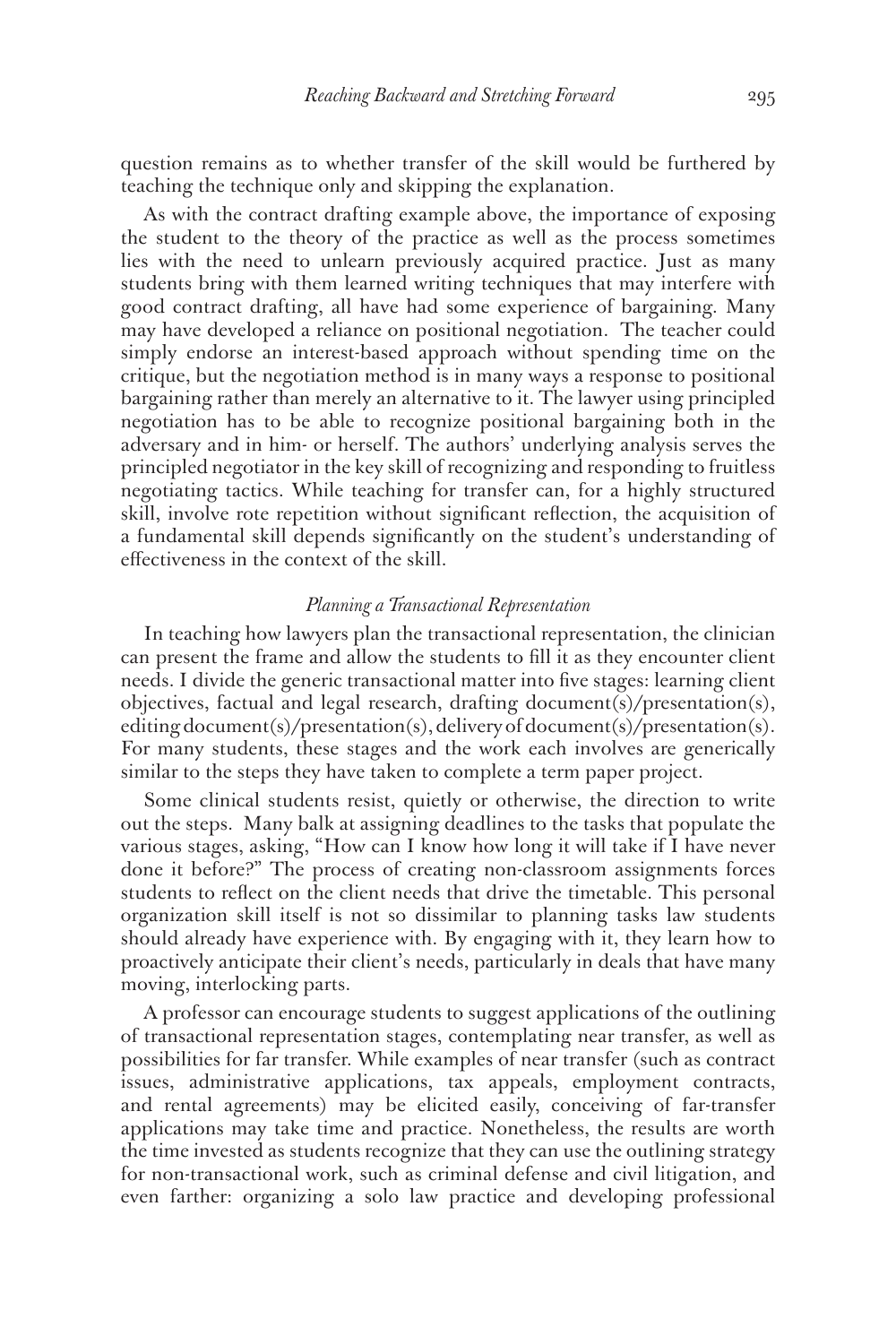development structures within a large firm. Writing these out for the entire class to see will help students deduce the technique of transfer and better glimpse the stretch in imagination that is critical to the process.

*Dear reader, can you devise a plan to encourage your students to transfer the material you will be teaching in a few weeks into both near and far future applications?* 

#### *Conclusion*

In teaching for forward transfer, the clinician has not only the conventional tools of readings and written exercises, but also an important array of simulation techniques that can also introduce skills in a manner that bridges the gap between the classroom and the courtroom. With highly structured skills, the clinician should not overlook the importance of repetition and constant assessment for enabling basic competence. For more foundational skills, reflection on theory and practice can be essential even when introducing the skill. The examples above also involve varying levels of metacognitive elements, in which the student is called to awareness of his or her own learning. Every clinical skill taught warrants attention as to how it should be introduced to the advanced law student. The exercise of transfer thinking itself makes students more agile and more self-directed as they evolve from dutiful, passive students to resourceful, responsible attorneys.

#### **V. Final Thoughts**

In each of the preceding sections, the authors have sought to help you, the reader, in improving your teaching, and your own learning, by using the techniques of backward- and forward-reaching transfer. In the first section, you were introduced to current explanations of the way memory works and how new information is attached to existing scaffolds of information. This should help you consider how to guide students in relating new material to previously learned concepts. This, of course, necessitates that you, the teacher, understand where the new information should be attached.

While the concepts of backward- and forward-reaching transfer discussed in the second section of this article are simple to understand, they may not be intuitively used without conscious effort. While overtly prompting these twin techniques during class may seem stilted and disruptive, the benefits of encouraging metacognitive skills are substantial.

This article has demonstrated how backward-reaching transfer skills can improve a student's effectiveness in meeting and interviewing clients, in conducting research, and in oral advocacy. There are, of course, many more applications for this powerful skill that will provide fruitful results.

Opportunities for using forward-reaching transfer techniques are also numerous. As the examples in Part IV illustrate, a teacher can profitably encourage students to speculate on possible future applications of the skills being learned. If done effectively, the result will be similar to a "posthypnotic suggestion," where the recollection of a particular skill or concept